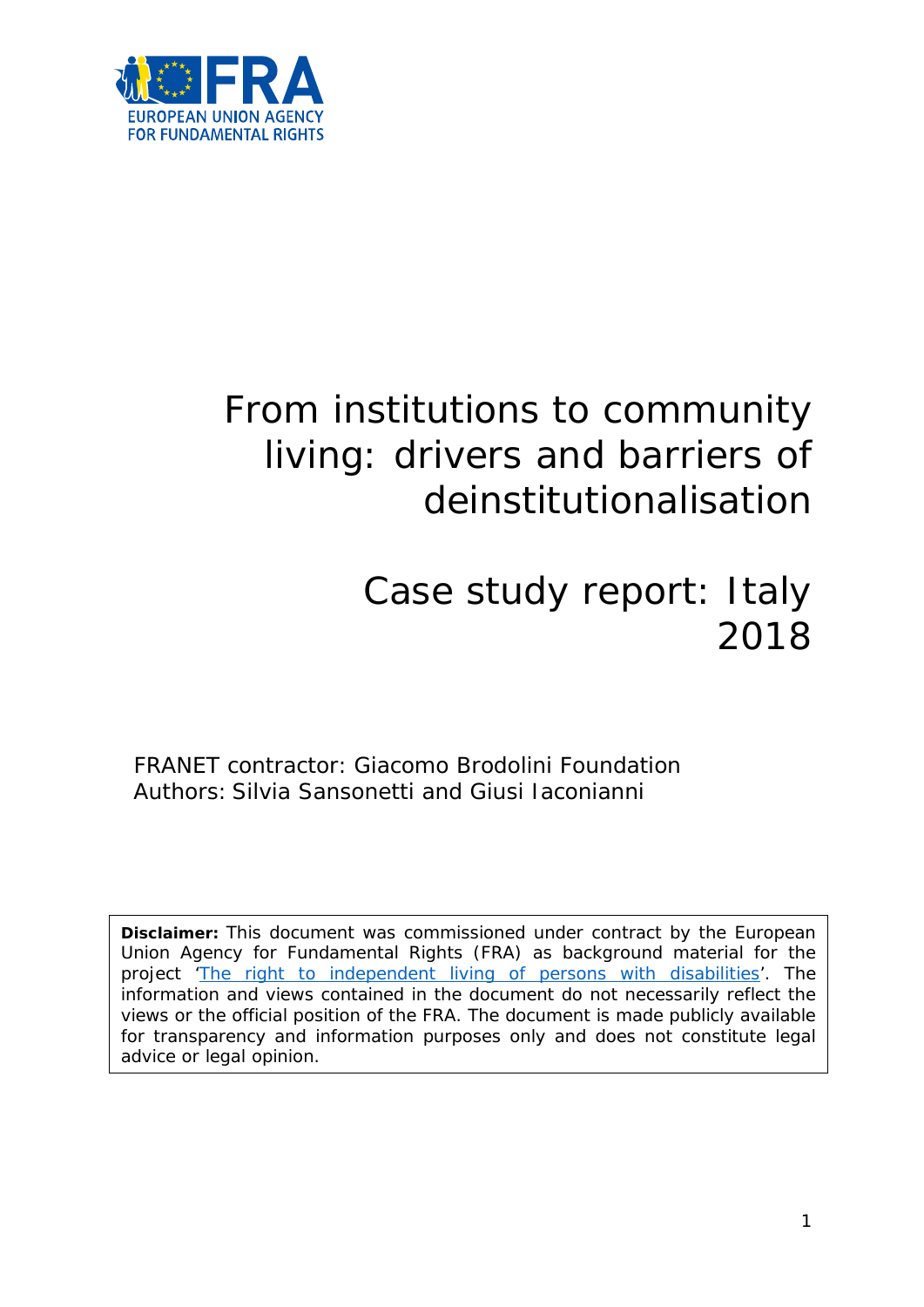

# **CONTENTS**

| 1.   |                                                                          |  |  |
|------|--------------------------------------------------------------------------|--|--|
| 1.1  |                                                                          |  |  |
| 1.2  |                                                                          |  |  |
| 1.3  |                                                                          |  |  |
| 1.4  |                                                                          |  |  |
| 2.   | UNDERSTANDING OF DEINSTITUTIONALISATION AND                              |  |  |
| 2.1  |                                                                          |  |  |
| 2.2  |                                                                          |  |  |
| 3.   | <b>ESSENTIAL FEATURES OF THE DEINSTITUTIONALISATION</b>                  |  |  |
| 3.1  |                                                                          |  |  |
| 3.2  | Availability of quidance to support the deinstitutionalisation process26 |  |  |
| 3.3  | Active cooperation between the people involved in the                    |  |  |
| 3.4  | A change in attitudes towards persons with disabilities 31               |  |  |
| 3.5  | Practical organisation of the deinstitutionalisation process34           |  |  |
| 3.6  |                                                                          |  |  |
| 4.   | MEASURES TO ACHIEVE SUCCESSFUL DEINSTITUTIONALISATION                    |  |  |
|      |                                                                          |  |  |
| 4.1. |                                                                          |  |  |
| 4.2. | Availability of guidance to support the deinstitutionalisation process41 |  |  |
| 4.3. | Active cooperation between the people involved in the                    |  |  |
| 4.4. | Promoting a change of attitudes of families of persons with disabilities |  |  |
| 4.5. | Practical organisation of the deinstitutionalisation process45           |  |  |
|      |                                                                          |  |  |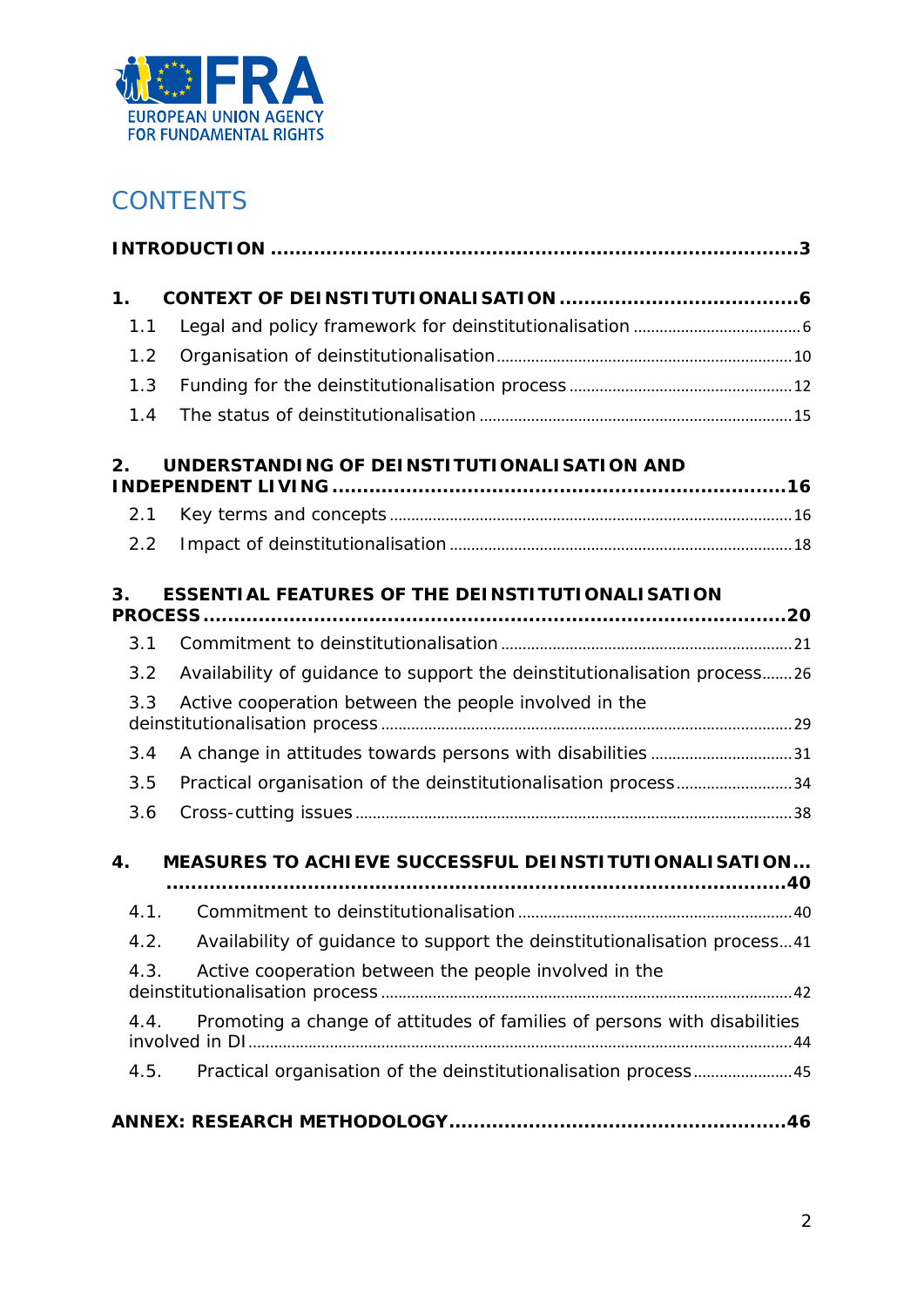

# <span id="page-2-0"></span>INTRODUCTION

l

Article 19 of the United Nations Convention on the Rights of Persons with Disabilities (CRPD) sets out the right of all persons with disabilities to live independently and be included in the community. Although the CRPD does not specifically mention deinstitutionalisation or address the transition process from institutional to community-based support, the Committee on the rights of persons with disabilities (CRPD Committee) has underlined that it is an essential component of fulfilling Article 19.

Achieving deinstitutionalisation is not limited to phasing out certain living arrangements. It entails a profound shift from environments characterised by routine and an 'institutional culture', to support in the community where persons with disabilities exercise choice and control over their lives. Realising the right to live independently for persons with disabilities therefore stretches beyond closing institutions and requires development of a "range of services in the community [...], which would prevent the need for institutional care".<sup>[1](#page-2-1)</sup>

# FRA's project on the right of persons with disabilities to live independently and be included in the community

To explore how the right to independent living is being fulfilled in the EU, the European Union Agency for Fundamental Rights (FRA) launched a multi-annual research project in 2014. The project incorporates three interrelated activities:

- Mapping types of institutional and community-based services for persons with disabilities in the [2](#page-2-2)8 EU Member States.<sup>2</sup>
- Developing and applying human rights indicators to help assess progress in fulfilling Article 19 of the CRPD.<sup>[3](#page-2-3)</sup>
- Conducting fieldwork research in five EU Member States Bulgaria, Finland, Ireland, Italy and Slovakia – to better understand the drivers and barriers of deinstitutionalisation.

#### **From institutions to community living – commitments, funding and outcomes for people with disabilities**

In 2017, FRA published three reports exploring different aspects of the move from institutions towards independent living for persons with disabilities:

- [Part I: commitments and structures](http://fra.europa.eu/en/publication/2017/independent-living-structures) highlights the obligations the EU and its Member States have committed to fulfil.
- [Part II: funding and budgeting](http://fra.europa.eu/en/publication/2017/independent-living-funding) looks at how funding and budgeting structures can work to turn these commitments into reality.

<span id="page-2-1"></span><sup>1</sup> European Expert Group on the Transition from Institutional to Community-based Care (2012), *[Common](http://www.deinstitutionalisationguide.eu/)  [European Guidelines on the Transition from Institutional to Community-based Care](http://www.deinstitutionalisationguide.eu/)*, p. 27.

<span id="page-2-2"></span><sup>2</sup> FRA (2017), *[Summary overview of types of institutional and community-based services for persons with](http://fra.europa.eu/sites/default/files/fra_uploads/2017-10-independent-living-mapping-paper_en.pdf)  [disabilities.](http://fra.europa.eu/sites/default/files/fra_uploads/2017-10-independent-living-mapping-paper_en.pdf)*

<span id="page-2-3"></span><sup>3</sup> Indicators are available at: [http://fra.europa.eu/en/project/2014/rights-persons-disabilities-right-](http://fra.europa.eu/en/project/2014/rights-persons-disabilities-right-independent-living/indicators)

[independent-living/indicators.](http://fra.europa.eu/en/project/2014/rights-persons-disabilities-right-independent-living/indicators) The indicators are based on the human rights model developed by the Office of the United Nations High Commissioner for Human Rights (OHCHR). See: UN, OHCHR (2012), *[Report on Human](http://www.ohchr.org/Documents/Publications/Human_rights_indicators_en.pdf)  [rights indicators: A Guide to Measurement and Implementation](http://www.ohchr.org/Documents/Publications/Human_rights_indicators_en.pdf)*, HR/PUB/12/5.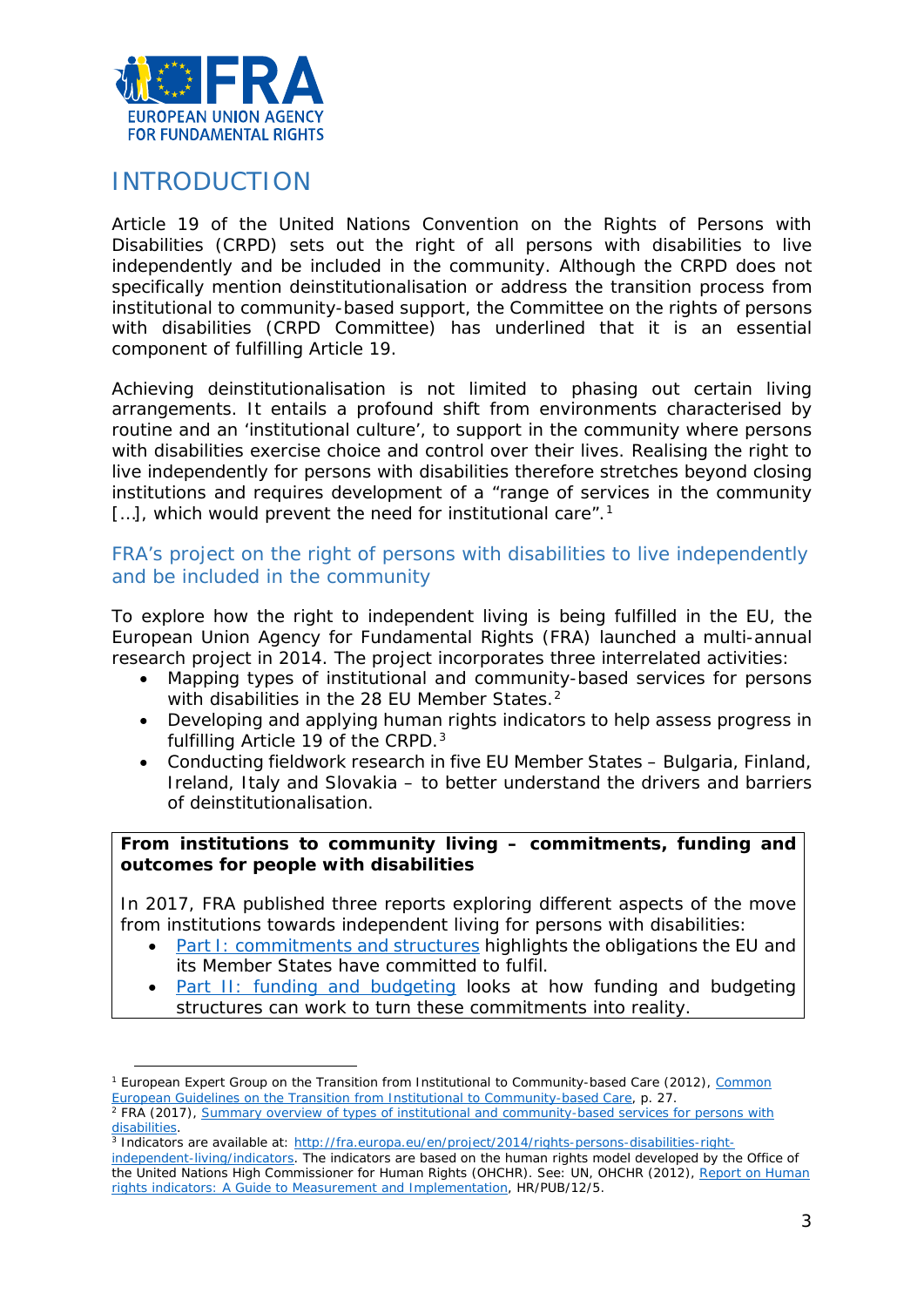

[Part III: outcomes for persons with disabilities](http://fra.europa.eu/en/publication/2017/independent-living-outcomes) focuses on the independence and inclusion persons with disabilities experience in their daily lives.

The series complements the Agency's [human rights indicators on Article 19 of](http://fra.europa.eu/en/publication/2017/indicators-article-19-crpd)  [the CRPD.](http://fra.europa.eu/en/publication/2017/indicators-article-19-crpd)

Other relevant reports previously published by FRA include:

- [Choice and control: the right to independent living](http://fra.europa.eu/en/publication/2012/choice-and-control-right-independent-living)
- [Involuntary placement and involuntary treatment of persons with mental](http://fra.europa.eu/en/publication/2012/involuntary-placement-and-involuntary-treatment-persons-mental-health-problems)  [health problems](http://fra.europa.eu/en/publication/2012/involuntary-placement-and-involuntary-treatment-persons-mental-health-problems)

Reality check? Local-level research on drivers and barriers of deinstitutionalisation

FRA's fieldwork aimed to give actors involved in the deinstitutionalisation process the opportunity to share their knowledge, experiences and perceptions of what drives the process forward, and the barriers that hold it back. It focused in particular on implementation of deinstitutionalisation at the local level, an area little covered by previous research.

The fieldwork was conducted by FRA's in-country research network, FRANET,<sup>[4](#page-3-0)</sup> in five EU Member States that are at different stages of the deinstitutionalisation process. It was divided into two parts:

- In 2016, interviews and focus groups were conducted in each Member State with various stakeholders from the national and local level (municipalities or cities). The findings led to the identification of one case study locality in each Member State.
- In the first half of 2017, interviews and focus groups took place with a range of stakeholders in the selected case study locality.

This report incorporates findings from both parts of the fieldwork. More information on the research methodology is available in the Annex and the main report presenting the results of the research.<sup>[5](#page-3-1)</sup>

#### Why this report?

 $\overline{a}$ 

This report presents the findings of FRA's fieldwork research in Italy. Separate national reports capture the results from the four other fieldwork countries.<sup>[6](#page-3-2)</sup>

The report starts by summarising the national context of deinstitutionalisation, including the legal and policy framework and funding, as well as how individuals involved in the deinstitutionalisation process understand some of the key terms and concepts. The rest of the report is structured according to five features emerging from the research as being essential for the deinstitutionalisation

<span id="page-3-1"></span><span id="page-3-0"></span><sup>4</sup> See: [http://fra.europa.eu/en/research/franet.](http://fra.europa.eu/en/research/franet)<br><sup>5</sup> FRA (2018), *[From institutions to community living for persons with disabilities: perspectives from the ground](http://fra.europa.eu/en/publication/2018/independent-living-reality),* Luxembourg, Publications Office.

<span id="page-3-2"></span><sup>6</sup> The national case study reports are available at: [https://fra.europa.eu/en/country-data/2018/right](https://fra.europa.eu/en/country-data/2018/right-independent-living-case-studies)[independent-living-case-studies](https://fra.europa.eu/en/country-data/2018/right-independent-living-case-studies).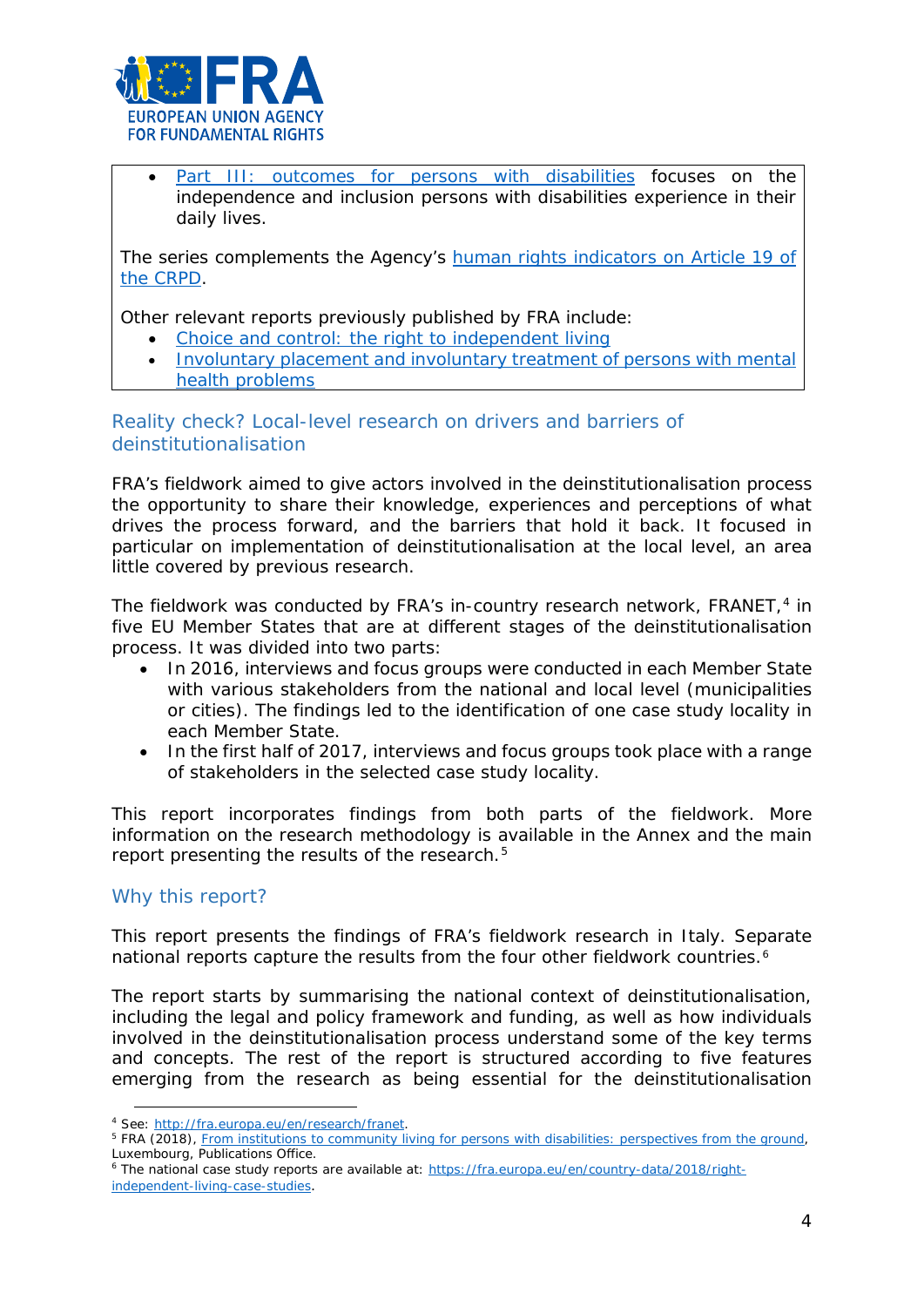

process (see table 1). Firstly, the report presents the drivers and barriers of the deinstitutionalisation process in Italy, as experienced by participants in the research. It then looks at what participants believe is needed to make deinstitutionalisation a reality.

A comparative report bringing together the research findings from the five fieldwork countries was published in December 2018.[7](#page-4-0)

#### **Table 1: Key features of a successful deinstitutionalisation process**

| 1.                   | Commitment to deinstitutionalisation                           |
|----------------------|----------------------------------------------------------------|
| 2.                   | Availability of quidance to support the deinstitutionalisation |
|                      | process                                                        |
| 3.                   | Active cooperation between the people involved in the          |
|                      | deinstitutionalisation process                                 |
| 4.                   | A change in attitudes towards persons with disabilities        |
| 5.                   | Practical organisation of the deinstitutionalisation process   |
| $\sim$ $\sim$ $\sim$ | $\overline{\phantom{a}}$                                       |

*Source: FRA, 2018*

 $\overline{a}$ 

<span id="page-4-0"></span><sup>7</sup> FRA (2018), *[From institutions to community living for persons with disabilities: perspectives from the ground](http://fra.europa.eu/en/publication/2018/independent-living-reality)*, Luxembourg, Publications Office.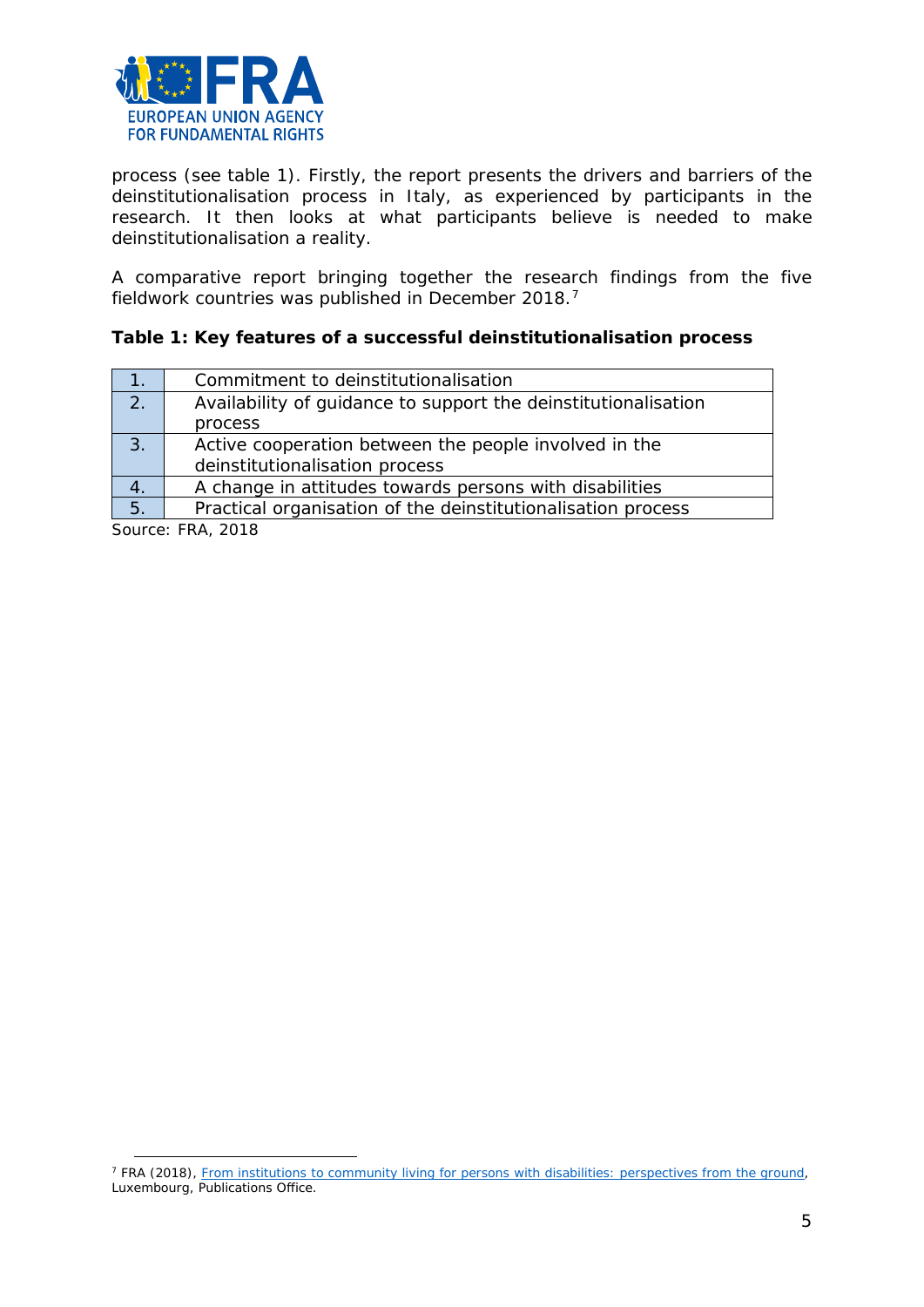

# <span id="page-5-0"></span>1.CONTEXT OF DEINSTITUTIONALISATION

# <span id="page-5-1"></span>1.1 Legal and policy framework for deinstitutionalisation

## 1.1.1 National legal and policy framework for deinstitutionalisation

In August 1977, Parliament adopted Law No. 517 on 'Norms on the evaluation of pupils and the abolishment of resit exams and other norms modifying the school system'.<sup>[8](#page-5-2)</sup> This reform of the school system made it possible and compulsory to include children with any type of disability in mainstream schools during the mandatory education years, with individualised support from a dedicated teacher. In 1982, the role of this support teacher (*insegnante di sostegno*) was defined in Law No. 270 on the 'Revision of the regulation on the enrolment of school teachers for the pre-school, primary and secondary grades as well as the restructuring of personnel and the adoption of measures to avoid precariousness amongst personnel'.<sup>9</sup> In April 2017 – after the first stage of the fieldwork was completed – Decree No. 66 on 'Norms for the promotion of school inclusion of students with disabilities' reformed the procedures for inclusion in school, reinforcing the concept of inclusive education.

In May 1978, Parliament approved Law No. 180 on 'Voluntary and compulsory healthcare checks and treatments', the so-called Basaglia Law.<sup>[10](#page-5-4)</sup> The law imposed the closure of psychiatric hospitals and regulated compulsory health treatment for people with psychosocial disabilities. The implementation of the law affirmed the principles of deinstitutionalisation (DI), as well as it highlighted mistreatment in psychiatric hospitals. These hospitals treated many people with mental health problems, as well as people with physical disabilities, in inappropriate conditions.

In February 1992, Parliament approved Law No. 104, 'Framework law for the assistance, social integration and rights of disabled people'.<sup>[11](#page-5-5)</sup> Among others, this law made it compulsory to include children with disabilities in any type of educational setting with individualised support from a dedicated teacher. The law also enabled relatives of people with disabilities to obtain care leave from their employers. In addition, the law promoted professional training for people with disabilities to facilitate their integration into the labour market. On the whole, the law acknowledges the importance of economic autonomy and social integration of persons with disability through personal empowerment and the promotion of independence.

<span id="page-5-2"></span><sup>8</sup> Legge n°. 517 del 4 agosto 1977, *[Norme sulla valutazione degli](http://www.gazzettaufficiale.it/eli/id/1977/08/18/077U0517/sg) alunni e sull'abolizione degli esami di [riparazione nonchè altre norme di modifica dell'ordinamento scolastico](http://www.gazzettaufficiale.it/eli/id/1977/08/18/077U0517/sg)*.  $\overline{a}$ 

<span id="page-5-3"></span><sup>9</sup> Legge n°. 270 del 20 maggio 1982, *[Revisione della disciplina del reclutamento del personale docente della](http://www.gazzettaufficiale.it/eli/id/1982/05/22/082U0270/sg)  [scuola materna, elementare, secondaria ed artistica, ristrutturazione degli organici, adozione di misure idonee](http://www.gazzettaufficiale.it/eli/id/1982/05/22/082U0270/sg)  [ad evitare la formazione di precariato e sistemazione del personale precario esistente](http://www.gazzettaufficiale.it/eli/id/1982/05/22/082U0270/sg)*.

<span id="page-5-5"></span><span id="page-5-4"></span><sup>10</sup> Legge n°. 180 del 13 maggio 1978*, [Accertamenti e trattamenti sanitari volontari e obbligatori](http://www.gazzettaufficiale.it/eli/id/1978/05/16/078U0180/sg)*. <sup>11</sup> Legge n°. 104 del 5 febbraio 1992*[, Legge-quadro per l'assistenza, l'integrazione sociale e i diritti delle](http://www.gazzettaufficiale.it/eli/id/1992/02/17/092G0108/sg)  [persone handicappate](http://www.gazzettaufficiale.it/eli/id/1992/02/17/092G0108/sg)*.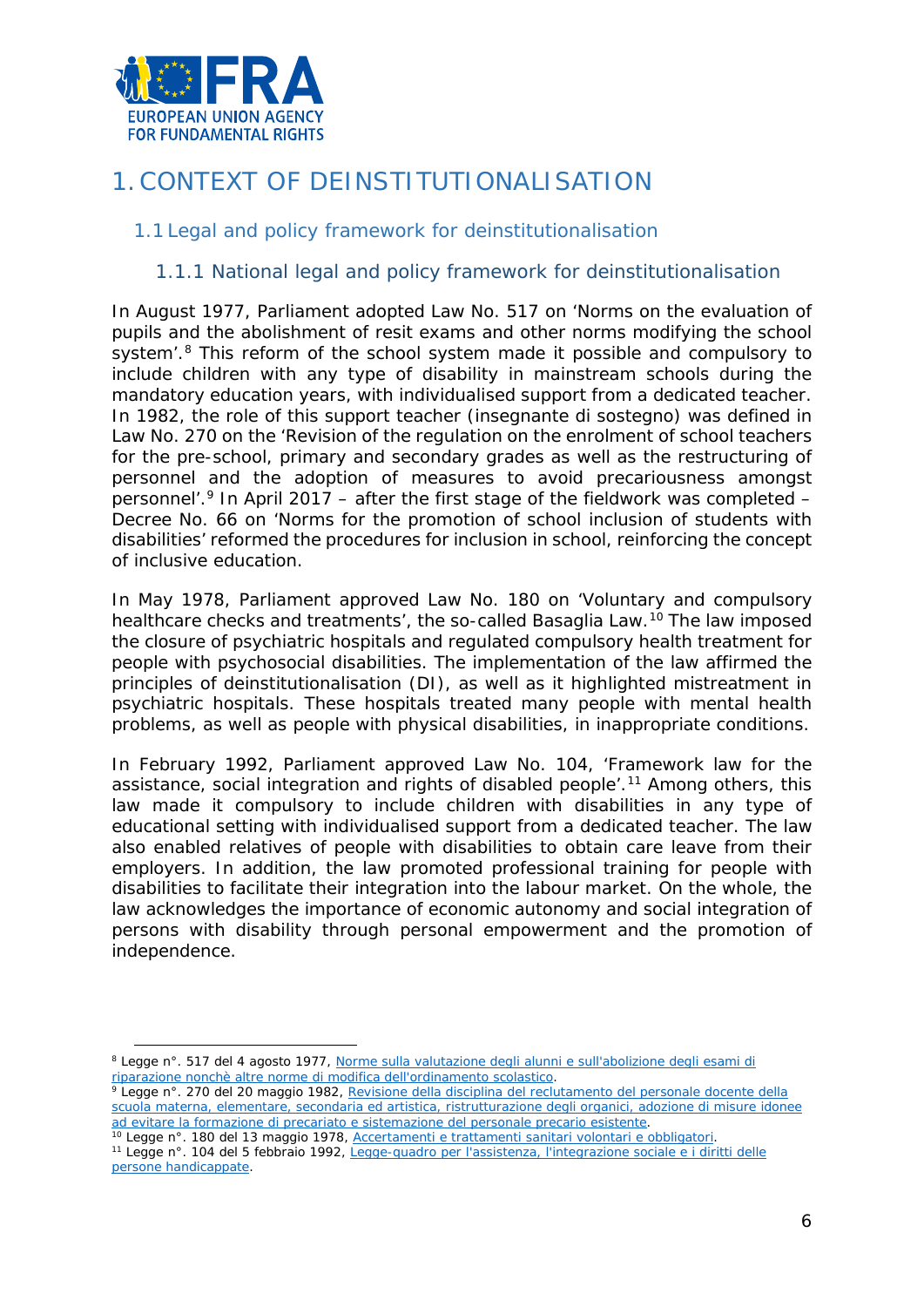

In March 1999, Parliament approved Law No. 68 on 'Dispositions on the right to work for persons with disabilities'.<sup>[12](#page-6-0)</sup> This law provides a duty for public and private employers with more than 15 employees to hire persons with disabilities. The law also stipulates that public and private employers are required to secure the jobs of employees who acquire a disability as a result of their employment, whether because of an accident or of sickness.

In November 2000, Parliament approved Law No. 328, 'Framework law for the implementation of the integrated system of social interventions and services.<sup>[13](#page-6-1)</sup> This law establishes the possibility to design individual projects to promote the social inclusion of all people with disabilities.

With the entry into force of Law No. 18 of 3 March 2009, Italy ratified the CRPD and instituted the National observatory on the conditions of people with disabilities (hereafter, the Observatory), which includes disabled persons' organisations (DPOs).[14](#page-6-2) The Observatory is responsible to draft the biennial programme of action to promote the rights and the integration of persons with disabilities.

The first biennial programme was adopted by Presidential decree on 4 October 2013, following a proposal by the Ministry of Labour and Social Policies (MLPS). This programme included seven areas of intervention, with the third one relating specifically to policies, services and organisation models for independent living and inclusion in society. "The general process of deinstitutionalisation is favoured [under this line of intervention] on the one hand, and the development of projects of 'living in autonomy' involving small groups of people, on the other."[15](#page-6-3) Still in October 2013, the MLPS published guidelines on funding for experimental projects to support independent living and inclusion in society of persons with disabilities.<sup>[16](#page-6-4)</sup> The second biennial programme was adopted in October 2017 (after the fieldwork for this research was completed), with the first line of action concerning preventing isolation and segregation and promoting deinstitutionalisation.<sup>[17](#page-6-5)</sup> The MLPS issued new guidelines for the funding of independent living projects in December 2017.[18](#page-6-6)

Parliament adopted Law No. 112 on 'Dispositions concerning the assistance to persons with severe disabilities deprived of family support' – the so-called 'After Us' law – in June 2016, after the national level interviews were conducted for this research.<sup>[19](#page-6-7)</sup> This law aims to foster the wellbeing, social inclusion and autonomy of persons with disabilities. The goal of the legislation is to guarantee the highest

<span id="page-6-5"></span><sup>17</sup> Decreto del Presidente della Repubblica, 12 ottobre 2017, *[Adozione del secondo programma di azione](http://www.gazzettaufficiale.it/eli/id/2017/12/12/17A08310/SG)  [biennale per la promozione dei diritti e l'integrazione delle persone con disabilità.](http://www.gazzettaufficiale.it/eli/id/2017/12/12/17A08310/SG)*

<sup>12</sup> Legge n°. 68 del 12 marzo 1999*[, Norme per il diritto al lavoro dei disabili](http://www.gazzettaufficiale.it/eli/id/1999/03/23/099G0123/sg)*.  $\overline{a}$ 

<span id="page-6-1"></span><span id="page-6-0"></span><sup>13</sup> Legge n°. 328 dell'8 Novembre 2000*, [Legge quadro per la realizzazione del sistema integrato di interventi e](http://www.gazzettaufficiale.it/eli/id/2000/11/13/000G0369/sg)  [servizi sociali](http://www.gazzettaufficiale.it/eli/id/2000/11/13/000G0369/sg)*.

<span id="page-6-2"></span><sup>14</sup> Legge n°. 18 del 3 marzo 2009*[, Ratifica ed esecuzione della Convenzione delle Nazioni Unite sui diritti delle](http://www.gazzettaufficiale.it/eli/id/2009/03/14/009G0027/sg)  [persone con disabilità, con Protocollo opzionale, fatta a New York il 13 dicembre 2006 e istituzione](http://www.gazzettaufficiale.it/eli/id/2009/03/14/009G0027/sg) dell'Osservatorio nazionale sulla condizione delle [persone con disabilità](http://www.gazzettaufficiale.it/eli/id/2009/03/14/009G0027/sg)*.

<span id="page-6-3"></span><sup>15</sup> Decreto del Presidente della Repubblica, 4 ottobre 2013. *[Adozione del programma di azione biennale per la](http://www.gazzettaufficiale.it/eli/id/2013/12/28/13A10469/sg)  [promozione dei diritti e l'integrazione delle persone con disabilità](http://www.gazzettaufficiale.it/eli/id/2013/12/28/13A10469/sg)*.

<span id="page-6-4"></span><sup>16</sup> Ministero del lavoro e delle politiche sociali (2013), *[Linee guida per la presentazione di progetti sperimentali](http://www.lavoro.gov.it/temi-e-priorita/disabilita-e-non-autosufficienza/focus-on/Vita-indipendente/Documents/prime%20Linee%20Guida.pdf)  [in materia di vita indipendente ed inclusione nella società delle persone con disabilità](http://www.lavoro.gov.it/temi-e-priorita/disabilita-e-non-autosufficienza/focus-on/Vita-indipendente/Documents/prime%20Linee%20Guida.pdf)*.

<span id="page-6-6"></span><sup>18</sup> Ministero del lavoro e delle politiche sociali (2017), *[Linee guida per la presentazione di progetti in materia di](http://www.lavoro.gov.it/documenti-e-norme/normative/Documents/2017/DD-808-del-29dic2017-Linee-guida-vita-indipendente-anno-2017.pdf)  [vita indipendente ed inclusione nella società delle persone con disabilità](http://www.lavoro.gov.it/documenti-e-norme/normative/Documents/2017/DD-808-del-29dic2017-Linee-guida-vita-indipendente-anno-2017.pdf)*.

<span id="page-6-7"></span><sup>19</sup> Legge n°. 112 del 22 giugno 2016 *[Disposizioni in materia di assistenza in favore delle persone con disabilità](http://www.gazzettaufficiale.it/eli/id/2016/06/24/16G00125/sg)  [grave prive del sostegno famigliare](http://www.gazzettaufficiale.it/eli/id/2016/06/24/16G00125/sg)*.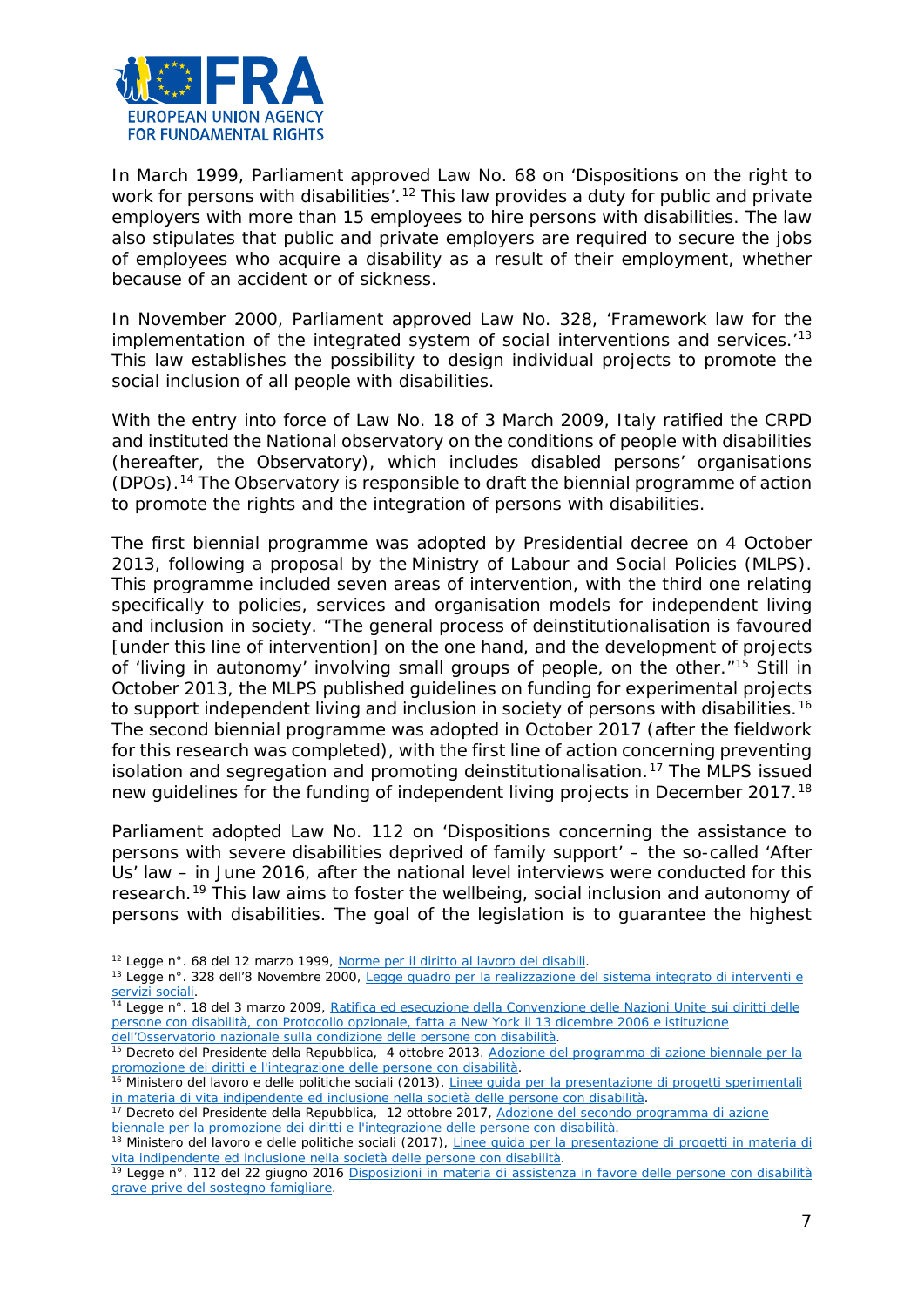

autonomy and independence to persons with disabilities with their active involvement, allowing them, for example, to continue living in their own homes or in facilities managed by associations, avoiding a support approach based on traditional healthcare assistance. This law also covers those who still have their parents but who no longer receive their support.

The law's implementation decree fosters the creation of facilities for no more than 10 persons with disabilities, entailing compulsory participation in forms of DI. The law introduces a specific fund, as well as the possibility to benefit from resources provided by private entities and associations. As stipulated in Article 1, the law provides for "the facilitation of funding by private parties, the stipulation of insurance policies and the establishment of trusts […] also in favour of third sector organisations and of people with serious disabilities".

The fund is financed by the regions, local authorities and third-sector entities. Its resources amounted to 90 million EUR in 2016, 38.3 million EUR in 2017 and 56.1 million EUR in 2018. A manager of a social cooperative (that is, a non-profit community organisation bringing together providers and beneficiaries of a social service) expressed doubts, shared by DPOs, about the implementation of the law:

*"I consider the financial provisions [of the law] are poor, if not very poor. Five-hundred million in Italy for "After Us" is enough to solve things in two regions." (Employee of a community-based service)*

Nevertheless, the role of the law in promoting DI has been welcomed by DPOs, although some highlighted that its implementation relies on private funding if public authorities are unable to provide adequate financial resources.<sup>[20](#page-7-0)</sup>

# 1.1.2 Local legal and policy framework for deinstitutionalisation

Within the national framework, both regional and local authorities have competence in policy implementation. However, disputes may occur or interventions can overlap due to a lack of coordination. The main cause is not related to the specific policy issue (disability) but to the complex governance structure of the Italian state, which is regulated by Chapter 5 of the Italian Constitution. It states that local government is organised around four scales: municipalities, provinces, regions, and the state. Municipalities and provinces are administrative bodies. Typically, administrative tasks are the responsibility of municipalities, but they also manage to a great extent policies and services implemented at local level, such as waste, public transport, social assistance, local police, school buildings, etc. Inter-municipal coordination and planning is up to the provinces, which manage the services that cannot be managed by single municipalities on their own.

Regions are the only sub-national government that, according to the Constitution, have legislative power (like the State). This power covers a wide set of matters. Power is divided into two types: concurring and exclusive. The first one concerns

 $\overline{a}$ 

<span id="page-7-0"></span><sup>20</sup> Redazione di disabili.com, ["Quella sul dopo di noi è una buona legge?",](http://www.disabili.com/legge-e-fisco/articoli-legge-e-fisco/quella-sul-dopo-di-noi-e-una-buona-legge-2) *Disabili.com*.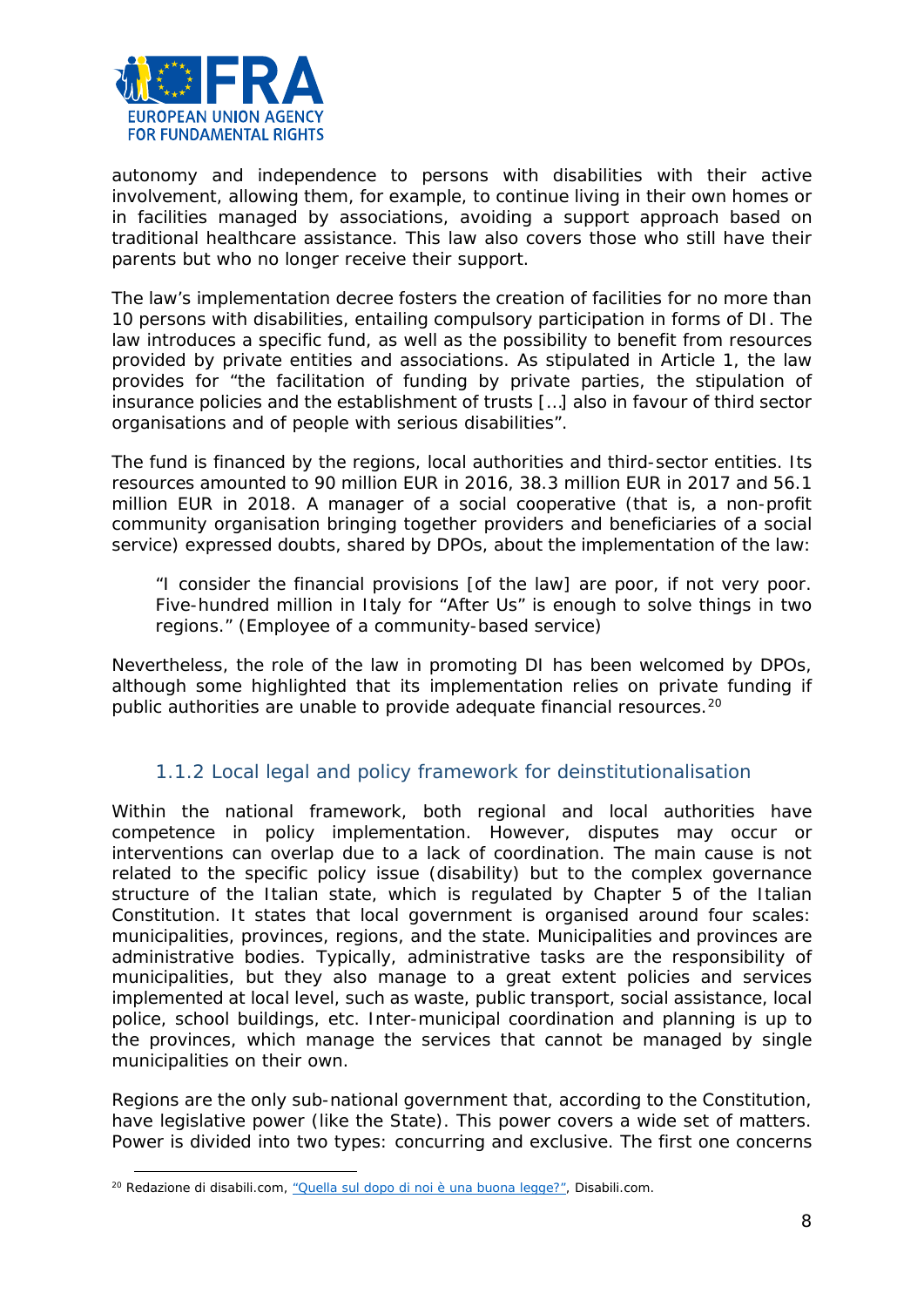

l

all the matters in which regional legislative power is subordinate to state framework laws. Among them are the fields of economy and production (transport and communication, energy, territorial management, research & development) and welfare measures (health, protection and safety of labour, education). Exception are made for social security (solely up to the State) and social assistance (solely up to the Regions). The second pertains matters in which regions' legislative power is not constrained by the state – constitutional, EU and international rules and duties excepted. Regions can legislate autonomously on all matters which are not explicitly the competence of the State or concurring.

The State has sole legislative power over the definition of minimum standards of measures concerning civil and social rights, on the principles of education and on the functions bestowed to sub-national authorities (municipalities, provinces, metropolitan areas). These competences became crucial after the constitutional reform of 2001: they played an important role in the delicate relationship between decentralisation and universal, countrywide citizenship rights. This balance is also fundamental because of the long-lasting economic and social divide between different regions.

The different layers of competencies at different governance levels contribute to a differentiation in the provision of community-based services and the degree to which DI is achieved in localities. This is because different authorities at regional and local level may be more or less committed to promoting the transition and invest more or less resources in terms of budget, personnel and professionalisation. However, the recent adoption of the National Guidelines on Independent Living 2017 which, among other things, encourage the involvement of DPOs, clearly define the role of the personal assistant, and provide rules for monitoring and evaluation should help to harmonise approaches across localities.<sup>[21](#page-8-0)</sup>

The Tuscany Region has been among the most advanced in the implementation of DI. It has promoted the implementation of home-based care and directly financed independent living projects since the year 2004, through the *Independent Living Project*. At that time, a pilot project in five districts started and, subsequently in 2009, was extended to all 34 regional health-social districts. The policy was made permanent in 2012. Since 2014, the Tuscany Region has devoted 9 million EUR every year to fund projects for independent living. The overall average number of beneficiaries is 760 persons, with an average age of 46, and who receive an average monthly contribution of 1,000 EUR. Currently the initiative is regulated by the Regional Committee resolution 'Strategic guidelines for projecting independent living paths No.1329' issued on 29 December 2015.<sup>[22](#page-8-1)</sup>

Tuscany has been at the forefront of pilot independent living and DI projects since 2009. These later inspired the 'After Us' legislation. The regional commitment to enhancing the supply of community based services was formalised by Decision

<span id="page-8-0"></span><sup>&</sup>lt;sup>21</sup> Th[e Guidelines](http://www.lavoro.gov.it/documenti-e-norme/normative/Documents/2017/DD-808-del-29dic2017-Linee-guida-vita-indipendente-anno-2017.pdf) were issued on 27 December 2017 and apply to the financing of regional independent living projects.

<span id="page-8-1"></span><sup>22</sup> Delibera n°. 1329 29 dicembre 2015*, Linee di indirizzo per la progettazionedeipercorsi per la Vita Indipendente.*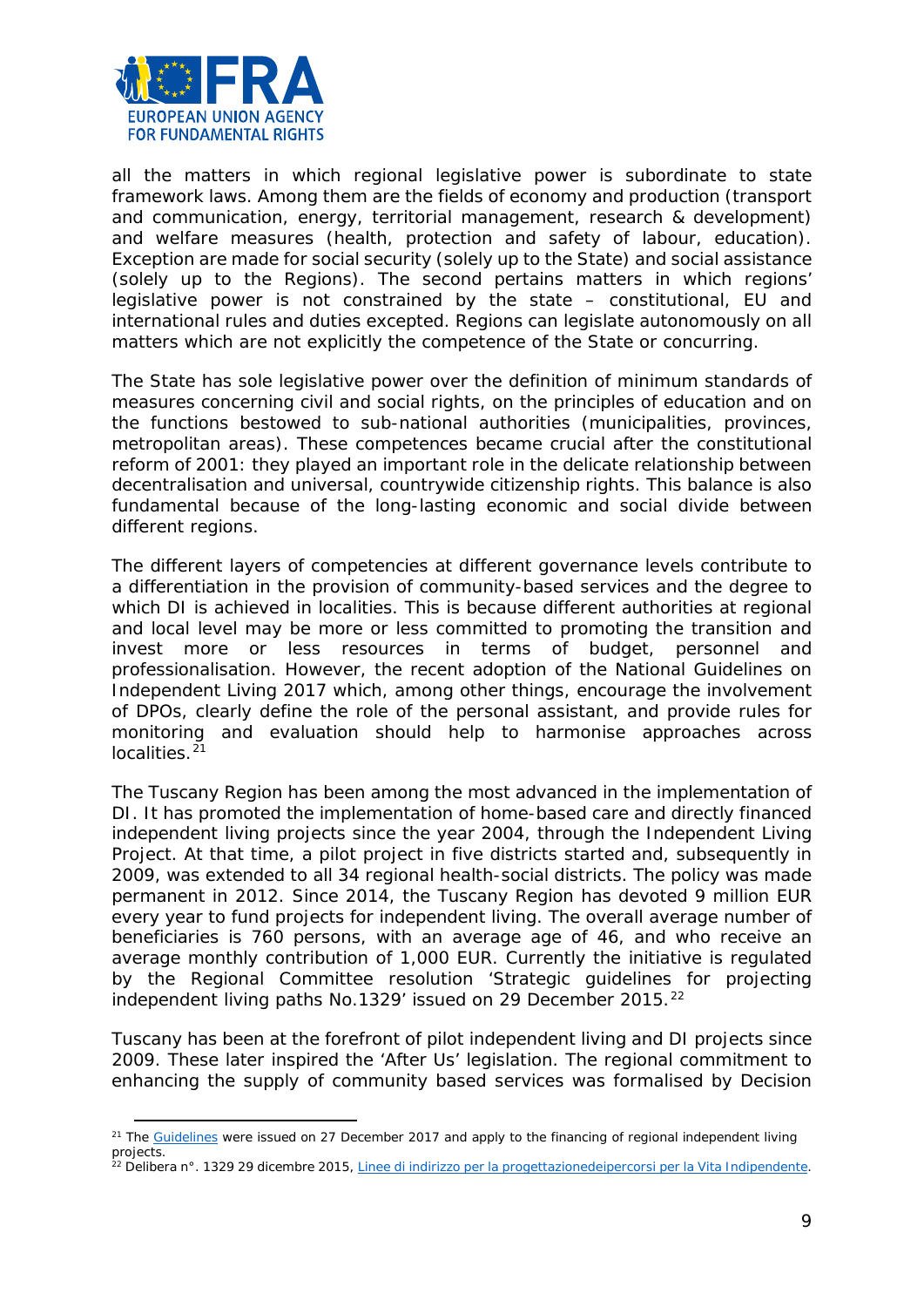

No. 11 of the Regional Committee of 7 April 2015, which provides the Guidelines for systemic actions and strategies for the improvement of socio-health services for policies in the field of disability. $23$ 

Regional reform of the overall organisation of the two pivotal policy areas of healthcare and social care, enacted by the Regional Law No. 84 of 28 December 2015 on 'Reorganisation of the institutional and organisational structure of the healthcare regional system', has further enhanced the provision of community-based services and home-based assistance for people with disabilities.<sup>[24](#page-9-2)</sup> The reforms provide for: integrated paths of assistance; independent living; 'After Us' projects; information points on disability; a regional information and documentation centre; the promotion of exchanges of good practices.[25](#page-9-3)

The healthcare system and the system of social policies are integrated in the case study locality, as in the whole Tuscany Region. Healthcare and social assistance services are coordinated by so-called High Integration Units (*Unità di alta integrazione*) to ensure that people with disabilities can access services provided in the locality, according to personalised plans of assistance.

There is a policy tradition and a cultural context favourable to DI in the case study locality. The cultural legacy of the Basaglia reform has played a significant role in this. In the locality, there is a foundation inspired by the principles behind the Basaglia reform, which is committed to the democratisation of the national health service. It organises training opportunities for professionals and awareness-raising initiatives for local policymakers and this has improved the attitude of many policy actors in the area.

The commitment of policy makers in the locality gave an impetus to the DI process during the first decade of 2000. Currently, professionals (doctors and carers) working in social cooperatives and in large institutions are very active in promoting the DI process in collaboration with each other.

# <span id="page-9-0"></span>1.2 Organisation of deinstitutionalisation

l

The effective implementation of the second National Plan on disability is hindered by the complexity of the governance around disability in Italy. This complexity leads to the overlapping of responsibility and conflicts over competence among actors and governance levels. It also leads more generally to a heterogeneous provision of benefits and services across the country. At the central level, the Ministry of Health and the MLPS share responsibilities with distinct roles which are not always clearly defined.

The Ministry of Health is responsible for the national health system together with the regions, and provides healthcare to people with disabilities. The coordination

<span id="page-9-1"></span><sup>23</sup> Delibera della Giunta Regionale n°. 11 del 7 aprile 2015*[, Azioni di sistema e strategie per il miglioramento dei](http://www.irisonline.it/web/images/News13apr15/decisione_n.11_del_07-04-2015-allegato-a.pdf)  [servizi socio sanitari nell'ambito delle politiche per la disabilità.](http://www.irisonline.it/web/images/News13apr15/decisione_n.11_del_07-04-2015-allegato-a.pdf)*

<span id="page-9-2"></span><sup>24</sup> Legge regionale n.° 84 del 28 dicembre 2015*, [Riordino dell'assetto istituzionale e organizzativo del sistema](http://raccoltanormativa.consiglio.regione.toscana.it/articolo?urndoc=urn:nir:regione.toscana:legge:2015-12-28;84)  sanitaria regionale*[.](http://raccoltanormativa.consiglio.regione.toscana.it/articolo?urndoc=urn:nir:regione.toscana:legge:2015-12-28;84) 25 This indicates personal, tailored, long-lasting interventions providing different types of support. They might

<span id="page-9-3"></span>include: healthcare, social assistance, labour and social inclusion activities.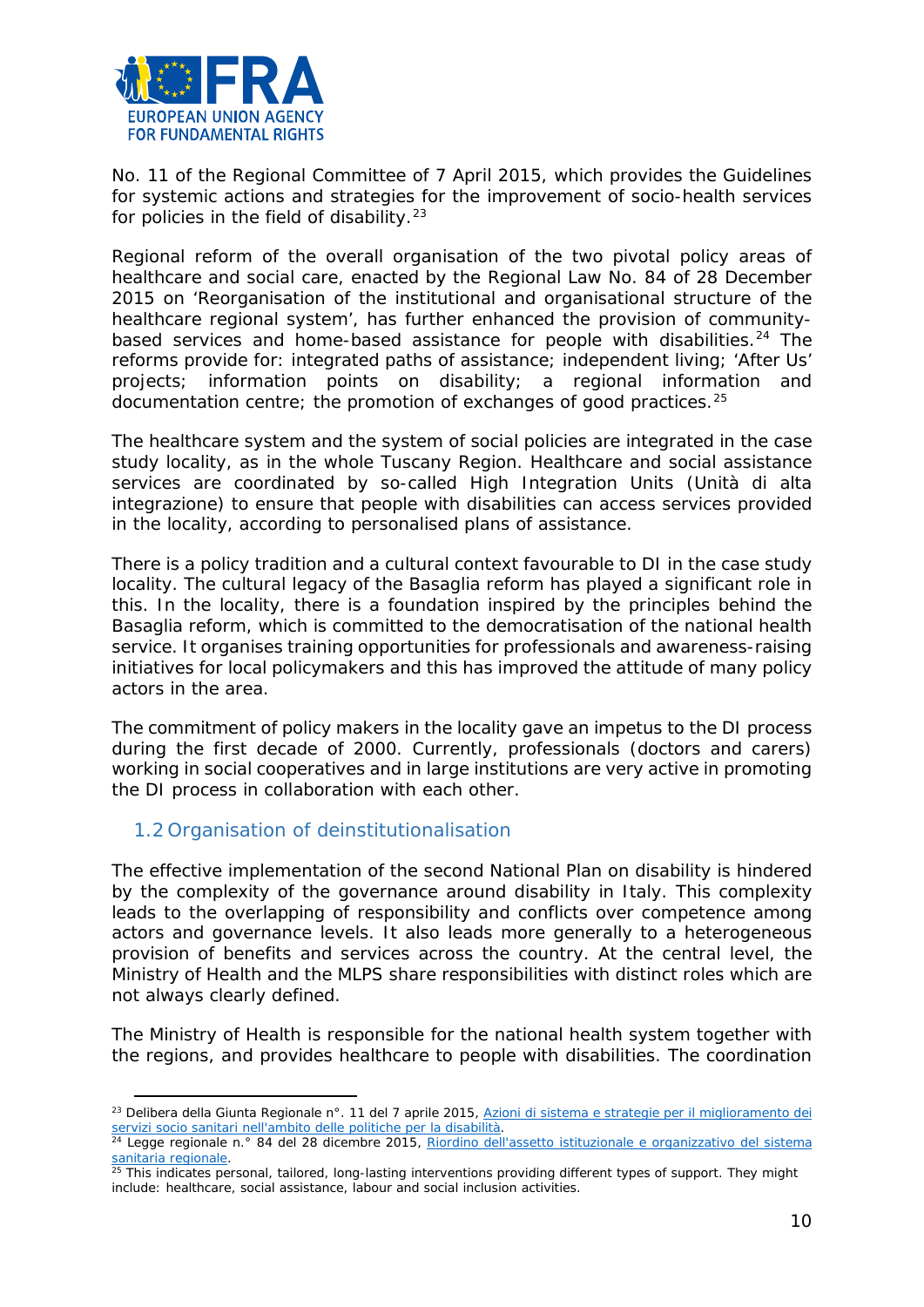

l

between central and regional competences takes place by means of the Essential Levels of Assistance (*Livelli Essenziali di Assistenza, LEA*), which are minimum standards for healthcare services that have to be provided to all citizens for free or with the payment of the minimum healthcare fees. These standards are established by the national legislator and implemented and guaranteed at the regional and local levels according to regional legislation. An LEA for DI has not yet been defined, and so the implementation of initiatives in this area is left to the regional level and its local articulation (health districts).[26](#page-10-0)

The MLPS plays a monitoring and national coordination role of regional policies in the design and provision of social assistance services. The authority and the actual organisation of the services is mostly up to municipalities, under the coordination of the regions. Municipalities often delegate their competence in social services provision to other intermediate authorities, like associations of municipalities, provinces, and health districts, as they do not have the organisational and financial capacity to provide benefits and services.

In addition, a national coordination tool named Essential Levels of Provisions (*Livelli Essenziali delle Prestazioni, LEP*), enables the national legislator to establish minimum standards and criteria for the provision of social assistance. Nonetheless, the LEP as a coordinating tool does not have the same enforcing strength as in the health system. The national level establishes that a service has to be provided so the regions and the local authorities have to design policies to provide the service. However, the national level can only tell regions that the service has to be provided and provide funding for specific initiatives, but is not in a position to push regions to enforce it.

As to the implementation of social assistance which might also support DI or independent living, the involvement of regions varies as the law regulating it (Law No. 328 of 8 November 2000, Framework law on the implementation of the integrated system of social interventions and services) allows for different types of organisation.<sup>[27](#page-10-1)</sup>

Another relevant public institution is the Unit for Disability within the MLPS. It coordinates the policies implemented at national level (the National Plan) on disability including DI and independent living. The unit, which is active in promoting DI, cooperates with other units in the MLPS, such as those in charge of policies for children and the labour market. It can contribute to the promotion and implementation of DI thanks to the distribution of funds for independent living measures through calls for proposal for projects at regional level.

Finally, an important role in the provision of services at the local level is played by social cooperatives. They are private actors that participate in calls for tender organised by the public actors for the implementation of services in the area of social care, including disability, and so participate in the implementation of DI.

<span id="page-10-0"></span><sup>&</sup>lt;sup>26</sup> This is also acknowledged in the Guidelines for Independent Living issued by the Ministry of Labour and Social Policy on27 December 2017 (see for instance the guideline n.<sup>°</sup> 16) and that apply to the newly nationally financed projects for Independent Living.

<span id="page-10-1"></span><sup>27</sup> Legge n°. 328 dell'8 novembre 2000*, [Legge quadro per la realizzazione del sistema integrato di interventi e](http://www.parlamento.it/parlam/leggi/00328l.htm)  [servizi sociali](http://www.parlamento.it/parlam/leggi/00328l.htm)*.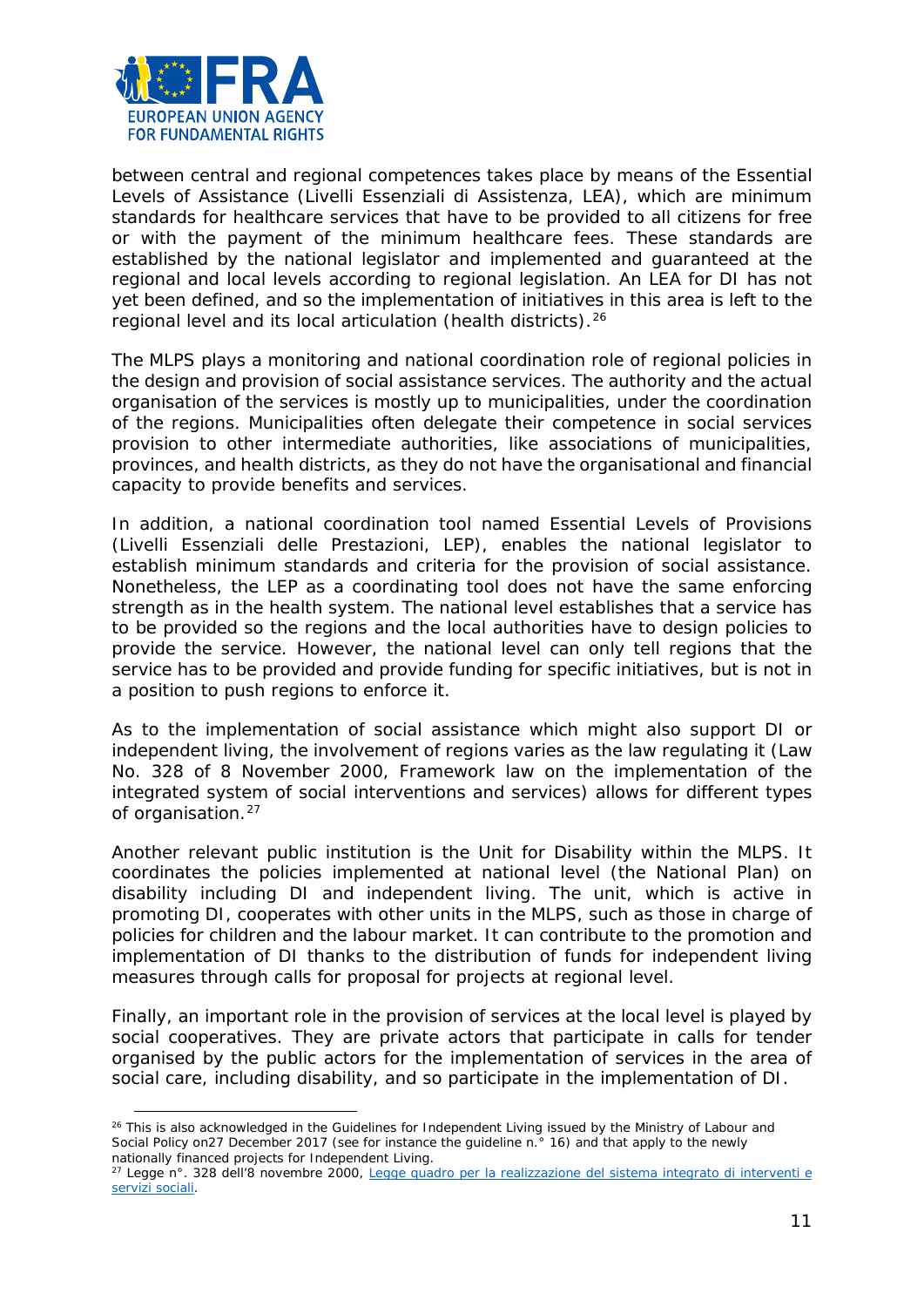

Social cooperatives sometimes actively take part in the DI process as they might be connected to NGOs for people with disabilities – including DPOs – or associations of relatives of people with disabilities. In these cases, social cooperatives are the means by which these stakeholders try to pursue their aims. These might include DI, but associations do not have similar perspectives and sometimes they radically diverge and may even oppose DI. In these cases, social cooperatives not only rely on public funding but they also look for additional private resources from foundations, banks and private companies to support activities fostering DI. This complex and rich network leads to the multiplication of services offered in the locality and relies on committed people who can influence political decisions and potentially enhance the DI process.

The overlap in different responsibilities at different governance levels makes the implementation of the DI process very complex. For instance, the provision of home-based care services is not uniformly available across the country. This relates to the fact that social services are provided by municipalities and so their provision depends on local conditions, including budget requirements and local policy priorities.

#### *"Services are unable to cope with full deinstitutionalisation."* (National official)

People with disabilities, NGOs, families, and service providers participating in this research have different perceptions of the roles played by authorities at national, regional, and local levels. National level stakeholders see the Welfare and Health Ministries, as well as regional authorities, as responsible for the implementation of DI. Stakeholders at local level do not perceive national authorities as an interlocutor in the implementation of the DI process. Local authorities are perceived as the most important interlocutors by people with disabilities, families and staff of community-based services, who regularly cooperate with local authorities. People with disabilities perceive assistants, educators and other professionals who support them in the transition from institutions to communities or shared homes, and who currently support them in their daily lives, as the most important reference point. A wider and critical perspective is more likely to be found among people with physical impairments.

Staff of community-based services and of institutions committed to DI underline the importance of being aware of the role these organisations can play in bringing together persons with disabilities and the community.

# <span id="page-11-0"></span>1.3 Funding for the deinstitutionalisation process

The DI process is funded through a variety of financial resources. There is not a common framework at either the legislative or administrative level, and so it is difficult to determine the overall amount of resources the DI process can count on each year. Moreover, the financial crisis and austerity policies have caused a general reduction in public welfare spending at both the central and regional levels, including financing of health policies incorporating independent living and DI measures. In this scenario, it is unlikely that additional public resources will be destined for the implementation of DI.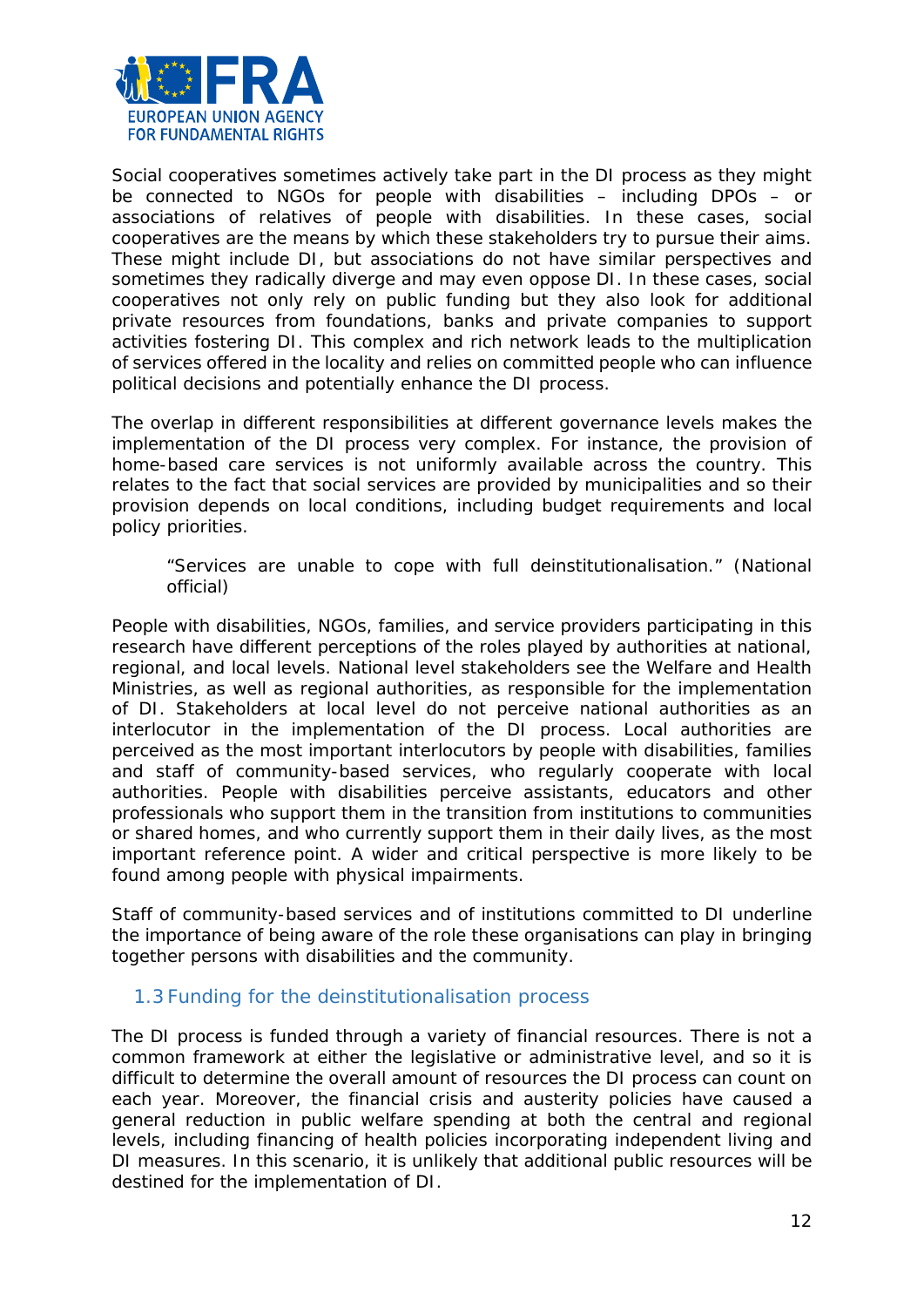

The available national funds include:

- National health system funds for socio-health assistance;
- State funds for health and social policies;
- National Fund for Non-self-sufficiency (*Fondo nazionale per le non autosufficienze*); a specific part of this fund is provided by the MLSP to independent living policies;
- Stability Law 2016, which financed the implementation of Law No. 134 of 18 August 2015 concerning 'Dispositions on diagnosis and healing of persons with impairments belonging to the autism spectrum and on the support to their families';  $28$
- National fund for Social Policies allocated by the MLSP (*Fondo Nazionale per le Politiche Sociali*);
- National Fund for Rare Diseases provides funding from the national health system for care of people affected by specific diseases (*Fondo nazionale per le malattie rare*);
- Funds introduced by the 'After Us' Law.

National funds are distributed to the regions and, consequently, to health districts and local administrations (municipalities). These are used to foster health assistance projects destined for people with disabilities; social assistance and social services. At the local level, funds are also available from regional sources and local funds provided by municipalities.

One national government official reflected on the efficiency of allocating funds according to specific projects at national level:

*"That's the way it should be, because the mosaic is very complex. […]. Taken together, all these [funding] components certainly contribute to supporting measures to foster [deinstitutionalisation]."* (National official)

The overall amount of financial resources destined to people with disabilities at national level is very difficult to calculate by analysing the allocations in the national budget. In addition, the provision of socio-health assistance by the national health system requires individuals with disabilities to apply for assistance. This varies depending on the region. Participants highlighted an overall lack of resources at national level. This should be considered in light of the wider picture of the critical economic and financial situation Italy continues to face.

Since 2015, the Tuscany Region allocates 9 million EUR a year to support independent living. It also allocates funds to the Regional Fund for non-selfsufficient people and to specific interventions for adults with disabilities (below the age of 65), among the 34 health districts. This contribution amounts to 3.9 million EUR per year. These financial resources are managed by the Multidisciplinary Assessment Units (*Unità di Valutazione Multidisciplinare, UVM*), operating at the district level.

Additionally, the region allocates:

 $\overline{a}$ 

<span id="page-12-0"></span><sup>28</sup> Legge , n°. 134 del 18 agosto 2015*, [Disposizioni in materia di diagnosi, cura e abilitazione delle persone con](http://www.gazzettaufficiale.it/eli/id/2015/08/28/15G00139/sg)  [disturbi dello spettro autistico e di assistenza alle famiglie](http://www.gazzettaufficiale.it/eli/id/2015/08/28/15G00139/sg)*.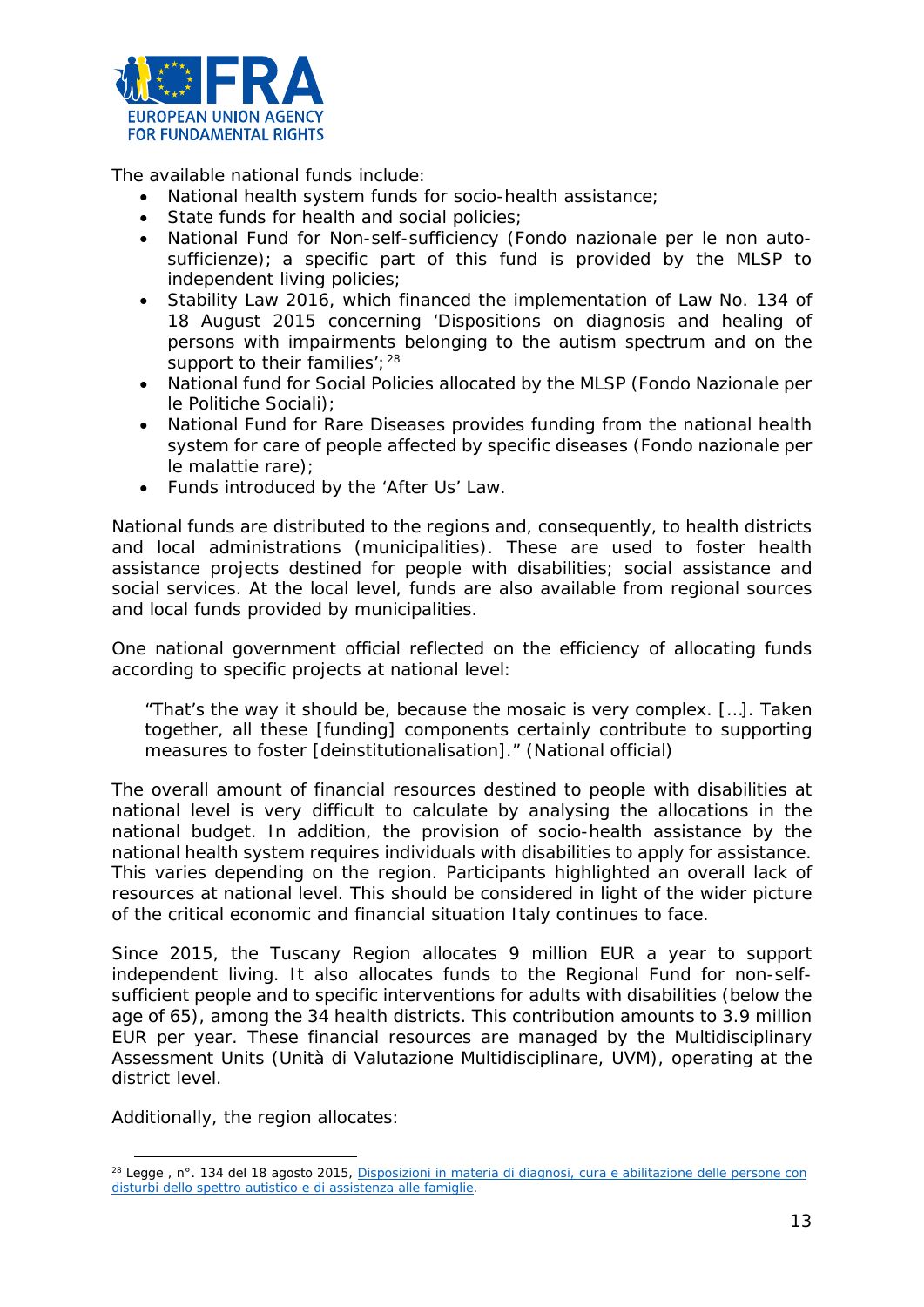

l

- Around 10 million EUR provided by the MLSP to the districts/companies of health of Tuscany with the aim to meet the demand for home-based care for people with severe disabilities.<sup>[29](#page-13-0)</sup> With these contributions, relatives of persons with severe disabilities are able to hire a caregiver to support their assistance needs.
- 3.8 million EUR through the regional healthcare system with the purpose of supporting the demand for home-based care for persons with Amyotrophic lateral sclerosis (ALS). These resources aim to finance projects that have been already implemented, or that are going to be implemented.<sup>[30](#page-13-1)</sup>

In the system of 'health societies' (*Società della Salute)* developed by the Tuscany Region, financial resources of the healthcare sector (under the responsibility of the region) and the social policy sector (under the responsibility of the municipalities) are integrated to reduce legislative and financial fragmentation.<sup>[31](#page-13-2)</sup>

These are public non-profit bodies based on the voluntary participation of municipalities in the same district-area and the local ASL to share the management of some local social and health activities. Each health society includes the following bodies:

- the participation committee, which includes representative members of the local community, service users, and associations, as long as they are not service-providers;
- the third-sector council, which gathers the voluntary and third-sector associations which offer services;
- the health Agorà, which organises two annual meetings open to the local population aimed at fostering a direct exchange of needs, opinions and criticisms.

The integration enabled by the health societies is a crucial element in responding to the needs expressed by persons with disabilities. This integration has not been completed in all districts and consequently the system is not homogeneous. This leads to difficult situations in the region, for example problems in meeting all the needs of persons with disabilities; this is not, however, the case in the chosen locality.

At the individual level, allowances are provided by the National Institute for Social Security (*Istituto Nazionale della Previdenza Sociale*, INPS) to people with disabilities who are unable to work. There are different types of allowance provided to people with specific impairments. This policy is in force across the country.

<span id="page-13-0"></span><sup>&</sup>lt;sup>29</sup> According to Decision No. 342 of 18 April 2016 on the National Fund for non-self-sufficiency in case of severe disability. Approval of guidelines concerning the provision of contributions and distribution of resources (*[Delibera](http://www.sds.firenze.it/materiali/Disabilita_gravissime/Delibera_Giunta_Regionale_n.342_del_18-04-2016.pdf)  [n°. 342 del 18 aprile 2016, Fondo Nazionale per le Non Autosufficienze per le gravissime disabilità. Approvazione](http://www.sds.firenze.it/materiali/Disabilita_gravissime/Delibera_Giunta_Regionale_n.342_del_18-04-2016.pdf)* 

<span id="page-13-1"></span>delle Linee di indirizzo per l'erogazione dei contributi e assegnazione risorse[\)](http://www.sds.firenze.it/materiali/Disabilita_gravissime/Delibera_Giunta_Regionale_n.342_del_18-04-2016.pdf).<br><sup>30</sup> See[: www.toscana-notizie.it/-/la-toscana-per-disabilita-e-non-autosufficienza-le-ultime-misure-adottate.](http://www.toscana-notizie.it/-/la-toscana-per-disabilita-e-non-autosufficienza-le-ultime-misure-adottate)<br><sup>31</sup> More information is avail

<span id="page-13-2"></span>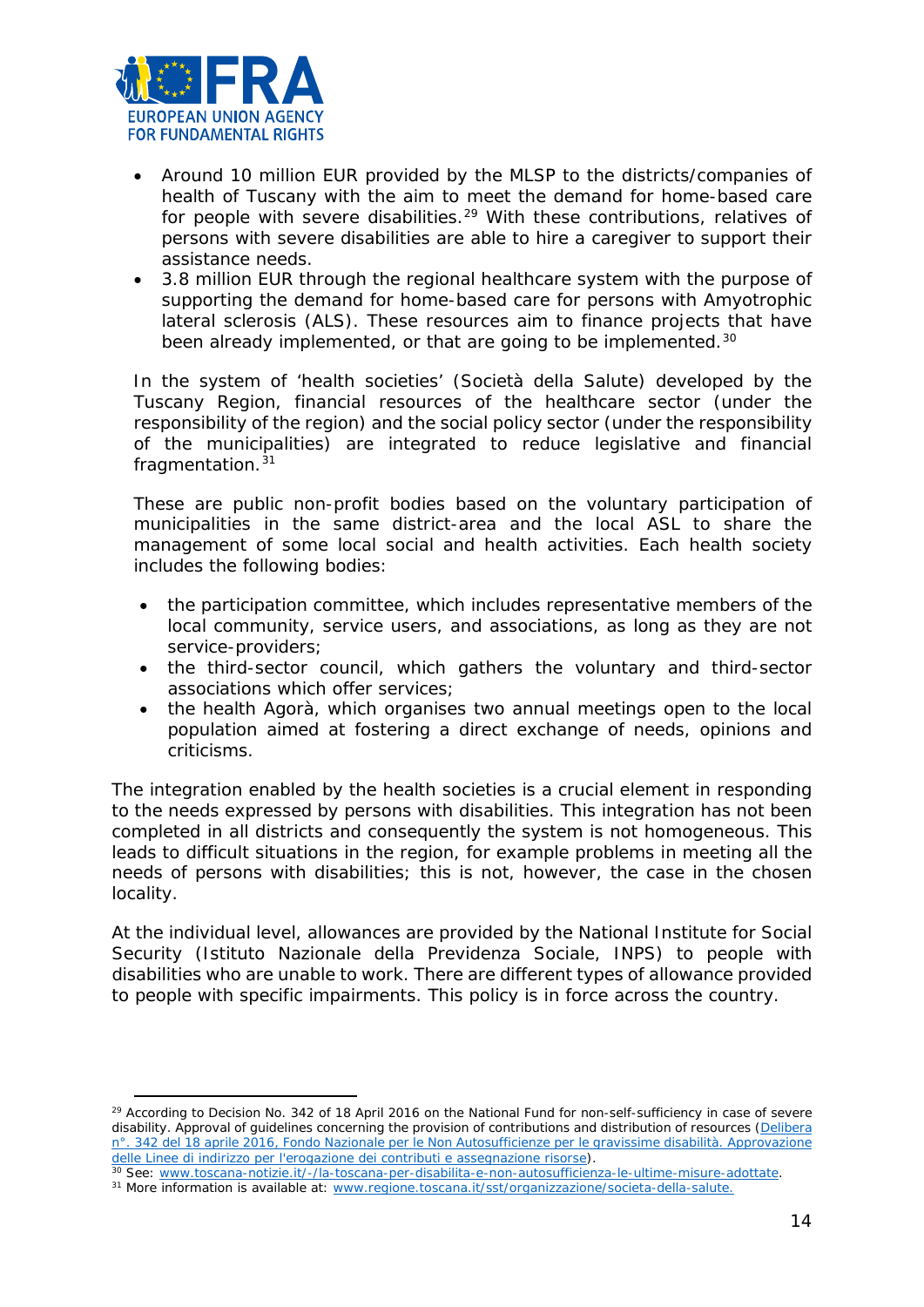

#### <span id="page-14-0"></span>1.4 The status of deinstitutionalisation

There are several positive experiences of projects and services scattered across Italy. They mirror the most advanced theoretical perspectives on DI and are rooted in the tradition of the Basaglia law. However, the fragmented governance of the healthcare and the social care systems hinders uniform implementation of the second National Plan for disability, including relevant inputs on DI.

The second national plan encourages DI and indicates what services are needed to properly achieve DI. It also promotes independent living. However, the national level lacks the strength to implement it, as the governance system attributes responsibility for the implementation of policies to regions and local authorities. It leaves room for reliance on the good will of policymakers and stakeholders at regional and local level.

The locality chosen is at the forefront of DI in Italy. It cannot be considered as typical but is rather a good practice example. This is due to:

- the cultural environment, which is close to the Basaglia movement;
- the integrated, effective and efficient management of social policies and health services in the field of disability by the Tuscany Region;
- the development of advanced social services in the region, using innovative tools – such as home automation experimentations, independent living projects and labour market integration strategies – thanks to the proactive work of social cooperatives linked to the Basaglia movement;
- the presence of associations of people with disabilities and their families who actively promote DI:
- regional networking, which allows effective cooperation between all the local stakeholders committed or involved in the DI process, including public authorities, associations, NGOs, social cooperatives and private companies.

The DI process seems to be part of a cultural, political and social attitude in the case study locality. There is a general consensus about this among participants in the research, whether they are staff or managers of cooperatives or institutions or family members. One staff member expressed well how much the work of the community has brought about significant integration in the locality:

*"Here it was the community to do it, here we had deinstitutionalisation. It was born from a political and social agreement, an alliance between citizens and services."* (Employee of a community-based services)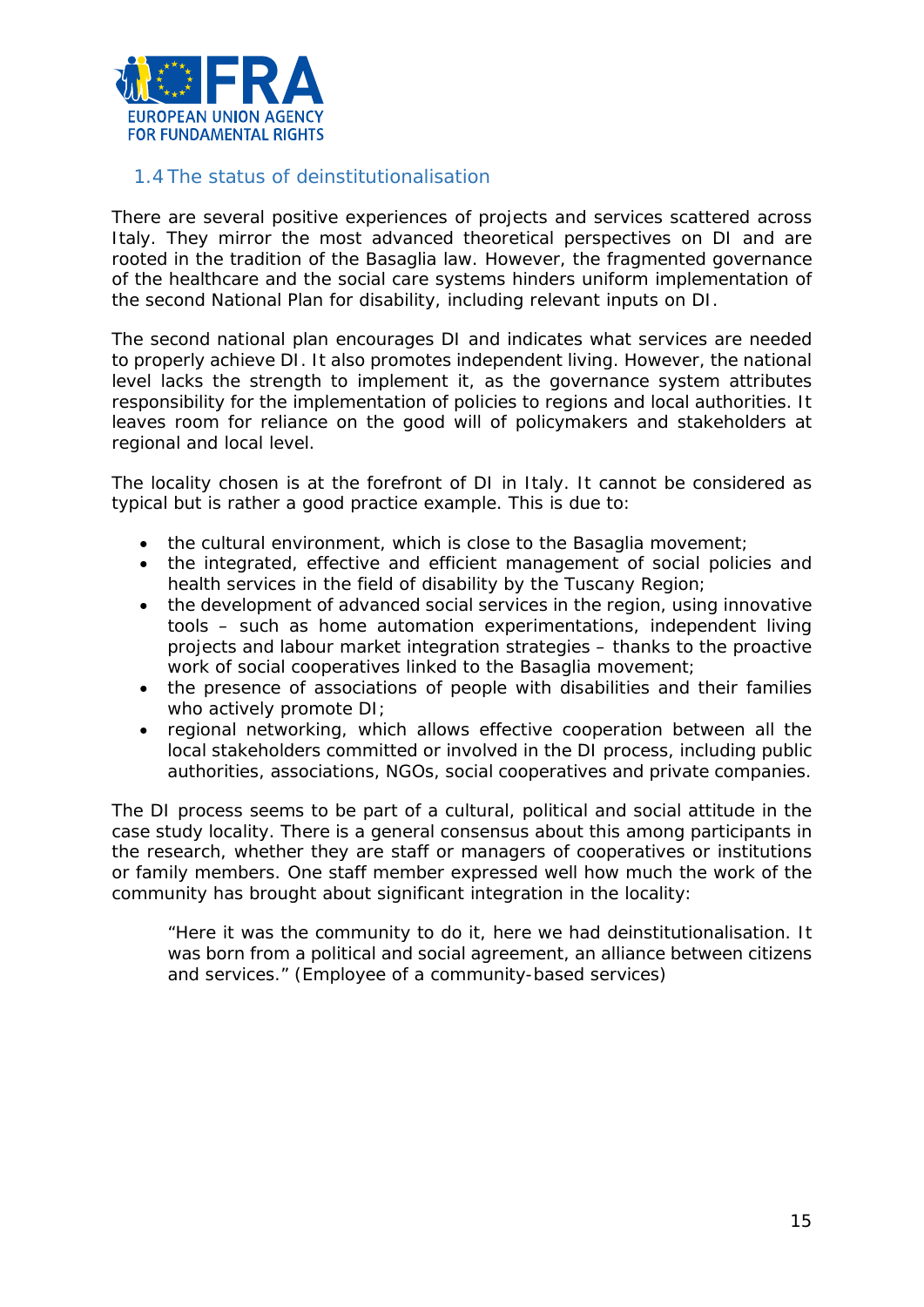

# <span id="page-15-0"></span>2.UNDERSTANDING OF DEINSTITUTIONALISATION AND INDEPENDENT LIVING

#### <span id="page-15-1"></span>2.1 Key terms and concepts

A common understanding of DI emerges among participants in the research. All agree that DI is a process entailing, in the long term, the reduction of the size of institutions until they are completely closed. This allows more people with disabilities living in institutions to access different forms of independent living, such as autonomous flats, assisted apartments and family shelters, etc. These options are, in participants' view, subject to the needs of the individual, depending on the degree of achieved and potential self-determination and skills, which should be assessed with the help of clinical experts.

For this reason, DI is both an individual – transition from the institution to other living solutions – and a policy process – closing institutions and transitioning towards small-scale facilities like independent living apartments and group homes designed for persons with disabilities for whom independent living projects face implementation difficulties because of the high intensity of support and care they need.

Participants share the view that DI is a process closely connected to citizenship. Citizenship includes welfare rights including: affordable and accessible housing, labour, and opportunities to be included in the local community, as expressed by an employee of a community-based service:

*"Autonomy goes beyond [disability] services, because active employment, housing, social and integration policies [are found] where one lives, not within services […] The community has to grow in terms of opportunities it can offer [...] for different needs [...] I think we should talk about citizenship rights: I mean, in the end, the people we support on this pathway are ultimately asking for the right to health, the right to housing, the right to work, the right to love, the right to a family, the rights to citizenship."*  (Employee of a community-based service)

This perspective on the DI process is shared with minimal nuances by all respondent groups involved in this research, including: representatives of institutions, staff and families who have long wished for their children to become full citizens.

For participants in this research, 'independent living' is considered a broad concept concerning all the different forms of autonomous living which may or may not require external support provided by the available services and specifically trained staff. Independent living concerns the person's whole life and entails a comprehensive approach. It includes working, housing issues and participation in social life. It is possible for persons with physical and intellectual disabilities, including those with severe impairments, as long as they are adequately supported.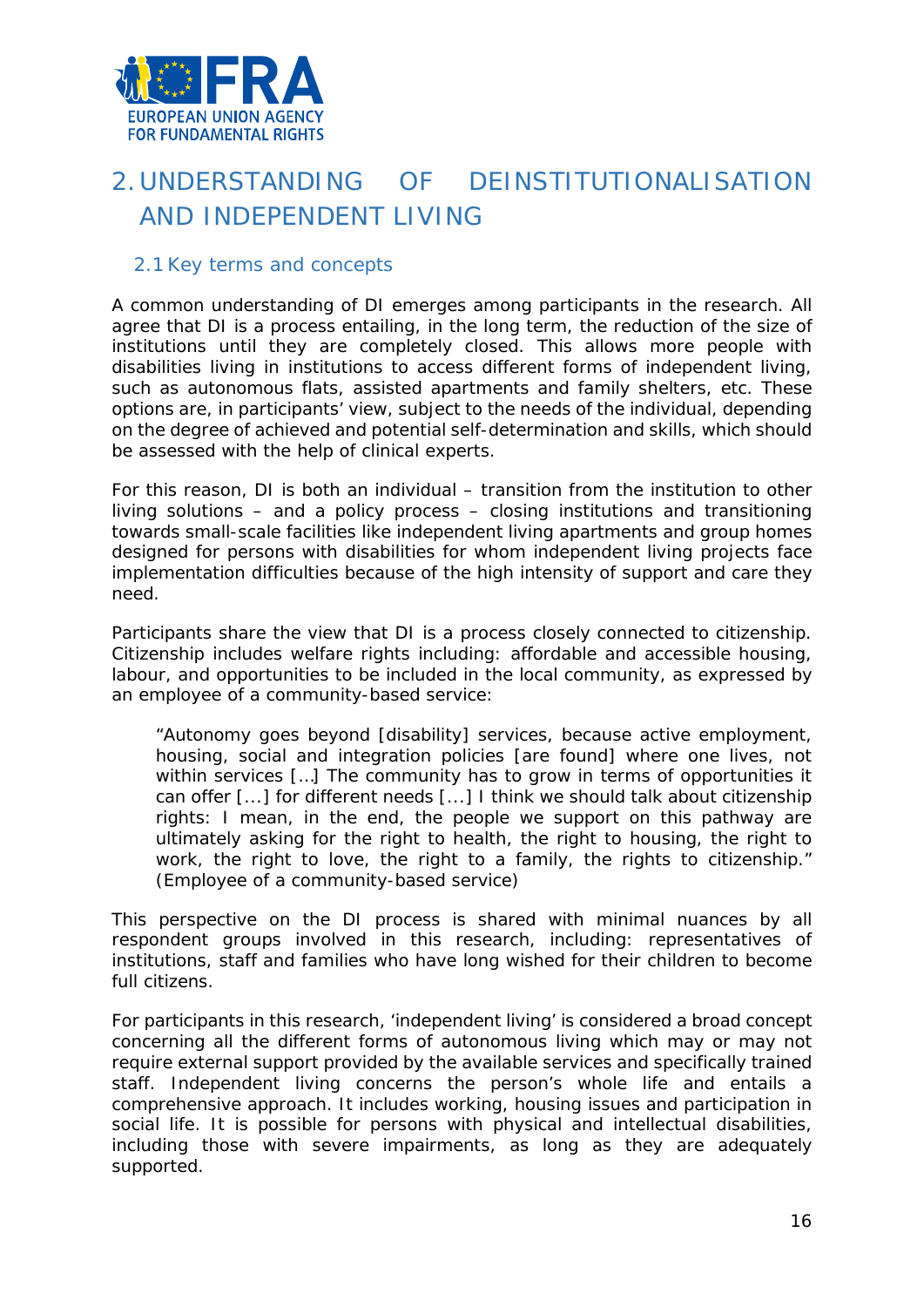

As regards a definition of institutions, there is a lesser degree of agreement among participants. Employees of social cooperatives perceive institutions as facilities that limit the individual choice. However, employees of institutional services think this limit is necessary to protect people with disabilities from their fears when learning how to manage their autonomy. This applies to modern institutions that have started along the path to DI. In the other institutions where this path to DI is not implemented, individuals do not have the opportunity to make choices, because everything is ready, easier and available and they are not offered any opportunities to live their life, with the result that they often lose their identities.

Among families, the perception of institutions is more differentiated. Many share the interpretation of a place that does not enhance autonomy. But for some others – especially those who were not able to adequately support their relatives because of the severity of their impairment, which was difficult to cope with – institutions have a positive connotation. They are places of containment, in which their relatives can feel secure and protected. For this group of families, it is possible to start independent living only from an institutional setting, since the process to achieve independence needs to be gradual and under the supervision of professionals.

Community-based services are considered by all participants as crucial to achieving autonomy and independent living. They include not only home services but also community facilities, including also labour and social activities. For all participants, community-based services are first of all a possibility which can be provided to any person who wants to determine him/herself and express his/her choices and desires, no matter what they are. Staff members of both communitybased services and some of the institutions focus their work on the achievement of sufficient autonomy in persons with disabilities to make use of communitybased services, and promote relationships with others, social inclusion and labour market integration.

Representatives of local public authorities, representatives of institutions and/or community-based services and persons with disabilities consider communitybased services as pivotal for effective implementation of DI. Representatives of local public authorities and representatives of institutions and/or communitybased services agree that the adequate provision of community-based services allows people with disabilities to live autonomously in the community so they might have opportunities to meet other people and improve their social life to prevent isolation, which is one of the main negative effect of living in institutions.

Persons with disabilities see the provision of community-based services positively as they allow them to enjoy a more autonomous life. They see community-based services as synonymous with sociality and the end of their experiences in institutions.

The institutions that are involved in the DI process do exactly this. They implement activities and opportunities outside the institution, for example in the case study locality, and the institution itself enhances the creation of social cooperatives to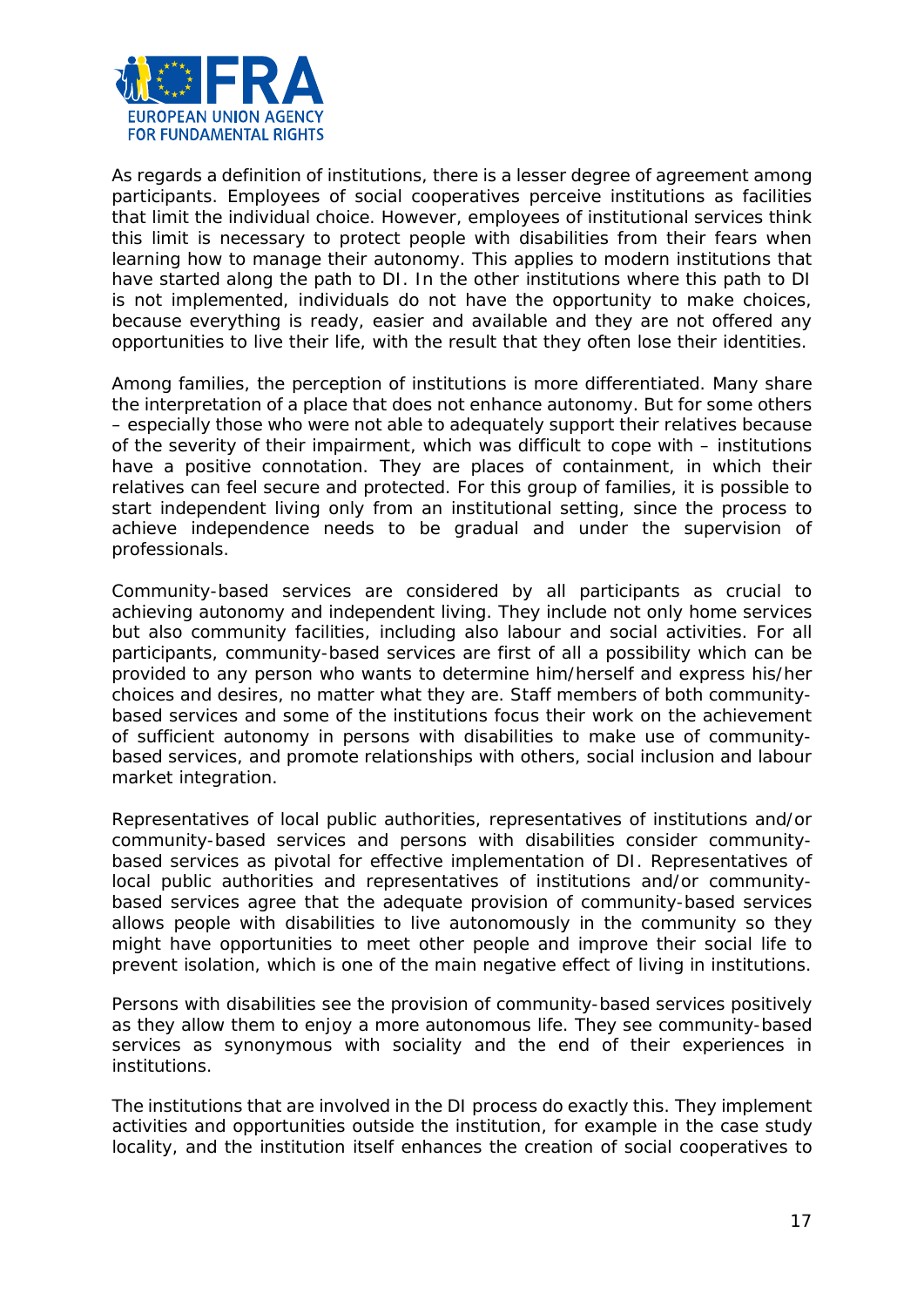

involve people with disabilities living in institutions in the labour market and develops leisure activities and services to foster their social inclusion.

Participants from local authorities agreed that different types and degrees of impairments correspond to different and specific needs which have to be considered and adequately addressed by designing tailored interventions. A minority of these participants clearly stated that serious impairments and forms of disabilities, including those related to degenerative diseases, are not compatible with independent living and the DI process in general. They believed that this is because they require continuous assistance and healthcare that can be provided only in institutions, at least at the moment, wherein those receiving care are attended to 24 hours a day. This point of view was supported by a representative of social services, who said:

*"It is impossible to do this for everyone, I mean there are some situations for whom the institutional or semi-residential solution remains the more appropriate one."* (Local official)

Participants from institutional and community-based services have a different position. They agree that each type and level of impairment is different and entails a variety of needs which require an adequate response. This adequate response can be provided by community-based services which are more flexible and can be tailored according to the individual's choices and needs. Staff and management of community-based services and institutions said that some forms of DI can be implemented even in the most cases of severe intellectual disability. A professional from an institution supported this perspective:

*"Persons with severe disabilities need to have an ad hoc setting, because it is not necessarily the case that a person who can't talk or accomplish tasks* [...] cannot take advantage of the benefits of a life in a smaller facility, a *family shelter, an apartment."* (Employee of an institutional service)

Conversely, for people with motor or sensory disabilities, there is a wide consensus across categories: the DI process can be considered easier.

#### <span id="page-17-0"></span>2.2 Impact of deinstitutionalisation

Generally speaking, the impact of the DI process is perceived by all participants as positive.

Families reacted positively to the DI process. After initial concerns, due to the difficulties in seeing their relatives outside the institution with no 'protection', they clearly saw the skills and abilities that their relatives could express and they actively took part in this new reality. However, there are difficulties in promoting labour inclusion for people with disabilities, especially those with intellectual impairments, which in some cases have a discouraging effect on families.

Staff of community-based services and institutions agree that the DI process is relevant and has a positive impact not only on the individuals but also on the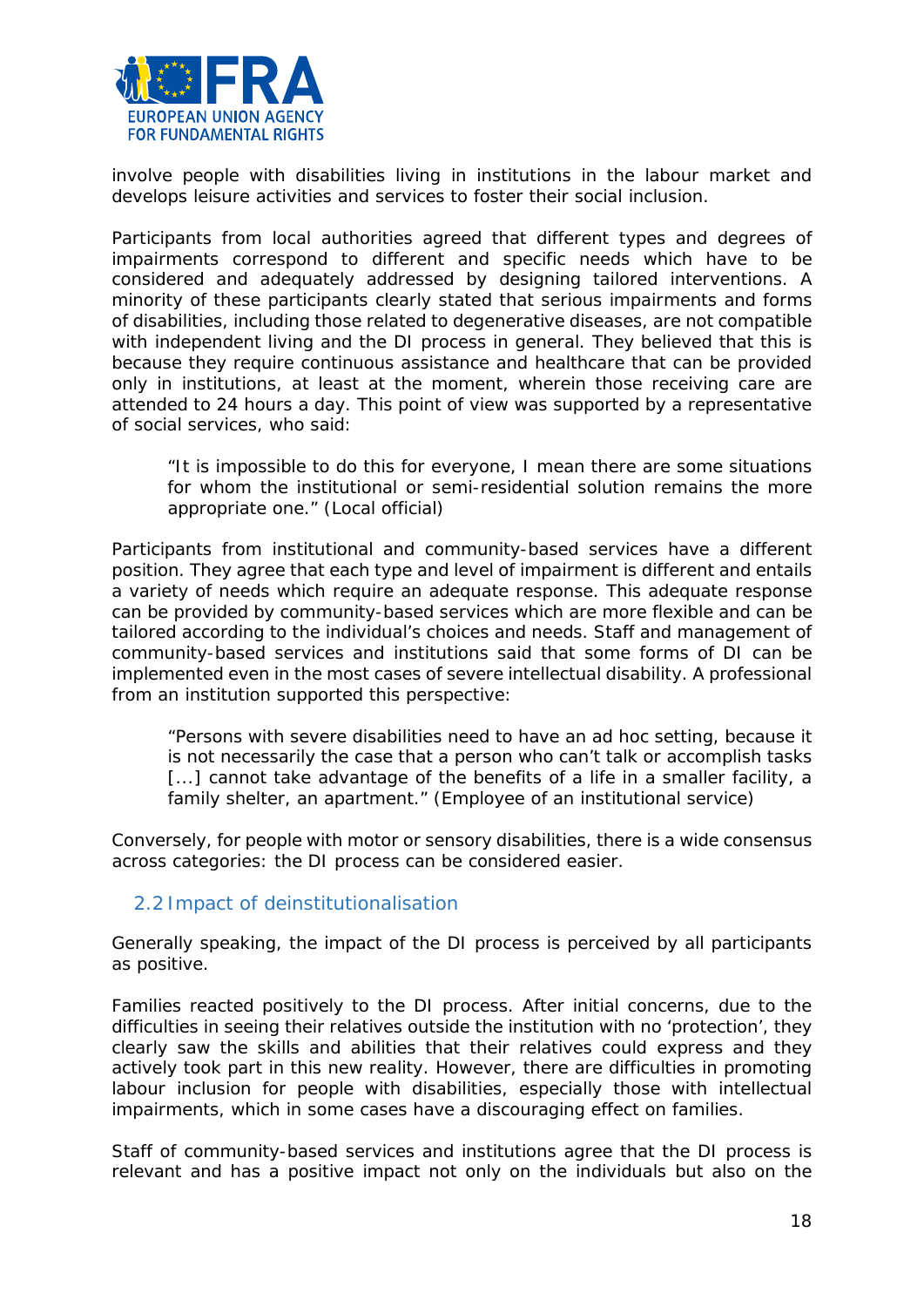

community because it fosters solidarity, inclusion and the attention towards other people. The impact is on the whole considered positive. In a locality which received and supported the family-shelter group, the clients of the pizzeria and local cafés all appreciated and included these people without particular difficulties. What seems particularly important is the presence of a social worker who helps in overcoming fear, in fostering mutual knowledge and in including people belonging to different realities. Knowledge and overcoming initial reluctance are crucial tools to achieve social inclusion, as a person working at a restaurant where persons with intellectual disabilities work mentioned:

*"Going back to relationships with customers, the interesting thing is that sometimes regular customers highlight: 'the boy got better since we first came here, the first time he had a crisis and now he seems more professional'."* (Member employee of a community-based service)

The personal stories of individuals who spent a long time in institutions show a history of important achievements, autonomy and new skills. A good example is that of 'Adele' (name is a pseudonym) (see box in section 3.1.2). She has a moderate intellectual disability and has moved from one institution to another since her birth. She underwent a long DI process with activities which were organised at the institution to foster her skills and promote autonomy. As a result, now she lives in a flat with a friend

Another participant with disabilities describes how, once out of the institution, he finally achieved complete self-determination (see also the box 'Romeo's story' in section 4.3).

*"I have a life...having a house feels like I won the lottery."* (Person with a disability)

For everyone, the institution contributed to creating autonomous conditions and support to achieve independent living.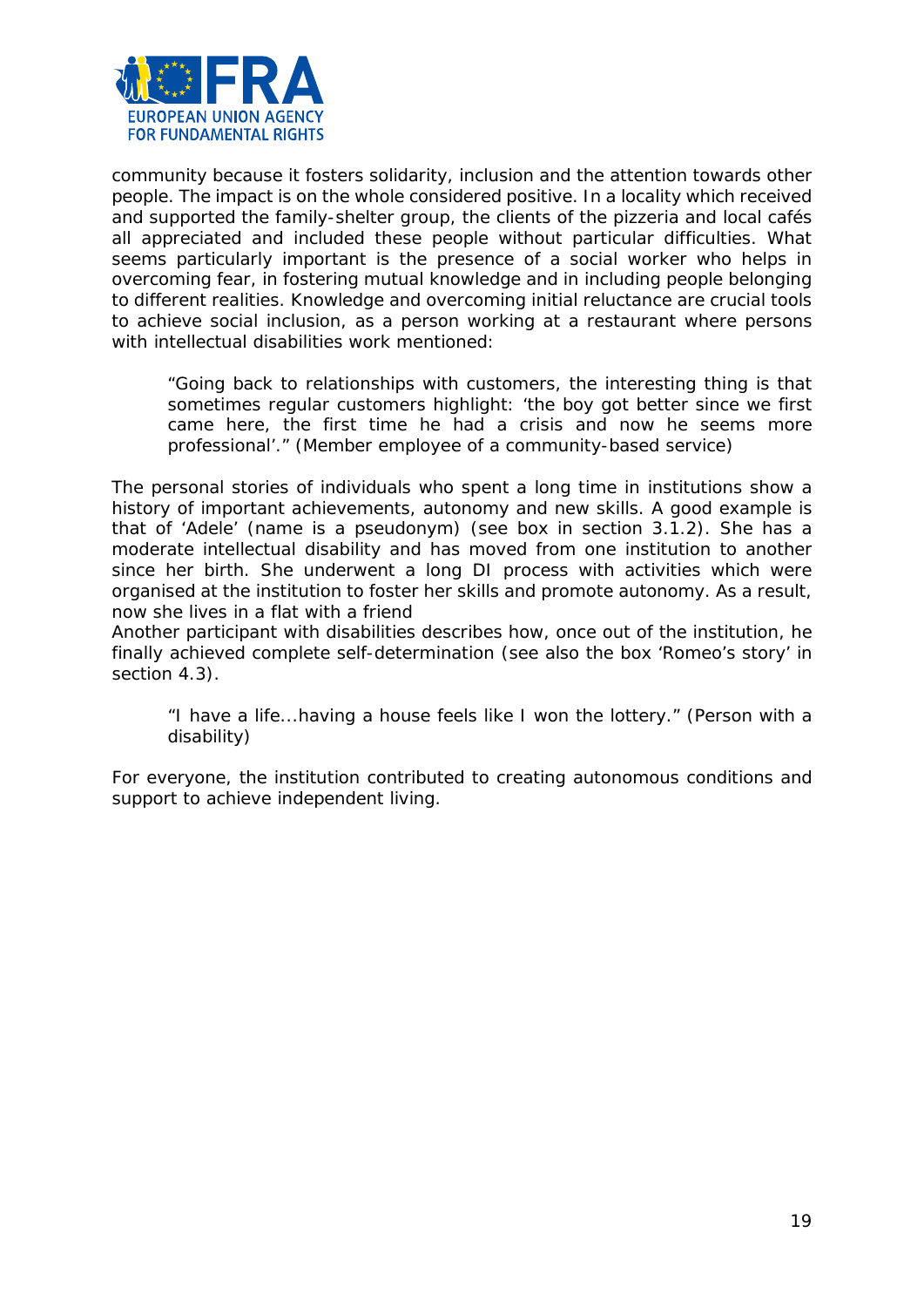

# 3.ESSENTIAL FEATURES OF THE DEINSTITUTIONALISATION PROCESS

<span id="page-19-0"></span>

| <b>Essential features</b>                                                                            | <b>Key drivers</b>                                                                                                                                                                                                                                                                                                                | <b>Key barriers</b>                                                                                                                                                                         |
|------------------------------------------------------------------------------------------------------|-----------------------------------------------------------------------------------------------------------------------------------------------------------------------------------------------------------------------------------------------------------------------------------------------------------------------------------|---------------------------------------------------------------------------------------------------------------------------------------------------------------------------------------------|
| 3.1 Commitment to<br>deinstitutionalisation                                                          | 3.1.1 Legislation<br>3.1.2 Commitment and support of the institution's<br>professional staff to the DI process<br>3.1.3 Labour market integration                                                                                                                                                                                 | 3.1.4 Lack of dynamicity and commitment of<br>public authorities and legislation<br>3.1.5 Financial and political power of<br>institutions<br>3.1.6 Hindrances to labour market integration |
| 3.2 Availability of guidance<br>to support the<br>deinstitutionalisation<br>process                  | 3.2.1 National Plan<br>3.2.2 Exchange of good practices, knowledge and<br>information<br>3.2.3 Training targeting people who work on the<br>DI process                                                                                                                                                                            | 3.2.4 Re-Training people in order to<br>overcome institutional culture                                                                                                                      |
| 3.3 Active cooperation<br>between the people<br>involved in the<br>deinstitutionalisation<br>process | 3.3.1 Cooperation between the public and private<br>sectors                                                                                                                                                                                                                                                                       | 3.3.2 Lack of consistency and clarity of<br>competences' distribution among the<br>different levels of governance and<br>difficulty in resources allocation                                 |
| 3.4 A change in attitudes<br>towards persons with<br>disabilities                                    | 3.4.1 Political cultural change<br>3.4.2 Everyday-life cultural change<br>3.4.3 Changing attitude of younger families of<br>children with disabilities                                                                                                                                                                            | 3.4.4 Families' assistance culture<br>3.4.5 Social stigma concerning disability<br>3.4.6 Learned helplessness                                                                               |
| 3.5 Practical organisation of<br>the deinstitutionalisation<br>process                               | 3.5.1 Focus on community-based services rather<br>than on residential institutions<br>3.5.2 Multidimensional approach to disability<br>combining social and healthcare assistance<br>3.5.3 Levels of assistance tailored to the needs of<br>people with disabilities<br>3.5.4 Support to families of persons with<br>disabilities | 3.5.5 Lack of financial resources<br>3.5.6 Short-term planning                                                                                                                              |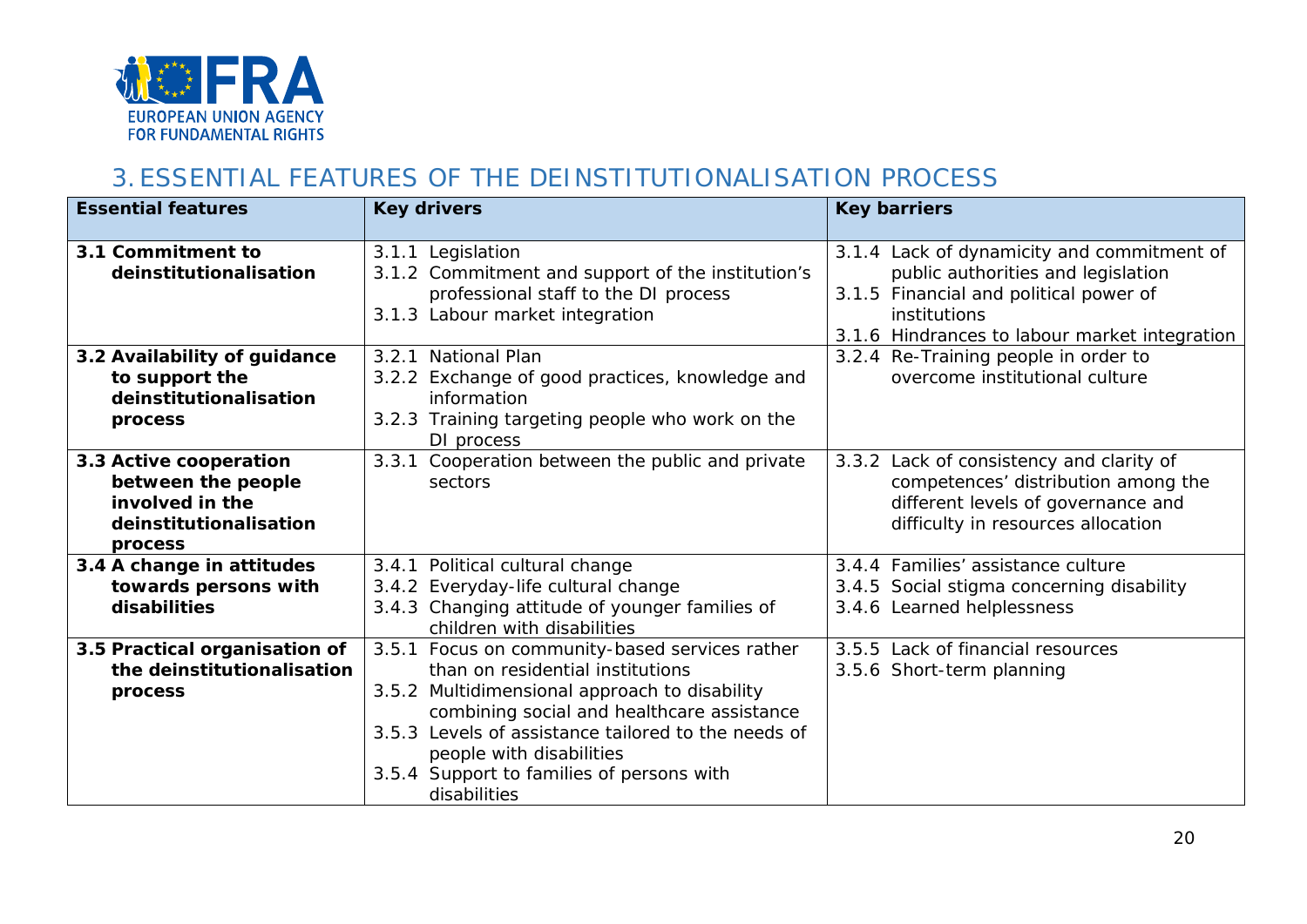

## <span id="page-20-0"></span>3.1 Commitment to deinstitutionalisation

#### 3.1.1 Driver 1: Legislation

The framework of legislation on DI in Italy is extremely varied and covers different aspects of inclusion and integration for people with disabilities. This view is shared by most research participants, who consider the existing laws to be drivers of DI, even if they think there is still room for improvement. This is because measures that allow or even favour institutionalisation are still in force and funding for institutionalisation is available.

Despite the ambiguities in the national legislative framework, progress has been achieved for DI in the area of disability. However, many participants in the research ask for a more open and courageous position from the side of public authorities at the national level, as was the case with the closure of psychiatric hospitals following the Basaglia Law. However, it is not easy for policymakers to take a strong political position, either because of the economic interests of private actors (institutions provide jobs) or because families are still not convinced that autonomous living could be a good solution for their relatives.

More specifically, participants from regional and local authorities and managers of institutional and community-based services mentioned the 'After Us' law, which aims to regulate assistance for persons with disabilities who do not get support from their families. The 'After Us' legislation establishes a specific fund for the provision of assistance and support to people with disabilities without family help, as well as facilities for individuals, organisations and associations which are committed to the allocation of resources to people with disabilities. The fund is used by regions, local authorities and organisations belonging to the third sector. It will benefit from a three-year budget of 90 million EUR for 2016, 38.3 million EUR for 2017 and 56.1 EUR million for 2018.

The fund's resources can be used to create "innovative housing programs and interventions" (Article 4) such as co-housing that enhances the independence of people with disabilities in dwellings or groups. These are apartments that reproduce the housing and relational conditions of the family home. This fund will also support projects aimed at fostering the autonomy of people with disabilities deprived of assistance.

Participants particularly stressed the importance of the foundation-model. Foundations manage the resources destined to the DI process and gather all the local stakeholders – such as local authorities, social cooperatives, families associations, private companies and banks – together to develop innovative forms of DI, including co-housing opportunities. Managers of social cooperatives, institutions and public authorities mostly support this model, compared to staff members in general.

Managers of institutions or social cooperatives highlighted the 'After Us' Law not only for its impact on the 'DI culture' by fostering the closure of big institutions; but also for the possibility it entails for direct funding to the DI process. In addition, they also highlighted the importance of the trust model, which is the possibility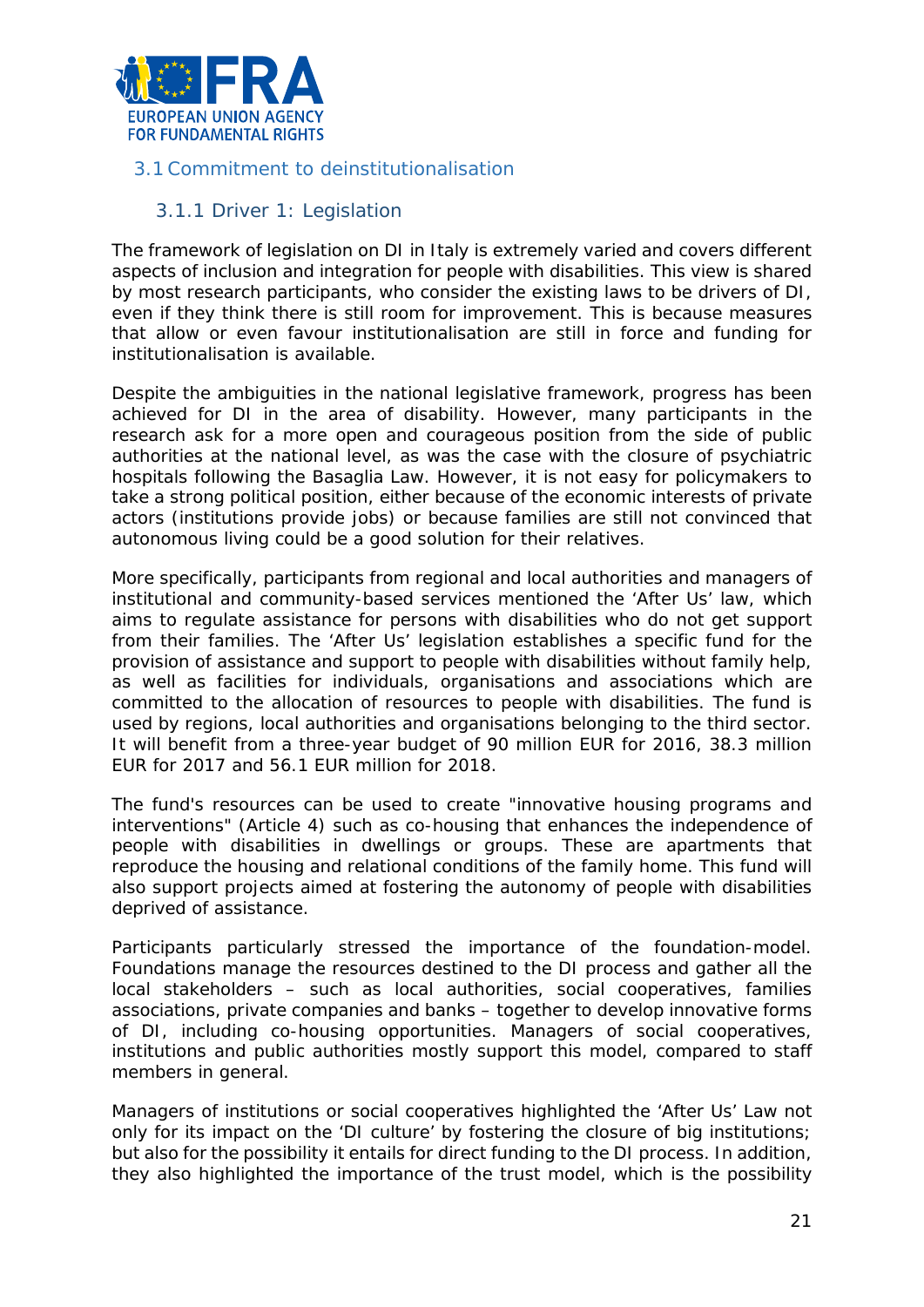

for families to leave their inheritance to institutions and social cooperatives to guarantee adequate care to their relatives in the future.

## 3.1.2 Driver 2: Commitment and support of the institution's professional staff to the DI process

Professionals involved in the DI process are the main protagonists of its implementation and the first contact point for people with disabilities. As such, a relevant driver concerns the changes that the DI process entails for staff operating in this field and the promotion of a radical paradigm change in the professional approach.

This driver was stressed by different respondent groups in this research, especially by those professionals who are aware of the importance of the cultural changes going on around them. Persons with disabilities also recognised their value and importance:

*"In the apartment group […] they helped me in the institution, they hosted me, they supported me through the difficulties [that] we met even in a normal life[.] But help, you also have to accept it. Being aware that you need help, we can say, is one of the first steps forward that someone can take."* (Person with a disability)

Professionals are at the core of this path. They have to face new challenges in their work concerning autonomy and the development of people with disabilities to support them in this difficult path. As the representative of a family association describes:

*"Staff is far more forward-looking than it used to be. It considers the future more, compared even to a family which is more fearful, or to public authorities which don't want to see it because it's not very politically beneficial. Employees have a different approach and many instruments it can apply and dare take more risk."* (Representative of a local non-governmental organisation)

#### **PERSONAL STORY: WHAT HAS DEINSTITUTIONALISATION MEANT FOR ME?**

#### **Adele**

My story is not easy to tell. I was born in 1957, I don't know why my mother abandoned me, maybe she was poor or maybe she didn't want me. As soon as I was born, I was sent to a catholic institution. I don't remember much of that period, I spent time with the girls, with the other girls. Before going to sleep, we used to pray and chat a bit, but when the nun told us to be quiet we used to fall asleep. Nonetheless, I liked living there, it was a place I liked.

Later on, I was sent to another institution nearby, there were so many of us in there: 180 boys and girls from every part of Italy. Then I moved to another institution, I don't know why, it was 1975 and I was 18, so it might be because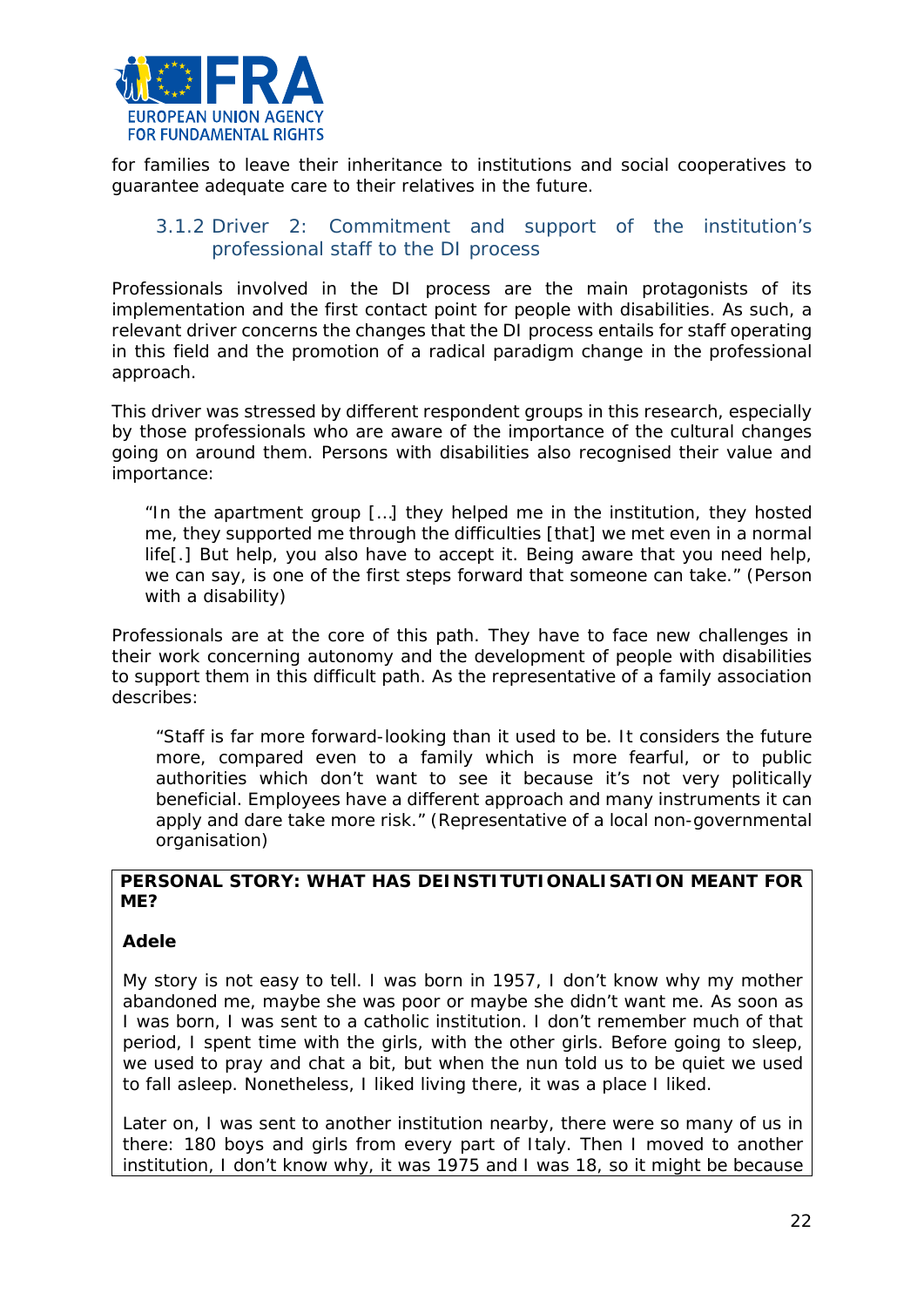

I turned of age. I used to like this institution too and this is where I met the Rossi's, a family I used to visit every now and then: even today I spend Christmas with them and the holidays in general.

When I turned 21, I went to live with Serena and I used to like it a lot. I liked it there because I could do some gardening; I watered the plants and cleaned. I was still the same but every now and then I was willing to do these things. I was so nervous, I felt bad, I can't tell what occasionally happened to me but I started doing things that concerned the others. Once I did something wrong without realising it; Serena got really angry at me because she was worried, she was in charge of me. One day Serena brought me to this institution. As soon as I got there I realised I didn't like it at all, I didn't want to move there; then I met Luisa, one of the people who worked there and I decided to stay.

Everything was different in there, we used to do so many things, really a lot and then the trips outside too, we never did this with the nuns. We visited many places, we even caught the plane. Yes, I did so many things there.

Then one day, I was called and they told me that I could go living in a flat and that I could choose whom to share the flat with and I discarded so many names and then I said yes, and my friend Francesca said yes, that it was fine for her too, and we moved. When we saw it for the first time, the flat was empty but cool, then we chose the colour of the kitchen and I chose a light blue. There was a light blue kitchen just as I wanted it to be and all the other furnishings.

Now I live in this house with Francesca, in the morning we wake up and have a coffee. Before that we tidy our beds, then we get ready and go out and we go by bus to the pizzeria, because I work there. I'm in charge of cleaning and doing some work in the kitchen, too: I wash the salad and cut it before putting it on the plates. Then at about 4.30 p.m. we come back. The bus brings us back home and, as soon as I arrive, I have a shower and I relax watching TV and then, if necessary, I do some shopping or I go out for a coffee at the cafe.

On Saturday and Sunday I visit the Rossi's because I still am in contact with them; otherwise I take part in some activities.

I mean, I like my life at the moment and I wouldn't change it; living in a flat with Francesca is fine. I learnt so many things and I like to do them!

The story of Adele is similar to that of many children at that time in Italy. Her transfers from several different institutions and then to a family shelter are due to reasons which do not concern her needs: in some cases, her restlessness made her difficult to handle; in other cases, her age made her unsuitable for the facility she was living in. In none of these cases, was DI the main goal. She was totally unaware of the possibility of independent living.

Adele is still undergoing this transition. The institution, through the social cooperative society which was created to implement labour integration projects, found her a job. The management of her money is ruled by the administrative department, which is in charge of ensuring that part of her income is given to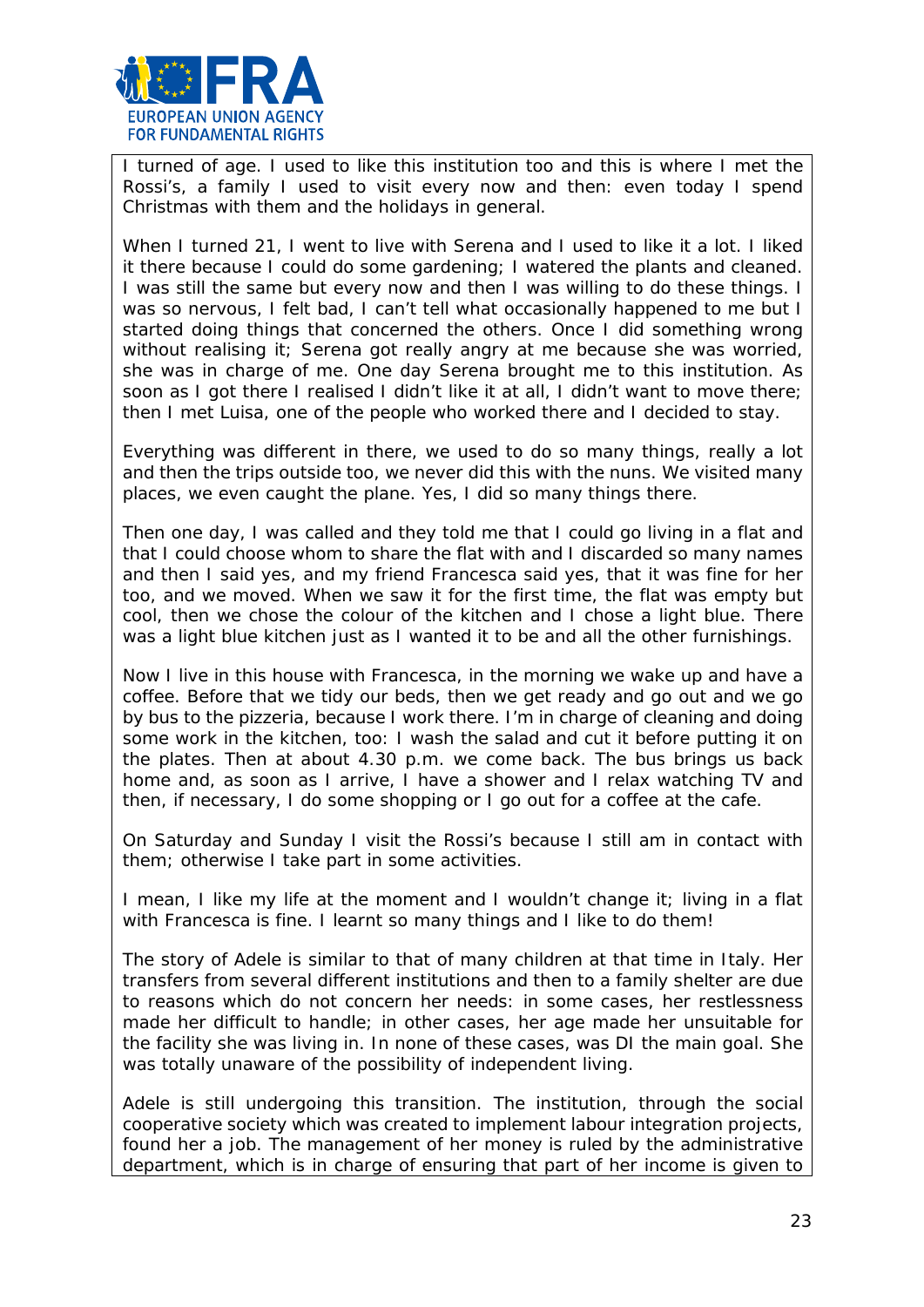

her in cash in order for her to face weekly expenses and another part is put aside in her bank account. Adele is also supported by a member of the staff when she goes shopping so that she can have enough to eat and a sufficient variety of food for her nutrition. Every success she achieves provides her great satisfaction. Compared to her life in the institution, this is an important change also because she achieves these results for herself and then she shares them with other people – her flatmate and colleagues. This experience of autonomy gives her a feeling of confidence and empowerment.

# 3.1.3 Driver 3: Labour market integration

It is impossible to build an independent life without economic autonomy and social integration. In Italy there are laws which support this important driver, such as law 104/92 and law 68/99 modified by decree 185/2016.

Staff of social cooperatives and institutions participating in the research report that labour market participation is a very important step on the path towards autonomy for people with disabilities. Nevertheless, not all of them believe that persons with disabilities can be fully integrated into the labour market; this is perceived to be the case, for instance, for people with severe impairments. In any case, even people with severe disabilities might be able to take part in some activities thanks to the support and assistance of social cooperatives and associations committed to the DI process.

People with disabilities and their families stress the importance of working for the full implementation of their autonomy. One father recounted:

*"My son has been doing […] job market integration for eight years. [...] He is now working [and] manages to get up at six in the morning: takes his scooter, goes to work [and] does his thing. Then he comes back home by scooter, both during winter and summer. He did not have these abilities before, but he achieved them little by little."* (Family member of a person with disabilities)

#### 3.1.4 Barrier 1: Lack of dynamicity and commitment of public authorities and legislation

Legislation was defined by many participants as rigid, obsolete and not flexible enough to respond to the needs of persons with disabilities. Participants from local authorities stressed that very often legislation concerning disability is not flexible enough to keep pace with the evolving needs and requests of persons with disabilities and cannot provide innovative options to fulfil them. Local authorities, when choosing which projects to support, are not able to thoroughly assess the usefulness and content of the projects because they only consider the formal and legal requirements of the proposals and the facilities. One participant from a local authority explained:

*"[Public] authorities are unable to respond. I mean, they provide the general disposition but can't always follow you in this process, because you don't fit in the catalogue of entries."* (Local official)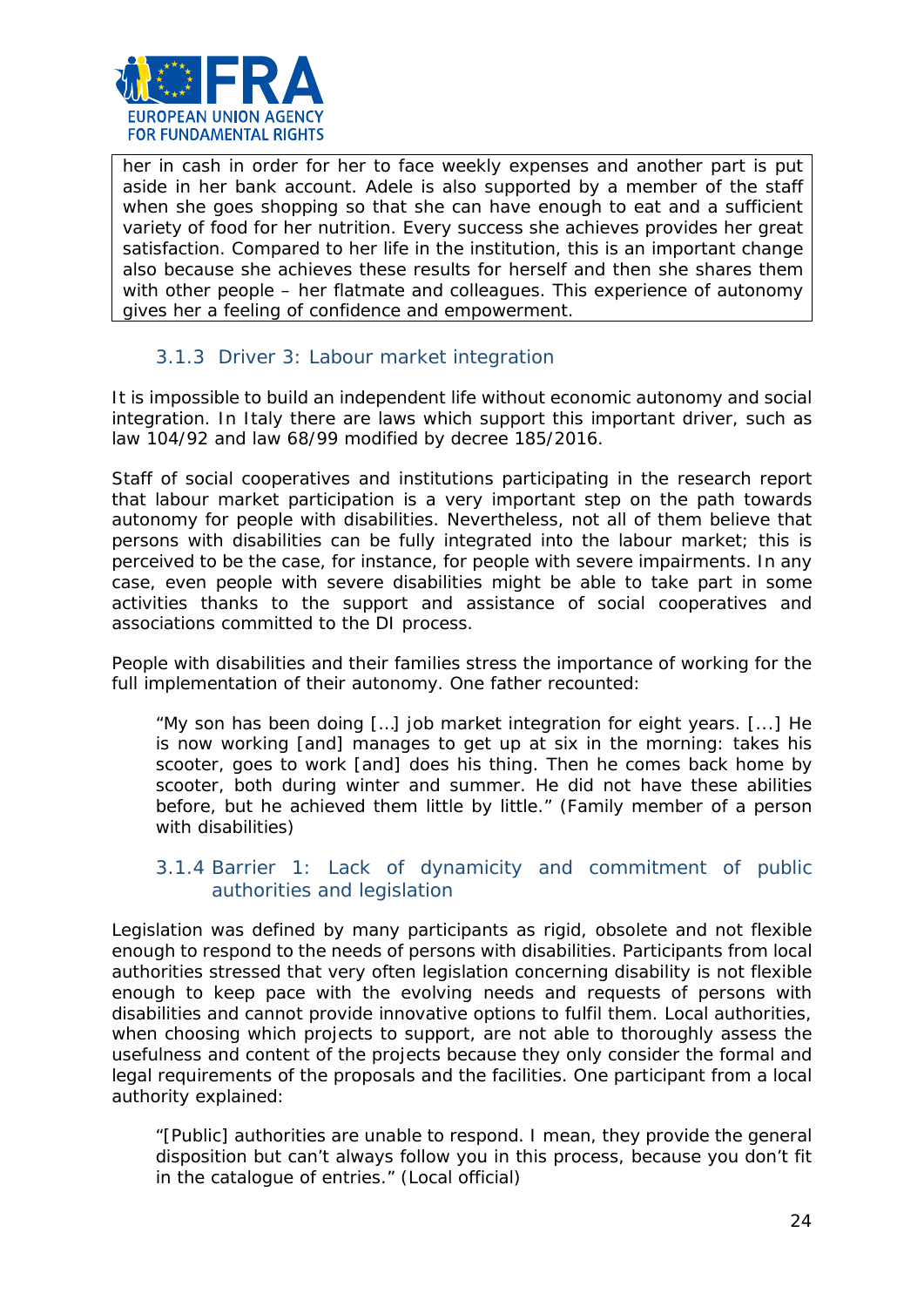

l

## 3.1.5 Barrier 2: Financial and political power of institutions

Participants across respondent groups agree that institutions are not all the same and have different attitudes towards DI. There are 'innovative' institutions that implement innovative solutions and actively promote DI, and other 'conservative' institutions that want to maintain the status quo. The latter exercise some influence in the political sphere in defence of their interests and to guarantee work for their employees through an adequate allocation of resources. This attitude is backed by local political authorities who have often developed over the years a strong political dependence on conservative institutions.

DI is a complex process. Relying on facilities that can host several dozen people is perceived as being easier than to listening and funding projects and structures that take a diversified approach to the DI process. At the local level, this barrier was stressed a compromising the DI process, as reported by a participant in the research:

*"I think a big problem we have, is also a very political one, in that financial resources available at the local level shrink constantly. […] Today, very often, there is also the mentality that small facilities cost much more [than] closing the institution and move young people to protected forms of living, independent living."* (Employee of a community-based service*)*

#### 3.1.6 Barrier 3: Hindrances to labour market integration

The barriers to labour market integration, in particular for people with intellectual disabilities, seem hard to overcome and families complain about the lack of interest from politicians. Law No. 68 showed some limits in the past and was recently amended. More specifically, it did not allow labour market integration for all types of impairment and could damage people with intellectual disability compared to those with physical or sensory impairments. Private companies were not adequately incentivised to hire people with disabilities, and the law did not include mandatory and clear requirements. Recent changes to the law have just started to be implemented to increase integration of people with disabilities in the labour market; no evidence is yet available on the impact of these changes.  $32$ 

As the changes had just started to be implemented at the time the research was conducted, many participants were dissatisfied with the current situation. As a parent of a young person with a disability, stressed:

*"It does not work, because it does not have sanctions. Additionally, it is unacceptable that psychological disability is equated with, say, those who have a hand missing. I mean, my son has neuropsychological disease and the other lacks a hand. If you were an entrepreneur living in today's world, who would you hire?"* (Family member of a person with disabilities)

<span id="page-24-0"></span><sup>&</sup>lt;sup>32</sup> Legislative Decree n.º 185 of 24 September 2016, Corrective dispositions and integrations to the Legislative decrees n.°81 of 15 June 2015, n.°148, 149, 150 and 151 according to the art. 1 paragraph 13, of the Law No.° 183 of 10 December 2015, (*[Disposizioni integrative e correttive dei decreti legislativi 15 giugno 2015, n.](http://www.gazzettaufficiale.it/eli/id/2016/10/07/16G00198/sg)  [81 e 14 settembre 2015, nn. 148, 149, 150 e 151, a norma dell'articolo 1, comma 13, della legge 10 dicembre](http://www.gazzettaufficiale.it/eli/id/2016/10/07/16G00198/sg)  [2014, n. 183.\)](http://www.gazzettaufficiale.it/eli/id/2016/10/07/16G00198/sg)*.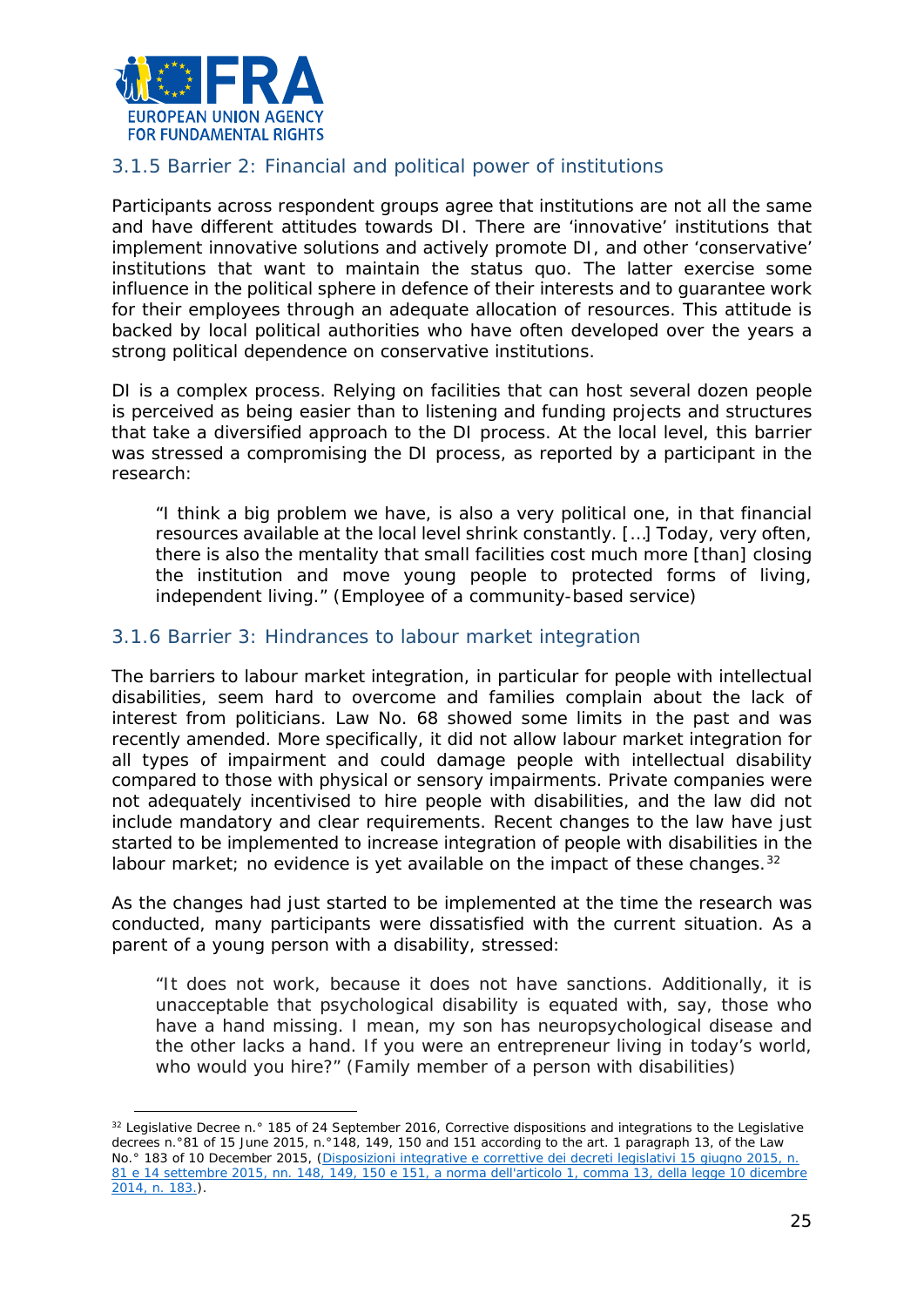

Another problem currently emerging in this field is the further reduction of labour market integration possibilities for persons with disabilities in general due to the abolition of the priority that used to be offered by public bodies to B-type social cooperatives. B-type social cooperatives are those where people with disabilities comprise at least 30% of members. Participation in calls for tender has now been extended to all companies, at the European level too. This has created an additional difficulty in the labour market integration process. One parent with a child with disabilities explained that a foreign business won a bid for a local cleaning service:

*"They say that they will keep those who worked for the [B-type] cooperative, but actually this is not going to happen because they will keep them at the beginning, but as soon as these people will need to be accompanied, maybe one morning they will not feel good, they are a bit more fragile, they will deliver less… They will probably be the first to be fired!"* (Family member of a person with disabilities)

#### <span id="page-25-0"></span>3.2 Availability of guidance to support the deinstitutionalisation process

#### 3.2.1 Driver 1: legislation

l

The implementation of the CRPD in Italy has played a crucial role as it promoted the involvement of people with disabilities, required the implementation of new legislative measures and fostered the creation of the Observatory. The law which transposed the CRPD into Italian legislation represents the main driver of the DI process in Italy as it promotes the right to live independently and be included in the community, as set out in Article 19 of the convention.  $33$ 

This driver is generally considered in a positive way by managers of institutions and community-based services; in contrast, there seems to be less awareness among staff working for other services.

Local authorities and managers of institutions and community-based services stressed that clear guidelines for the implementation of relevant legislation are required to guarantee the homogeneous implementation of policies and actions across the country and avoid the fragmentation of regional regulations. In this respect, the 'After Us' law constitutes a good example of a general legislative framework based on common guidelines that guarantee a common vision of the DI process, able to change the predominant culture towards disability.

<span id="page-25-1"></span><sup>33</sup> Law No. 18 of 3 March 2009, Ratification and execution of the United Nation Convention on the Rights of People with Disabilities, and its Optional Protocol, done in New York on 13 December 2006, and establishment of the National Observatory on the Condition of People with Disabilities (*[Legge n°. 18 del 3 marzo 2009, Ratifica ed](http://www.gazzettaufficiale.it/eli/id/2009/03/14/009G0027/sg)  [esecuzione della Convenzione delle Nazioni Unite sui diritti delle persone con disabilità, con Protocollo opzionale,](http://www.gazzettaufficiale.it/eli/id/2009/03/14/009G0027/sg)  [fatta a New York il 13 dicembre 2006 e istituzione dell'Osservatorio nazionale sulla condizione delle persone con](http://www.gazzettaufficiale.it/eli/id/2009/03/14/009G0027/sg)  [disabilità](http://www.gazzettaufficiale.it/eli/id/2009/03/14/009G0027/sg)*).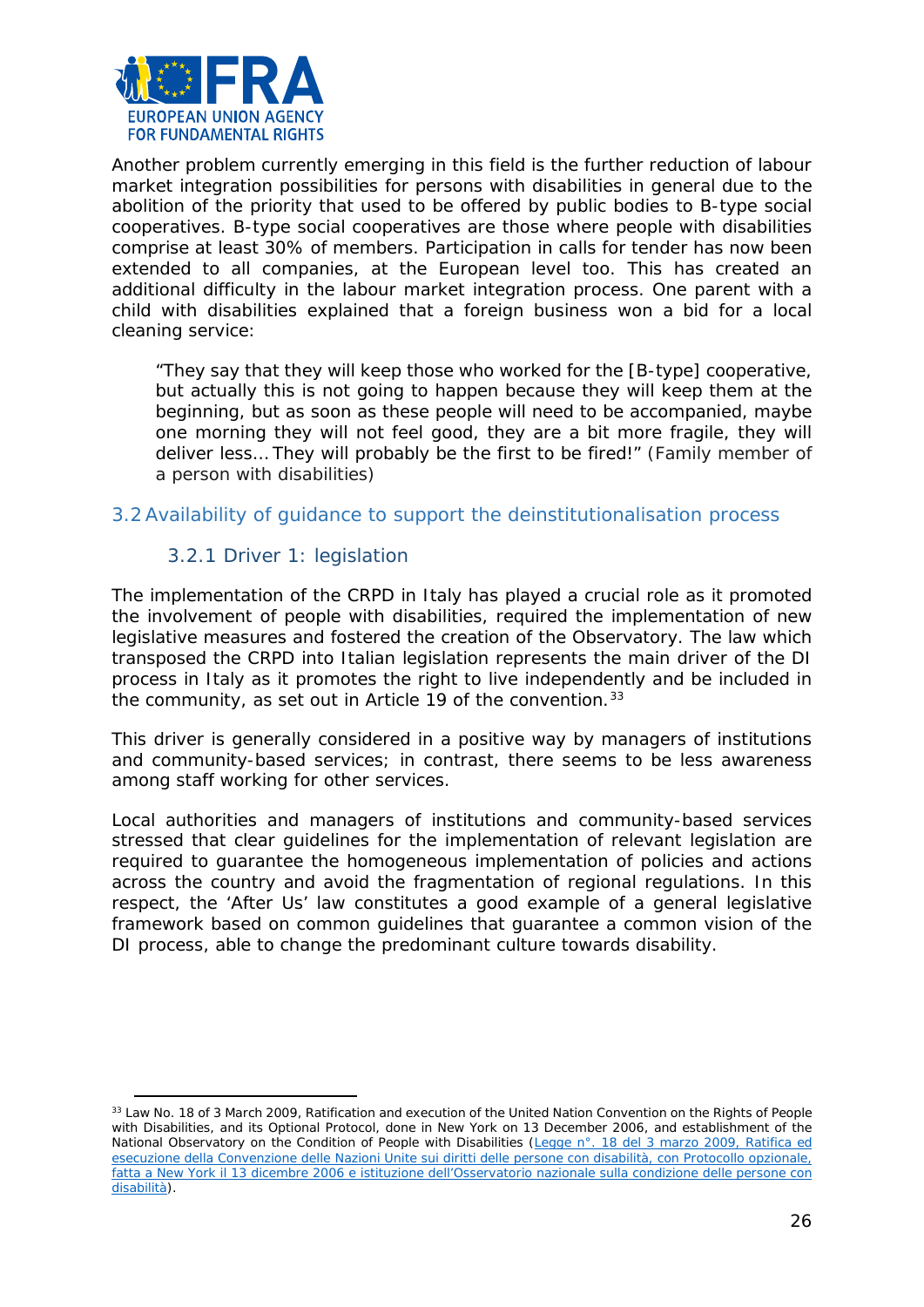

# 3.2.2 Driver 2: Exchange of good practices, knowledge and information

The exchange of good practices is widely identified as a driver fostering real change in the cultural approach to the DI process and enhancing independent living projects.

In particular, according participants from the case study locality, the exchange of good practice concerning the DI process is considered a crucial element for the design of new models of intervention. Probably because of the long tradition of cooperation and networking on the ground, the exchange of experiences concerning projects and intervention models is considered to be fundamental to:

- Put the person with disabilities back at the core of the assistance process;
- Consider his/her needs and wishes first;
- Realise interventions aimed at fostering the self-expression of persons with disabilities, providing room for action and freedom;
- Develop a technical and professional culture aimed at designing independent living projects in order to approach this key area in a scientific way. Even though this is done in practice, the study, analysis and evaluation of the life project are still missing;
- Provide proper financial resources specifically designed to create this culture;
- Create networks not only between the different stakeholders but also aimed at creating real social inclusion, meaning that the person with disabilities is not only considered as the final beneficiary of the services but an active subject;
- Implement real community welfare which requires a serious commitment even after the process begins;
- Make independent living accessible for persons with disabilities according to their needs.

# 3.2.3 Driver 3: Training targeting people who work on the DI process

The importance of training and fostering change to tackle the challenge of DI was widely highlighted by all participants: a radical change of paradigm needs to be promoted. Providers of both institutional and community-based services stressed the importance of these factors in the implementation of the DI process and the need to increase awareness and capacity among people working with people with disabilities. One employee who works on a daily basis with persons with severe disabilities reflected:

*"First of all we, have to change since we work with them. After that, I think the change will spread. I mean, if we don't change, it is difficult to expect that people on the outside will manage to."* (Employee of a community-based service)

They are aware of their value and their potential to enhance the personal growth of the people they work with, and how much they have to do to remain prepared and up-to-date.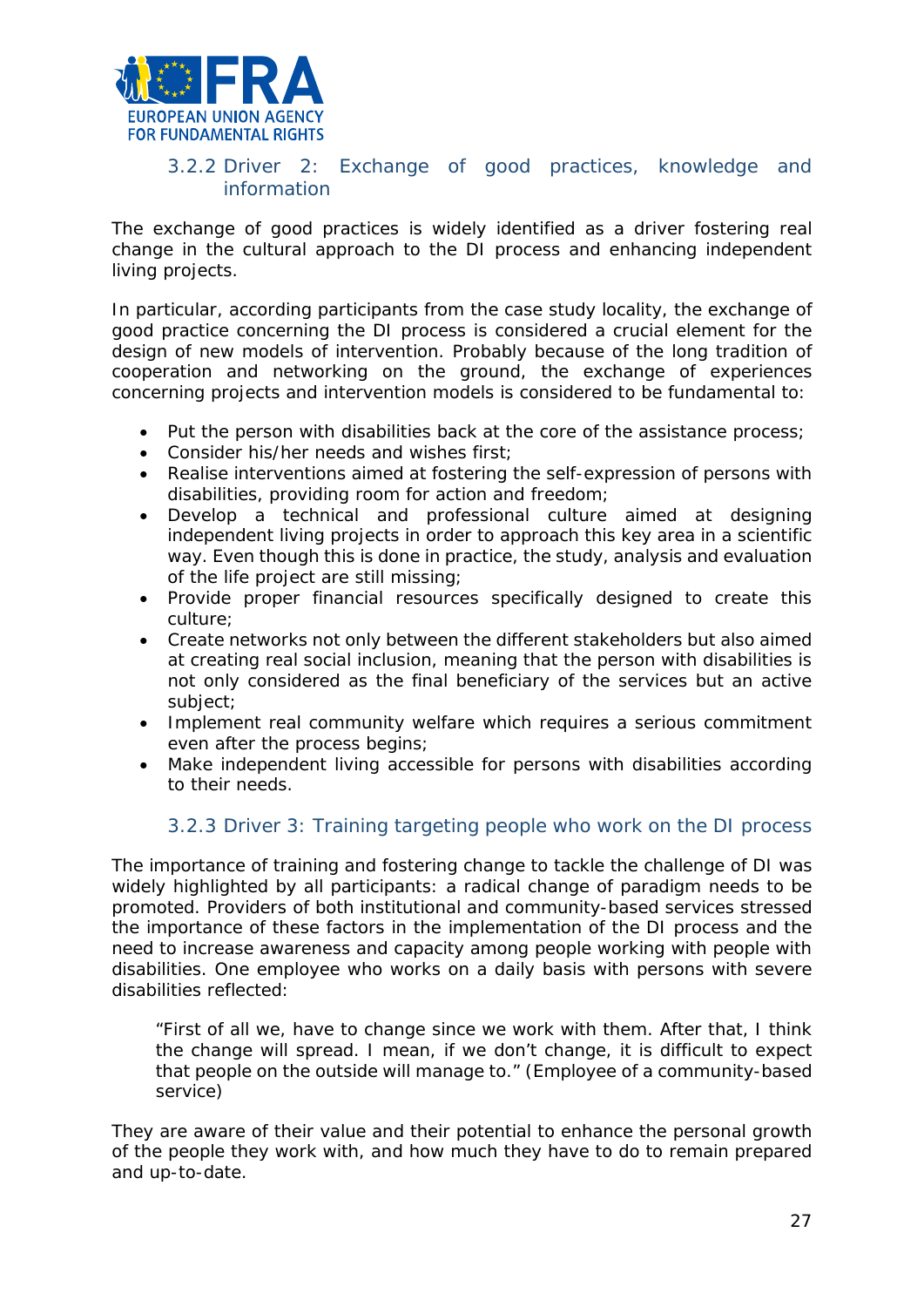

One participant from a local authority suggested an innovative approach to staff training, in that training should also be oriented towards addressing the reality in the field.

*"Training should also be lived in the field, also seeing other experiences. That is, choosing the most significant experiences that are implemented in other places, thereby enabling people to spend time in other contexts. Because this widens perspectives [and] opportunities."* (Local official)

#### 3.2.4 Barrier 1: Re-Training people in order to overcome institutional culture

The barrier represented by the institutional cultural approach to disability among professional workers has been expressed by participants from local authorities and institutional and community-based services. A radical change of paradigm has to be promoted among professionals. One participant from a local authority claimed that, in some cases, the DI process is implemented just as a form of compensation for past institutionalisation, but without the real commitment of the professionals involved:

*"We still have and suffer the idea that independent living rights a wrong that history, the phenomenology of the organisation of services has caused to the disabled population. Independent living then appears and consequently home-based assistance and then the closure of asylums and institutions, no? Because it might right a wrong."* (Local official)

Another participant from community-based services, with reference to the training of service providers dealing with people with disabilities, mentioned the episodes of violence that sometimes feature on the news and considers them a result of the inadequate training provided to professionals. His view was shared by other participants working in community-based services. According to them, the only antidote to this problem is guaranteeing the continuous training of professionals also from the point of view of their attitudes and psychological perceptions.

The professional approach towards people with disabilities includes respecting their dignity. The principle of respect for the dignity of people with disabilities must always be in the background in professional training. This is a cultural precondition for DI shared by professionals working both inside institutions and in communitybased services. An employee of an institutional service stated that institutionalisation is a cultural approach; this is why even the staff needs to work with a new perspective and avoid being stuck in traditional approaches and tools:

*"It is a paradox, but the staff that in that moment was working to send these persons out, they were institutionalised too. It is difficult to get rid of this. So, if the staff doesn't undergo a reset, we risk to move on and create flats, for example, that are more institutionalised than the institution."* (Employee of an institutional service)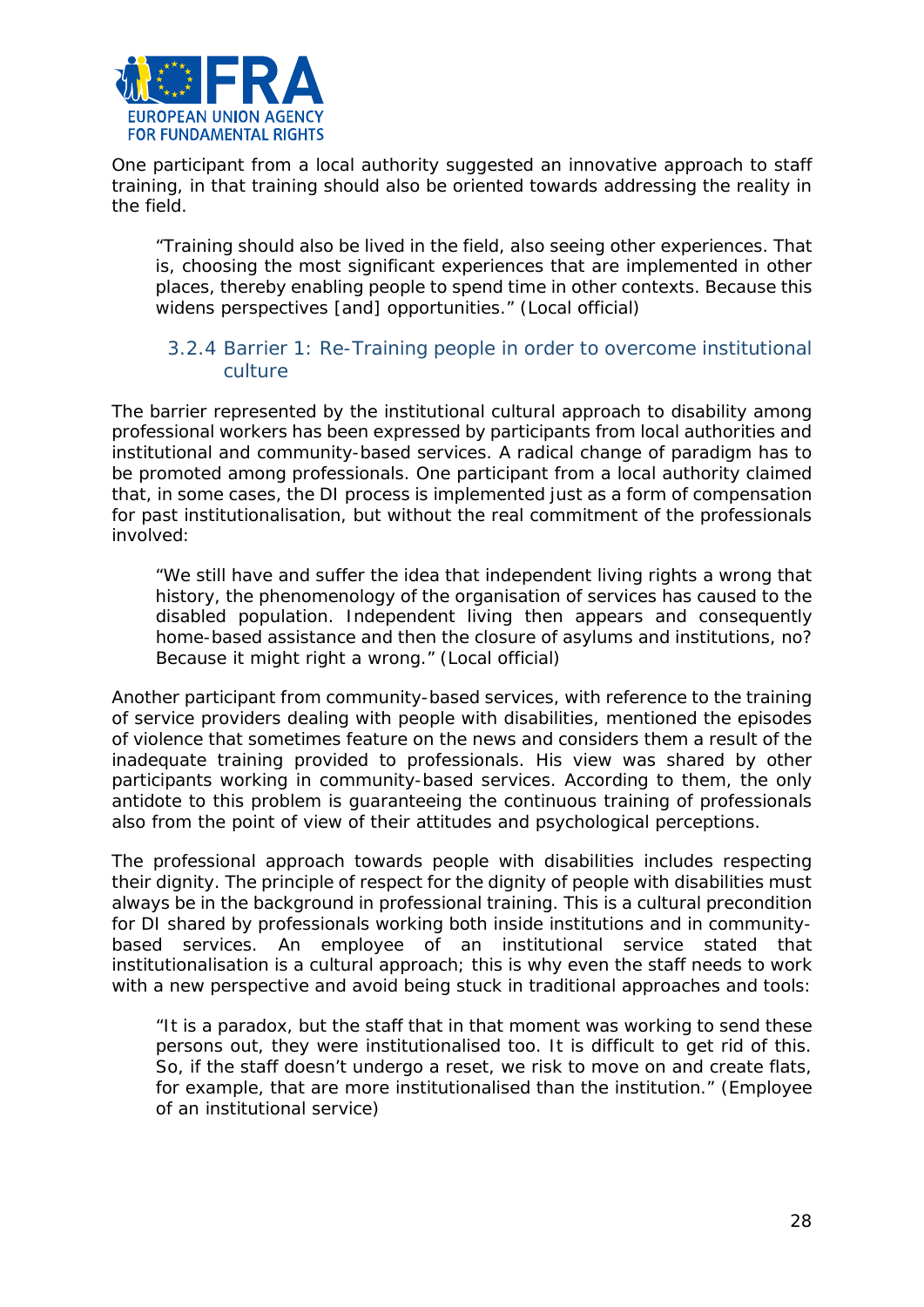

These views clearly express the importance participants in the research attach to supporting DI through training for service providers which provides new tools for work but also an adequate mental and cultural approach to DI.

#### <span id="page-28-0"></span>3.3 Active cooperation between the people involved in the deinstitutionalisation process

#### 3.3.1 Driver 1: Cooperation between the public and private sectors

Cooperation between the public and private sectors is considered a crucial driver for the DI process by all participants. It is thanks to this synergy that it is possible to provide the range of services needed to promote real social inclusion for people with disabilities. Funds destined for the DI process are allocated by public authorities through calls for tender on specific projects to social cooperatives introducing facilities to support the DI process. Social cooperatives also actively participate in national and European calls aimed at financing additional activities. The system of cooperation between the public and the private sectors allows them to offer an independent living system that includes housing opportunities, support in the organisation of leisure activities and job opportunities.

It is worth stressing that participants across respondent groups, and at both the national and local level, mentioned local networks as one of the main drivers of the DI process. Such local networks entail cooperation among social cooperatives, institutions, private companies and associations active in the locality. These networks are relevant for the efficiency of the DI process as they allow a multidimensional approach to be better implemented, which covers all aspects of social inclusion. This approach aims to foster the skills and autonomy of persons with disabilities, involving them in the local community. One representative of a local authority highlighted how networking and cooperation can contribute to overcoming local community resistance:

*"Many localities have designed projects together with voluntary associations, [social] cooperatives, third-sector organisations, professionals, experts in the sector, enterprises represented by* Confartigianato [the largest nationwide association of handicraft enterprises] *with industrialists. I mean, many interesting things were done to create this safety network."* (Local official)

Persons with disabilities consider local networks a fundamental driver of the DI process. They report the central relevance of these networks and social cooperatives, which prevent them from being isolated and alone. Involvement in activities deeply grounded in the local area promotes their autonomy and empowerment (see promising practice box).

#### **Promising practice – Social agriculture project**

A families association decided to involve a group of adolescents with autism who had already finished school in a social agriculture project financed by the Tuscany Region. The project was supposed to last three years but has been renewed for two more years. A small enterprise has been created where three of these adolescents continue to work.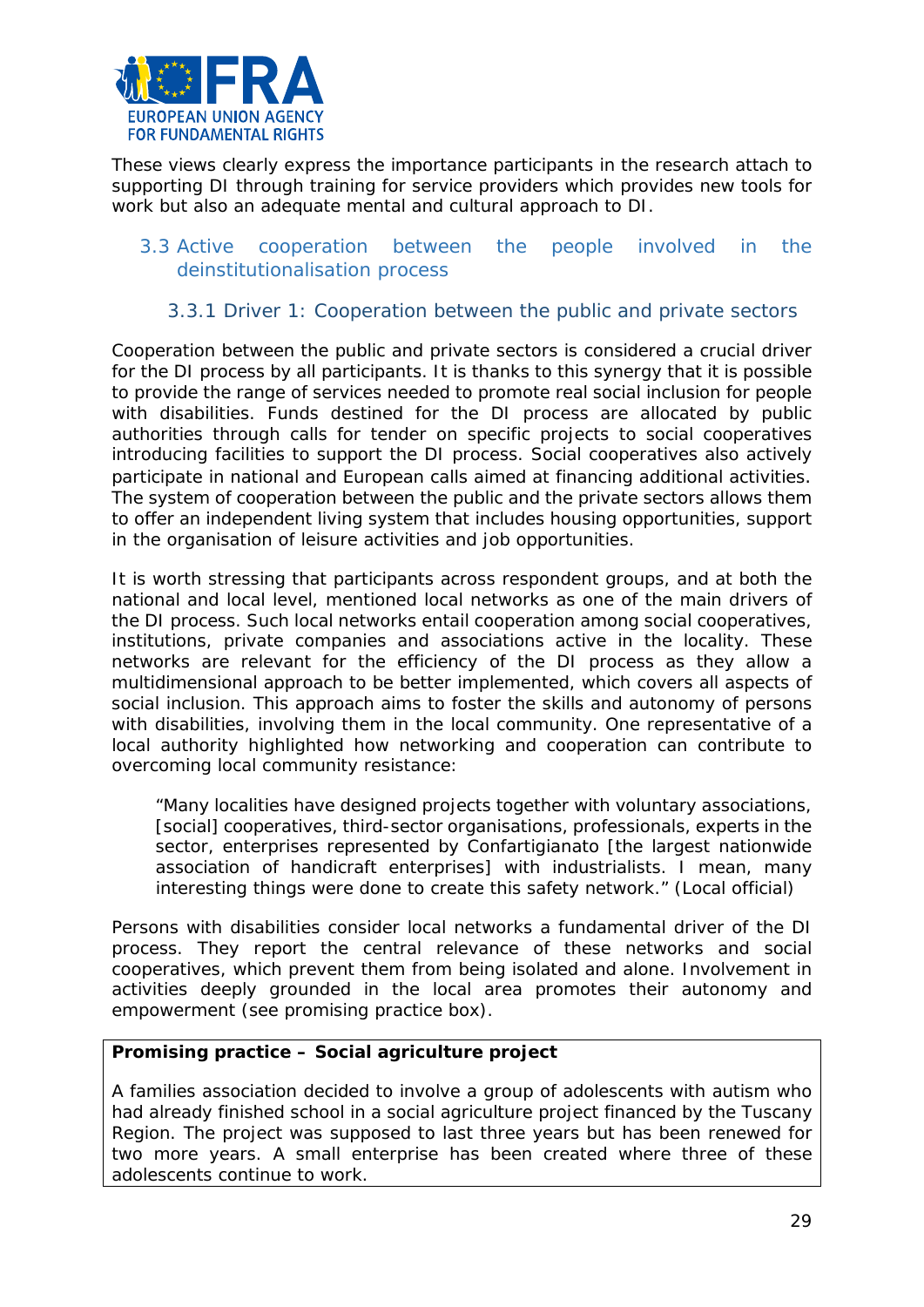

During the first phase of the project, some local farmers were involved as tutors for the participants to support them in their activity and teach them how to do it; later the project evolved according to participants' requests and to the farmers' ability to listen to them. Consequently, during the second phase, the adolescents were asked to prepare jams, preserves, dried tomatoes and, with the support of the Provincial authority, had the opportunity to attend training sessions which allowed them to transform food to a business context. A machine for the production of food preserves was purchased thanks to a private donation.

The project participants started selling the products and today they have a small enterprise which is quite well known in the locality. An interesting collaboration has started with a well-known restaurant in a nearby town which started serving one of their jams with a specific kind of cheese. In addition, the project and restaurant collaborate in the production of other products. It is a very relevant experience, which highlights many of the issues concerning the creation of effective local networks: the Region's role, the private sector which directed the resources to an innovative project, the social network which received but also fostered further developments, the enterprises which financed and cooperated on the project. These are actions which can create the basis for preventing institutionalisation for the next generations, creating for them the conditions to develop their skills and live their lives autonomously and with self-determination.

#### 3.3.2 Barrier 1: Lack of consistency and clarity of competences' distribution among the different levels of governance and difficulty in resources allocation

This barrier is closely related to the distribution of competence for social policies and healthcare assistance across levels of governance. Governance levels and competencies are ruled by the Italian Constitution; healthcare and social care are ruled by specific laws at national and regional levels. This has an impact on the services provided to persons with disabilities. Very often these competences overlap and, whenever there is a lack of cooperation among the different levels of governance, it becomes very hard for people with disabilities to obtain integrated service provision.

Since both regional and local competence come into play for social care and healthcare, implementation of the DI process varies across Italy. This can constitute a crucial barrier, especially when resources are limited and distributed according to 'historical expenditure' and without considering DI as an aim. Historical expenditure is a criterion providing for the allocation of funding to items in the public budget according to the resources allocated in the past to the same items. It is widely considered inefficient and changing it has often been a subject of public debate. One participant from a local authority highlighted the impact of this issue on providers of social and health services:

*"There is not a unique norm. There are national guidelines that the regions should interpret, and from there move to the entire regional mental health plan, maybe also for other types of disability. But this is a strong barrier;*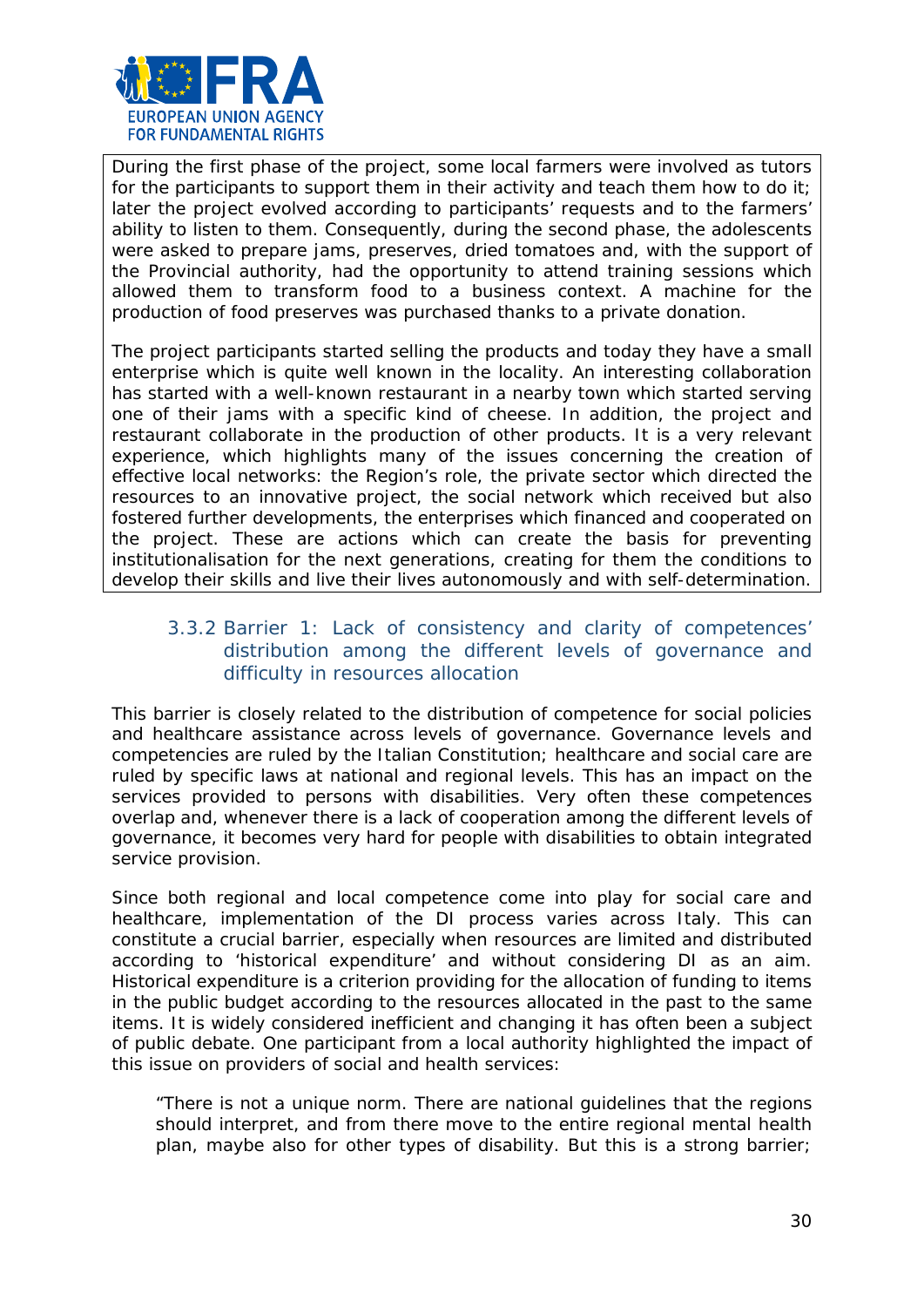

*how norms are interpreted, how they are not read. They entail the possibility to design projects, or not!"* (Local official)

At the local level, this issue also makes it difficult for families to understand the different rules and regulations concerning the right to assistance of their relatives and consequently the right to access available funds.

<span id="page-30-0"></span>3.4 A change in attitudes towards persons with disabilities

#### 3.4.1 Driver 1: Political cultural change

The participants in the research believe that politicians are already aware of the importance of the DI process, but, as noted by a national official:

*"We would need another law that says that we have to close centres for persons with disabilities, or, as the Basaglia Law said, that we must not host new people."* (National official)

The 'After Us' Law is an important incentive for the DI process in real and cultural terms. The decision to close big institutions and to create smaller facilities also fosters a new approach to the assistance to be provided to people with disabilities, thanks to the implementation of new measures such as co-housing and small independent flats, and the increase in community-based services that respond to the needs expressed by people with different types of disability. This means that participation in the DI process is no longer only voluntary but depends on a project which is decided and implemented by the Region to support the creation of facilities that are more similar to a family environment and so support DI.

#### 3.4.2 Driver 2: Everyday-life cultural change

Participants from local authorities and providers of institutional and communitybased services agree that cultural change has in the past (concerning the closure of psychiatric hospitals after the 'Basaglia Law') and now today plays an important role in the DI process. This cultural change is an important driver to build social and political consensus.

In particular, professionals are aware of the importance of the cultural change their activities entail for themselves and for the wider community:

*"Integration, inclusion [and] socialisation are crucial[.] There is a very important thing, which is to let the 'locality' come inside the facilities, but it's [also] important to take these facilities into the 'locality' [...], that is, giving life to the social dimension of interaction."* (Employee of a community-based service)

The most important driver is a change of attitude in everyday life culture that can be encouraged through the implementation of initiatives on the ground, such as: labour integration, leisure activities, meeting occasions which foster a real DI process. This is conceived as overcoming the culture of segregation, and the separation between and people with disabilities and wider society by acknowledging that disability belongs to the possibilities of life.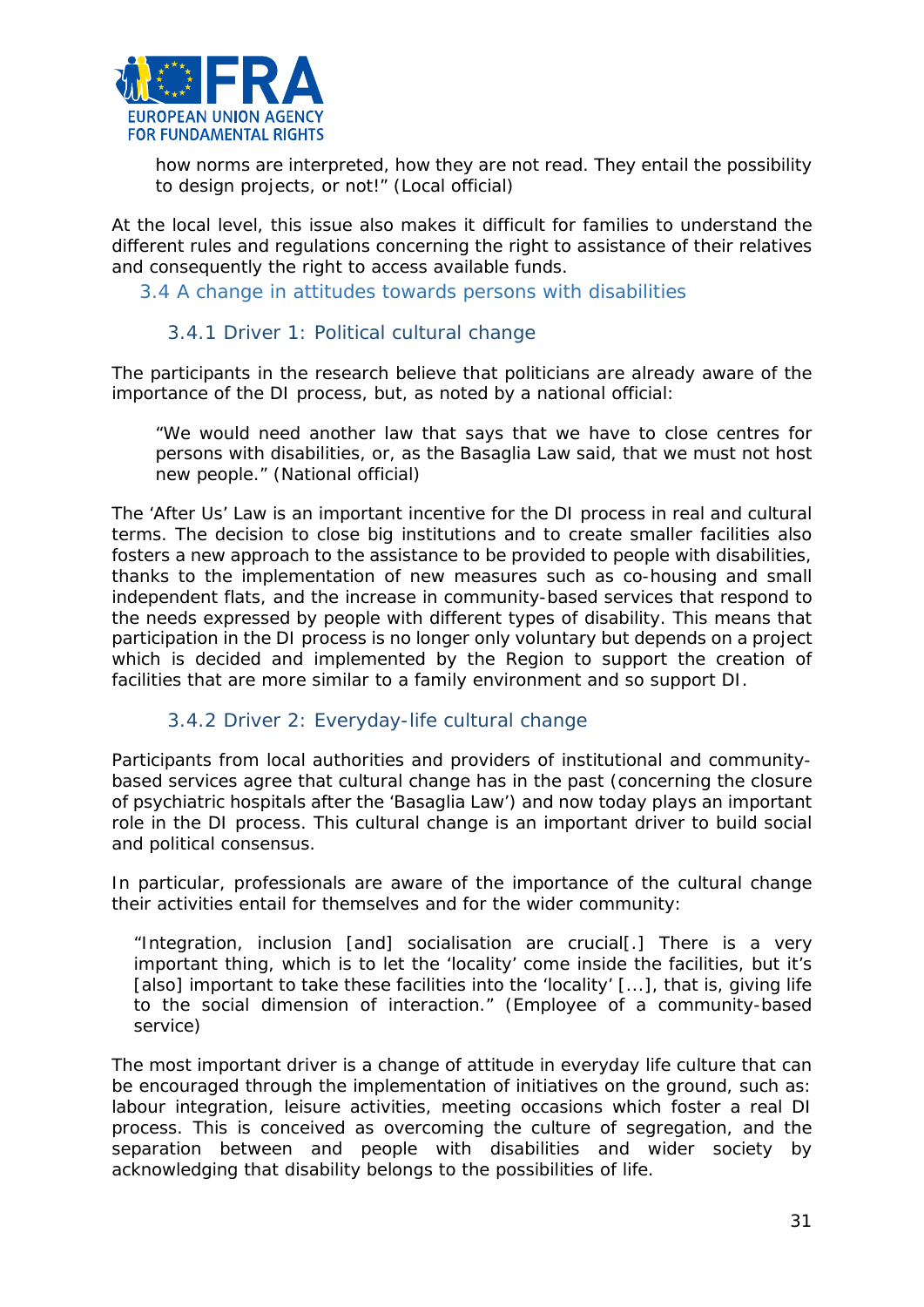

#### 3.4.3 Driver 3: Changing attitude of younger families of children with disabilities

Participants in the research pointed to the importance of an ongoing cultural change. This concerns the attitude of those that have children with disabilities. They are contributing to the transformation of the cultural approach to disability – switching from a mainly medical approach to a more social one – which is a crucial element of the DI process. They conceive persons with disabilities as complete persons with their own needs, desires and aspirations and try to imagine how to guarantee them an adequate future from their early childhood. As one staff member of an institution said:

*"Our perception is that we are not only witnessing a generational change but an epochal one. […] From childhood [younger persons with disabilities] start thinking about and fighting for what their life situation will be in their adult life."* (Employee of an institutional service)

This view is shared by all participants, including public authorities, managers of institutional and community-based services, and, in particular, by the staff working daily with people with disabilities. Competent families who pay attention to the development process of their relatives are considered as a resource: they support the DI process and can become a driver of innovation, especially when they create associations. They can also foster additional changes in the autonomy and independent living system. The awareness of younger families entails an increased attention towards people with disabilities, their emotional needs and their relational needs with a view to broader inclusion.

#### **Promising practice – HOME**

"HOME" is an independent living project for teenagers and adults with intellectual and physical disabilities aged between 20 and 50 years. It is financed by contributions from the Ministry of Labour and Public Policies, the Tuscany Region and the families of people with disabilities. The participation of persons with disabilities and their families is voluntary.

The persons who took part in the project were chosen from local services. "HOME" is a facility with three apartments hosting six people with disabilities. Each apartment houses two persons and they have the keys to the flat. A staff member who is not highly specialised but has received specific training is available 24hours a day within the facility to support the people living there according to their needs. In addition, a professional educator visits the facility for seven hours each day. The facility also has a housing lab, which is an apartment where people with disabilities can experience some hours or days of autonomy during the week in order to figure out if they feel comfortable living without their families. This facility is located in a small town and hosts people with disabilities from the surrounding area. Those receiving care go back home one weekend per month but this rule can be adapted according to each person's needs.

Participants highlighted the following strengths of the project: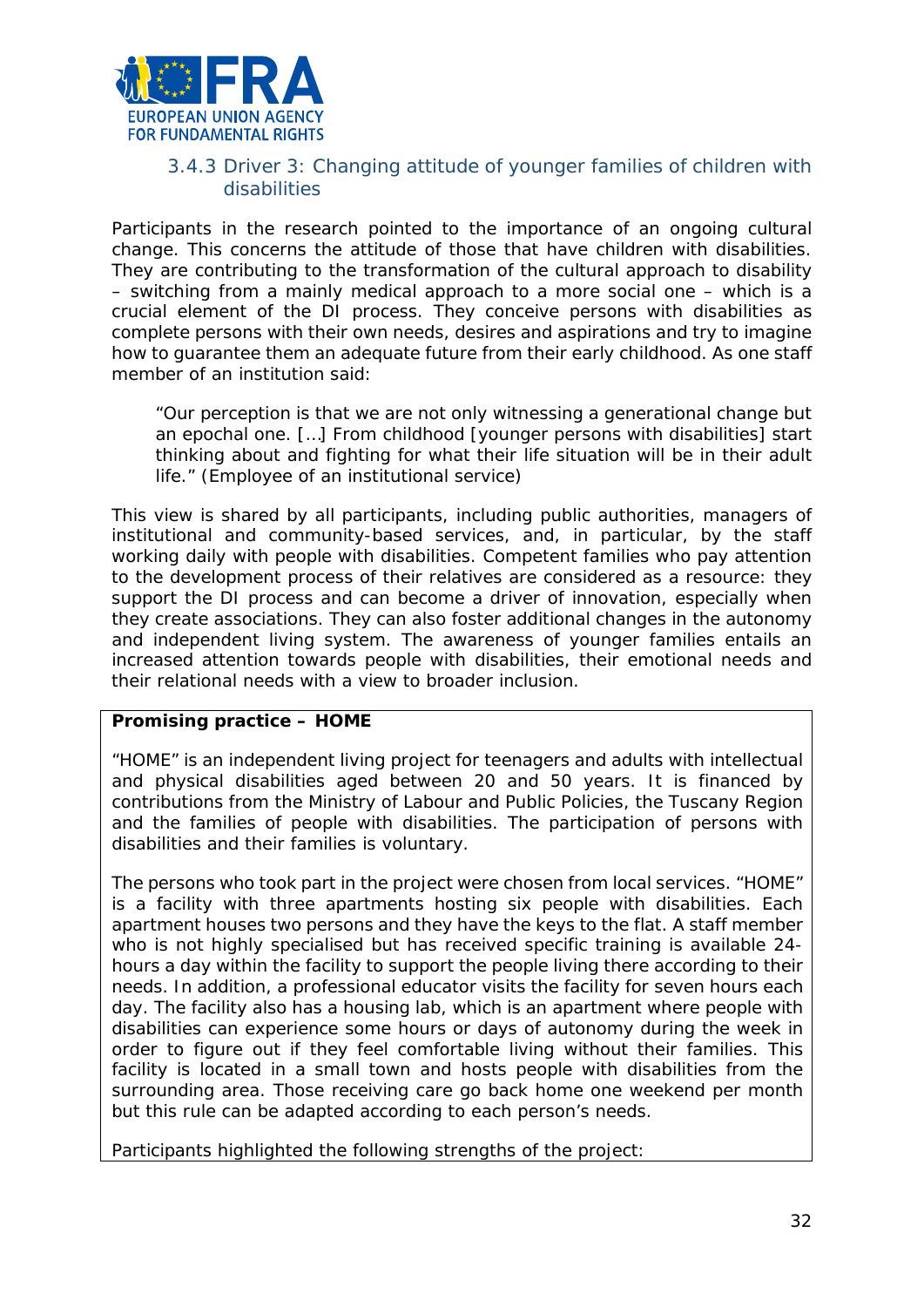

- The cooperation with municipal social services which supported the creation of an individual project for each person;
- A gradual and individual approach which entails respect for the needs of each person with disabilities, for his/her pace and necessities;
- The families who supported and contributed to the design of an individual independent living project for their children.

# 3.4.4 Barrier 1: Families' assistance culture

This barrier was stressed with different nuances by all respondent groups. Families are considered among the drivers, but specific attention must be paid to families with persons with severe disabilities, in particular to older parents. According to families associations, for these parents the need to cope with a complex assistance system strongly discourages them from caring for their relatives at home, because the daily management is too complex. For this reason, many choose for their loved ones to be cared for in institutions, rather than having to face daily assistance which can become complex and a burden on the family. Therefore, responsibility is shifted to services who provide the assistance they need.

Representatives of institutions highlight that the parents of people with disabilities feel that their relatives are more protected in larger organisations compared to what is the case in semi-autonomous conditions. In some cases, this perception also concerns children with autism or with combined impairments, who need continuous assistance. According to employees of institutions and local services, some parents who have assisted their children for many years find it difficult now to let them go. They have not developed in their children an autonomous attitude and this might expose persons with disabilities to the risk of institutionalisation when their parents die.

In these cases and because of different difficulties, parents generally delegate the assistance and have an attitude which does not foster the DI process. One representative of a local authority reflected:

*"Often the main resistance comes from the family. I mean, there are 50 year-old disabled persons who still sleep in their parents' bed, so whose problem is this? Of the 50-year-old person or of the 80-year-old who can't manage anymore to let go of her/his son?"* (Local official)

#### 3.4.5 Barrier 2: Social stigma concerning disability

Participants from local authorities and institutional and community-based services reported that social stigma can seriously affect the implementation of DI. It contributes to the social isolation of persons with disabilities who are not guaranteed the opportunity to take part in activities or projects – including cohousing experiences – which would contribute to their empowerment and emancipation from their families and institutions.

At local level, too, this form of stigma, especially targeting people with psychosocial or intellectual impairments, is still present according to the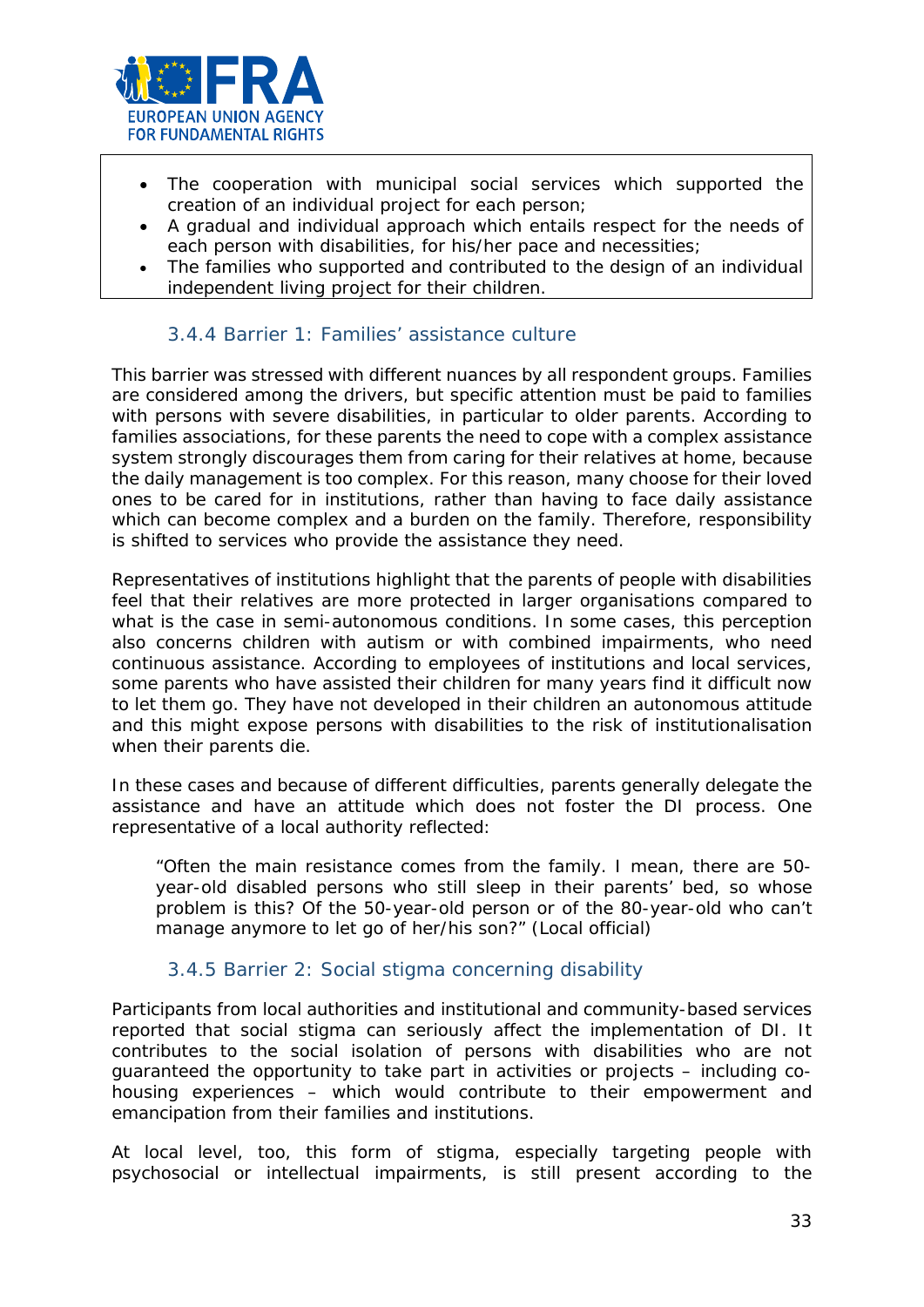

perception of professionals and families associations. Its impact can be perceived in labour integration possibilities and in housing policies. One manager of a social cooperative reflected:

*"Three years ago, colleagues from the service, having to active a project of […] supported housing, visited every estate agency in [the area]. Now, in [the area] there are 3,000 empty flats[, but] every time we said that it was for mental health, the flat was not available anymore. We searched for one and a half years on the real estate market because no one wanted to rent us a flat, simply because there were mental health issues."* (Employee of a community-based service)

#### 3.4.6 Barrier 3: Learned helplessness

Participants with disabilities reported the 'need of protection' as a barrier to the DI process. In this case, persons with disabilities might find it hard to leave the institution and start their DI process because they feel protected in the institution and are afraid they are not autonomous enough to live on their own or with other people outside the facilities where they have spent most of their lives.

An employee of an institutional service clearly expressed the difficulty of people with disabilities with a long personal history of institutionalisation.

*"It cannot be taken for granted that people who have been living for many years in institutions are going to appreciate living a life of autonomy in a flat with friends. We take it for granted, but sometimes it is not like that, because I think that spending many years in an institution creates dependence on the institutions, which is a real barrier."* (Employee of an institutional service)

#### <span id="page-33-0"></span>3.5 Practical organisation of the deinstitutionalisation process

#### 3.5.1 Driver 1: Focus on community-based services rather than on residential institutions

A fundamental driver of DI is the provision of community-based services at the local level. There is consensus on this among participants from all respondent groups. The broad spectrum of services made available in a locality makes it possible to better understand the real levels of social inclusion of people with disabilities.

Participants with disabilities, when asked about the services they generally use, mentioned transport, day-care centres, health assistance etc. as something that commonly belong to their daily routine, implying that these services become reference points in their daily life. For all participants, community-based services are primarily a possibility which can be provided to any person who wants to determine him/herself and express his/her choices and desires, no matter what they are. That is the reason why their activity mainly concerns the development of autonomy skills of persons with disabilities, as well as the promotion of social inclusion which entails also labour market integration and social life.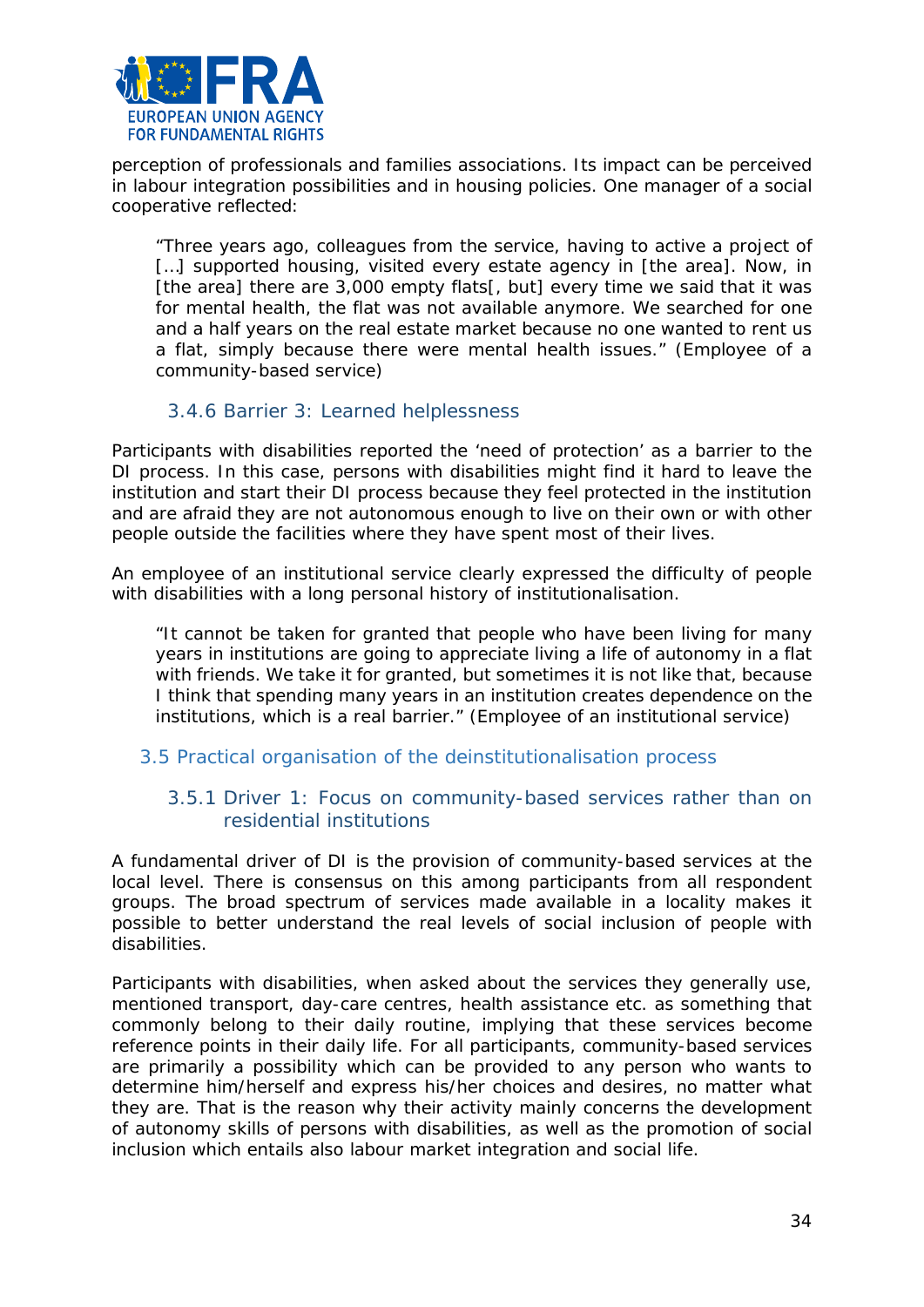

## 3.5.2 Driver 2: Multidimensional approach to disability combining social and healthcare assistance

This is a very relevant issue for participants from local authorities and for managers of public and private service providers. The integration of social assistance and healthcare in many areas of the country is far from achieved but it is considered fundamental for a successful DI process and more specifically for the implementation of individualised independent living projects.

Participants at the local level – who already live this positive reality – consider this driver to be extremely important in the implementation of the DI process. The integrated Social and Health system allows everyone to have access to all services fluidly because ad hoc support is provided during the whole process, as a result of an individualised service plan being in place.

People with disabilities are assisted by public services from childhood to adulthood and access to this path is through social assistants from both the municipality (the social services) and the healthcare and social systems. They are coordinated by the same unit and work in synergy: if the person with disabilities needs social or health assistance, then social assistants design the individual path according to the individually-tailored projects. To implement an individual path, all the local services are needed – those that are managed by public services and social cooperatives and/or associations – with the authorisation and monitoring of public authorities.

#### 3.5.3 Driver 3: Levels of assistance tailored to the needs of people with disabilities

Participants stressed that each type and level of impairment is different and entails a variety of responses. Participants from institutional and community-based services felt that assistance must be provided to support the person in his or her autonomy path with varying levels depending on the needs associated with the type of impairment or their stage of life.

An employee of an institutional service stated that some forms of DI can be implemented, even in the case of severe impairments:

*"We have tried now apartments for persons with low functioning autism with severe intellectual impairments, where the professional is always present. So, this is independent living, that's true, because you are in a more autonomous context, because you do things on your own."* (Employee of an institutional service)

In the case study locality, institutions are strongly committed to DI and they actively promote innovative practices to support the development of people with disabilities' autonomy.

#### **PERSONAL STORY: WHAT HAS DEINSTITUTIONALISATION MEANT FOR ME?**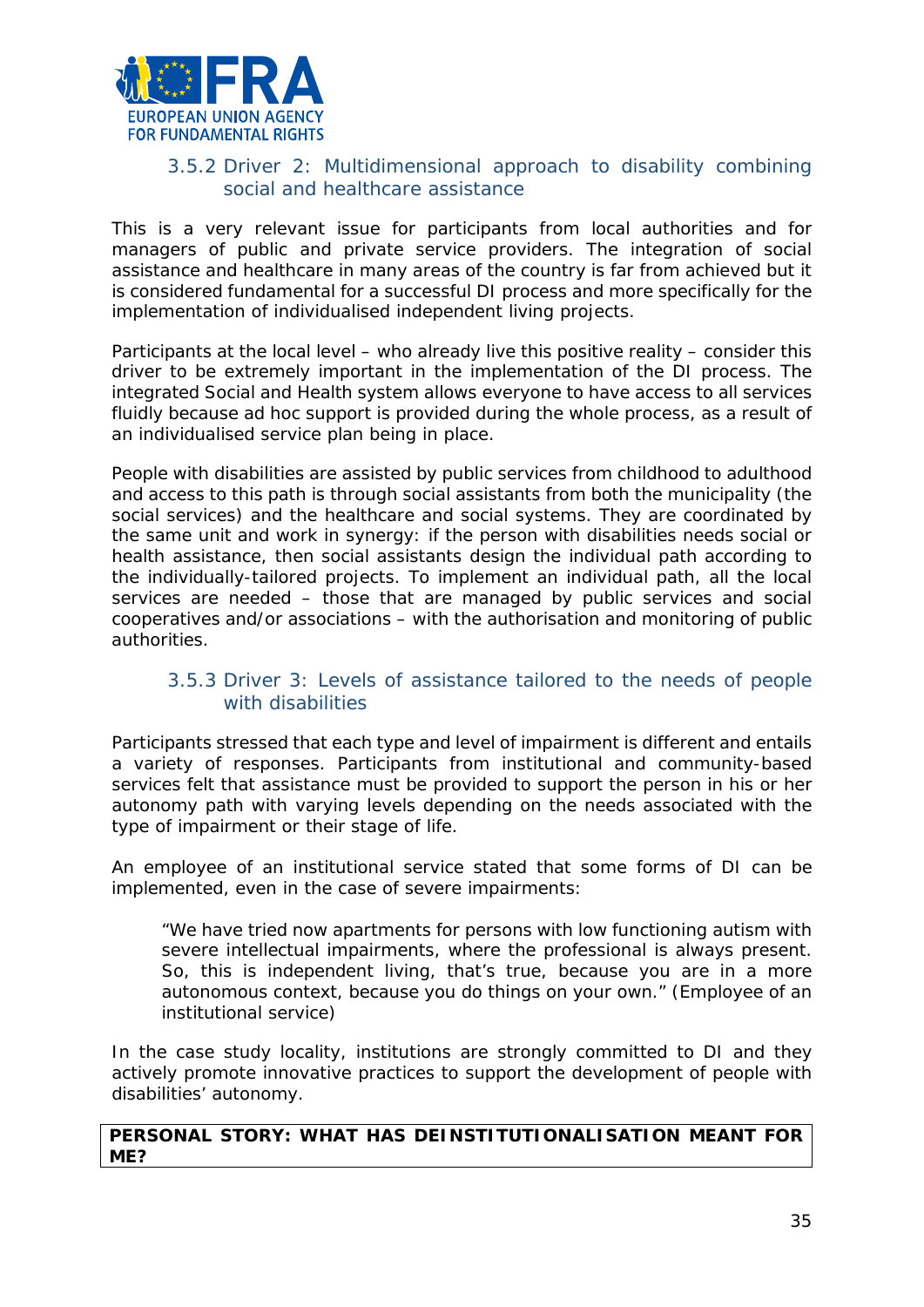

#### **Jean**

I am Jean and I'm quadriplegic. It has not been easy to manage my impairment. So when I was five, my father moved with the whole family because he found an institution which might be suitable for me. So when I was five, I moved to a big institution in a big town, Milan. My mother wasn't able to do all that I needed as she had six more children to take care of.

At the beginning it was difficult. I felt disoriented and I missed my family, but later I found my own environment. In the institution I could get in contact with persons living with the same condition and I became aware of the difficulties I was about to face.

I attended primary school in the institution and secondary and high school. Attending school was a positive experience because schoolmates at the beginning had a curious attitude towards diversity, they observed it, made even fun of it but then we found each other.

I graduated as a business secretary. When I was 18, my father died and I needed to work. The disability benefit wasn't enough. We created a cooperative society in order to obtain jobs to do in the institution. In 1982, I found an external job. I wanted to work and I wanted a real job, with other people.

I found the right job for me: a big company where I was in charge of mail distribution. I really enjoyed this job, but unfortunately after three years the company closed. I felt I still needed autonomy. Together with the institution and the support of the staff of an NGO, we found suitable accommodation for me in a community located in the centre of Italy. It was community hosting not only persons with disabilities. It was a completely different experience compared to the institution: there were no time schedules besides the meals and we had to organise our own days. I used to write for a magazine published internally and we also dealt with various social problems...we were very active!

In this community I met my wife, Paola. She came to visit the community with her friends from the institution in Tuscany. I went to Tuscany to visit Paola. I met the director of the institution. When he perceived that I was so interested in Paola, he suggested that I move to a family-shelter nearby so that I could be closer to her and avoid the journey. I moved in 1990. I spent two years in the family-shelter; in the meantime Paola and I were preparing the documents for our wedding.

A flat had become a basic need because of mine and Paola's desire to get married, but bureaucratic issues got complicated. Our problems in getting married were not only bureaucratic but also practical. Paola's parents were against it, they didn't want her to live with me, they'd rather have her at home with them. But Paola was very confident and she won. We got married in 1995. We made it. We got what we wished for, what we wanted.

Now we live together, we have an assistant. She stays with us all day and sleeps at our place. She deals with shopping and cooking. We get along with her.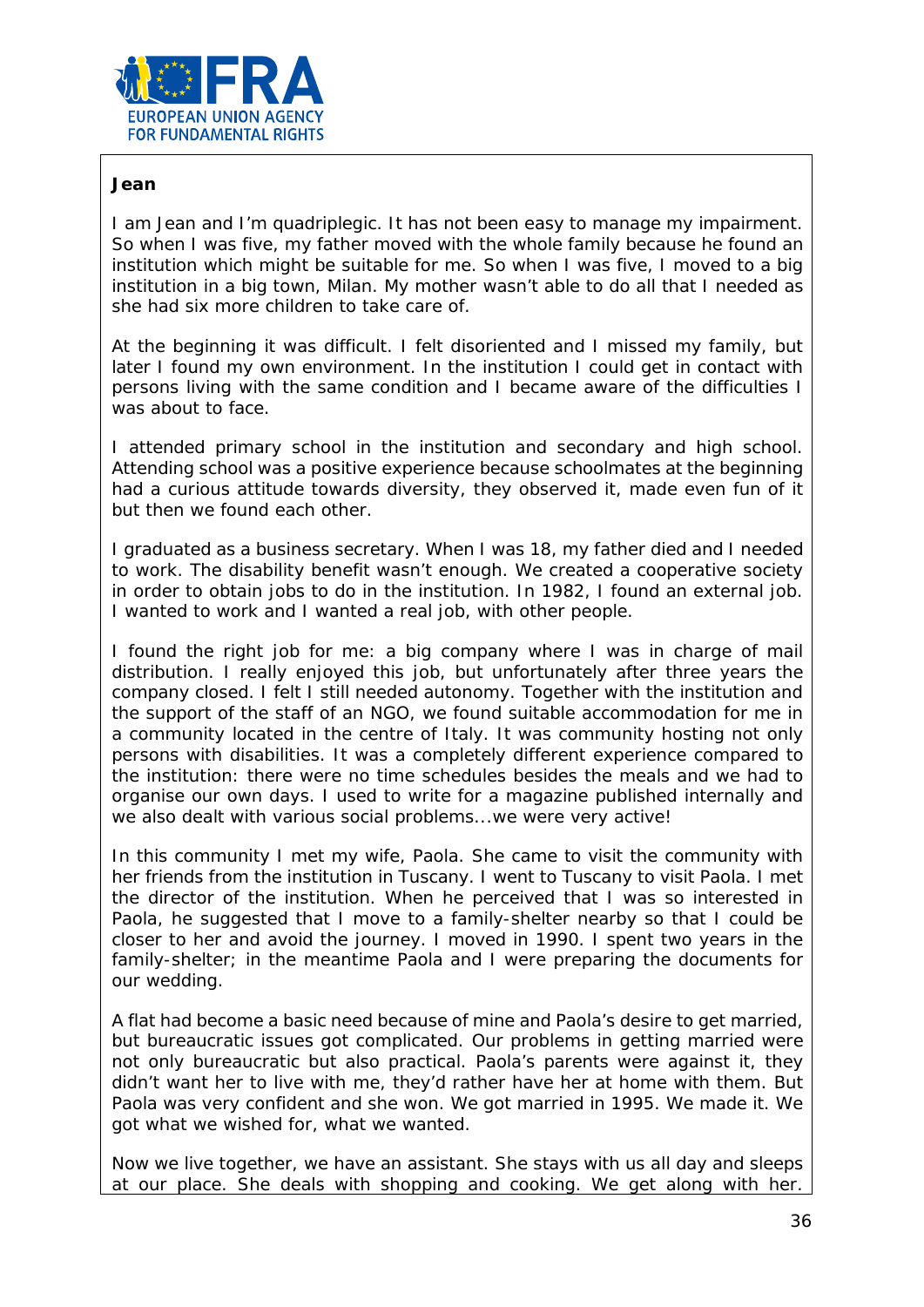

Moreover, during the day a guy comes to help her with the housework. Both Paola and I work in the institution's social cooperatives: I am in charge of the wheelchairs and Paola of the local office. During the summer, we go on holiday to the seaside with a group and spend two weeks there. We spend important holidays with Paola's dad. It was a journey in stages, but a very fruitful one.

Jean now has full control over his life as he has the possibility to make his own choices independently. It is possible to say that the most important support came from the people willing to listen to him and who, with him, hoped for this transition from a typical life of a person with disabilities to that of a free man able to determine himself.

# 3.5.4 Driver 4: Support to families of persons with disabilities

A common element reported as a driver of the DI process is the attitude of families of people with disabilities. Participants from local authorities and institutional and community-based services highlighted that, when the persons with disabilities and their families are involved in the design of their individual DI projects, the projects seem to be more effective. Families also expressed the need to be supported in the autonomy pathway. They ask for more dialogue and involvement. More information on how the process develops would allow families to participate proactively in the process. It is not a linear process and difficulties may occur. They need support in accepting the changes and in overcoming difficulties. They do not want to be merely involved passively in the process of change they are both scared of and long for.

Support provided to families is an important driver also from the point of view of participants with disabilities. They highlighted that information and the support and training of families is crucial to their understanding of their son/daughter and support for him/her in his/her DI process.

# 3.5.5 Barrier 1: Lack of financial resources

Another common element mentioned by all respondent groups concerns financial resources. It is reported that, in many areas, institutions for people with disabilities receive a lot of financial resources from local public authorities because of traditional agreements and historical criteria for allocating funding. This allocation of funds works against community-based services and DI. Moreover, all participants agree that public financial resources for DI are currently decreasing despite the increasing focus on the issue and the fact that they are now starting to have a better vision and more professional skills for implementing DI.

The wide differences in the implementation of DI measures and initiatives at local level is also related to the discrepancies in the availability of funding in regions and localities. Differences in the contributions people with disabilities are required to make for the community-based services and care services they need can vary significantly from one area of the country to another. This is again related to the lack of financial resources and the high decentralisation of policies in this area.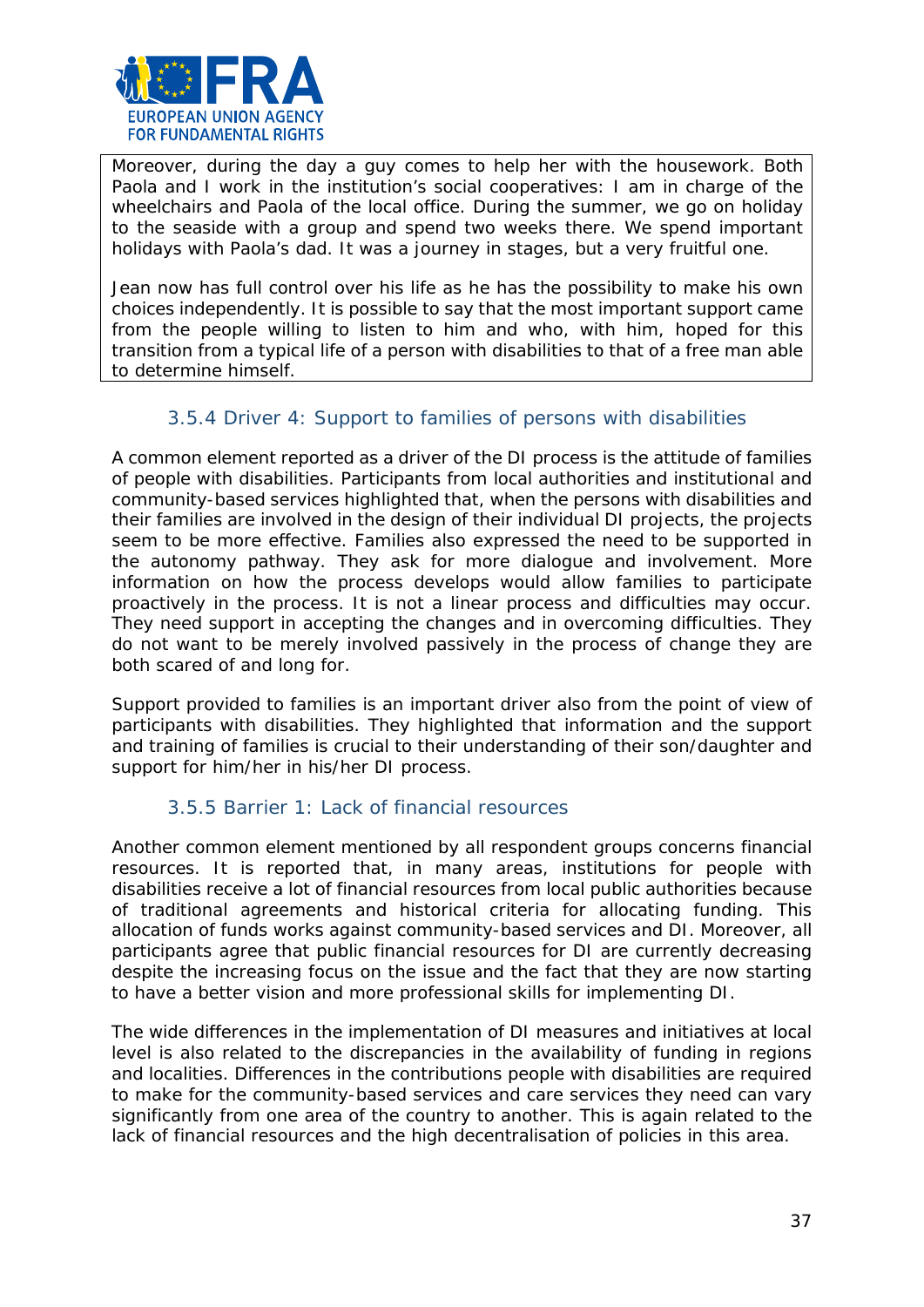

#### 3.5.6 Barrier 2: Short-term planning

Connected to the lack of financial resources is the trend of planning programmes and services in the short-term, year by year. These two elements prevent associations and local stakeholders from designing projects and activities with a long-term perspective. This is a serious problem for the DI process, for instance, in the case of housing projects which are central for independent living and for which a long-term perspective is pivotal.

This barrier is stressed because the Tuscany Region, despite its relatively large financial contribution to the DI process, is currently decreasing the available funds causing the reduction of DI projects, some participants report. This is the reason why autonomous and independent living projects often end due to funding difficulties, leaving people lacking the resources to continue their DI.

#### <span id="page-37-0"></span>3.6 Cross-cutting issues

3.6.1 Impact of different types and degrees of impairment on the deinstitutionalisation process

#### *Intellectual impairments*

With regard to intellectual impairment, there is no consensus on the impact of different degrees of impairment on the DI process. The conflicting positions emerged among local authorities and staff of institutional and community-based services and concerned psychiatric patients with a diagnosis of intellectual impairment or degenerative disease. According to local authorities, these individuals cannot undergo a DI process while for service providers, DI is possible if well designed.

#### *Psychosocial impairments*

This issue was not tackled extensively during the research. It emerged that the path to autonomy outside the institution is difficult and participants from institutional and community-based services stressed that additional efforts are required to provide adequate support to the individuals involved in the process.

This point of view was shared by participants at the local level, where this kind of disability was prevalent. Service providers and families did not impose limits on the possibilities these patients might have; they only stress that in this case a more gradual approach is required.

#### *Sensory impairments*

There is a consensus among participants from local authorities and institutional and community-based services that the DI process for this form of impairment is not only possible but in many cases already achieved. For instance, blind people, deaf people or people with visual and hearing impairments do not end up anymore in institutions since they have many opportunities to be included in the society with adequate support. There are still issues in many places across the country concerning the accessibility of public spaces and this is commonly acknowledged.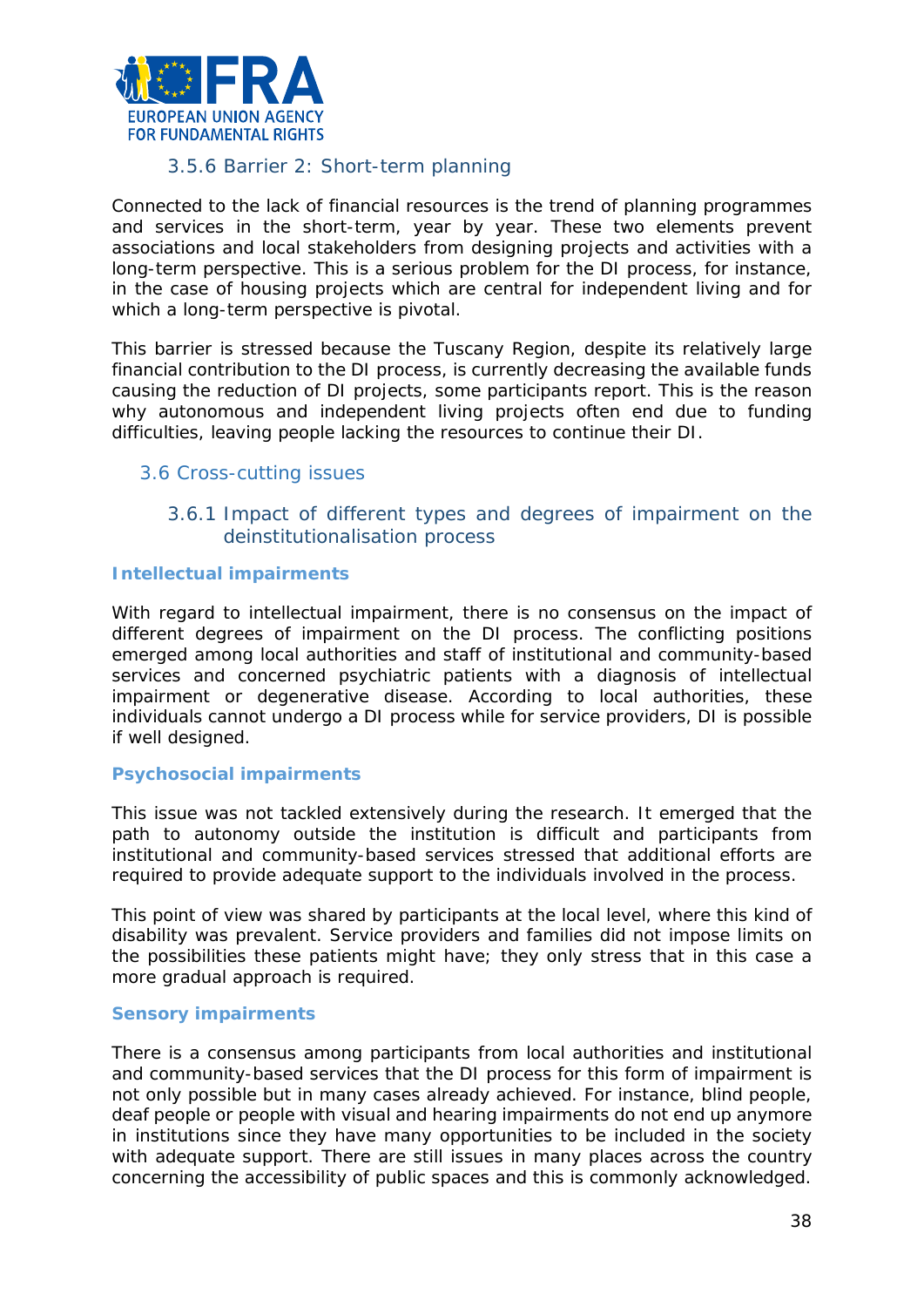

#### *Physical impairments*

Participants from all respondent groups consider DI for physical impairments something that is possible to achieve even when the impairments are severe. In this respect, people with minor or medium degrees of disability are easier to involve in the DI process and in independent living experiences. According to participants, persons with severe disabilities can participate in the DI process with specific and tailored precautions and devices. For example, home automation devices can be an efficient tool to support persons with severe disabilities who want to experiment independent living, providing them with remote 24-hour assistance in emergencies and a comfortable environment tailored on their needs.

The real issues here are, on the one hand, the availability of funding (as highlighted by participants from both local authorities and service providers) and, on the other hand, the need for a cultural change. To promote cultural change concerning the whole society, from families of people with disabilities to policymakers and the whole population in general, awareness raising activities should be fostered and implemented.

#### 3.6.2 Impact of age on the deinstitutionalisation process

Concerning the deinstitutionalisation of older people, a consensus can be identified among the participants in the research that this process needs to be implemented carefully and gradually for people who spent most of their lives in institutions. Another issue that emerged among participants from local authorities and community-based services and institutions is the condition of people affected by degenerative diseases. In this case, ageing implies a continuous deterioration of their condition and therefore a hardly reversible process of institutionalisation.

In the case study locality, local public services focus their attention on older persons with severe intellectual and mental impairments who still live in institutions. The attention is mainly focused on severe intellectual disabilities, as they often concern persons who have remained in institutions because they lost their families and/or persons who are viewed as unsuitable for assisted living in an apartment because of their disability. These persons can benefit from a wide range of recovery activities provided in the locality, such as the daily centre which allows them to go back to the institution only to spend the night. Some of the activities are organised by the institution itself, such as the "Ortiz" which is an organic farming project offering different kinds of workshops.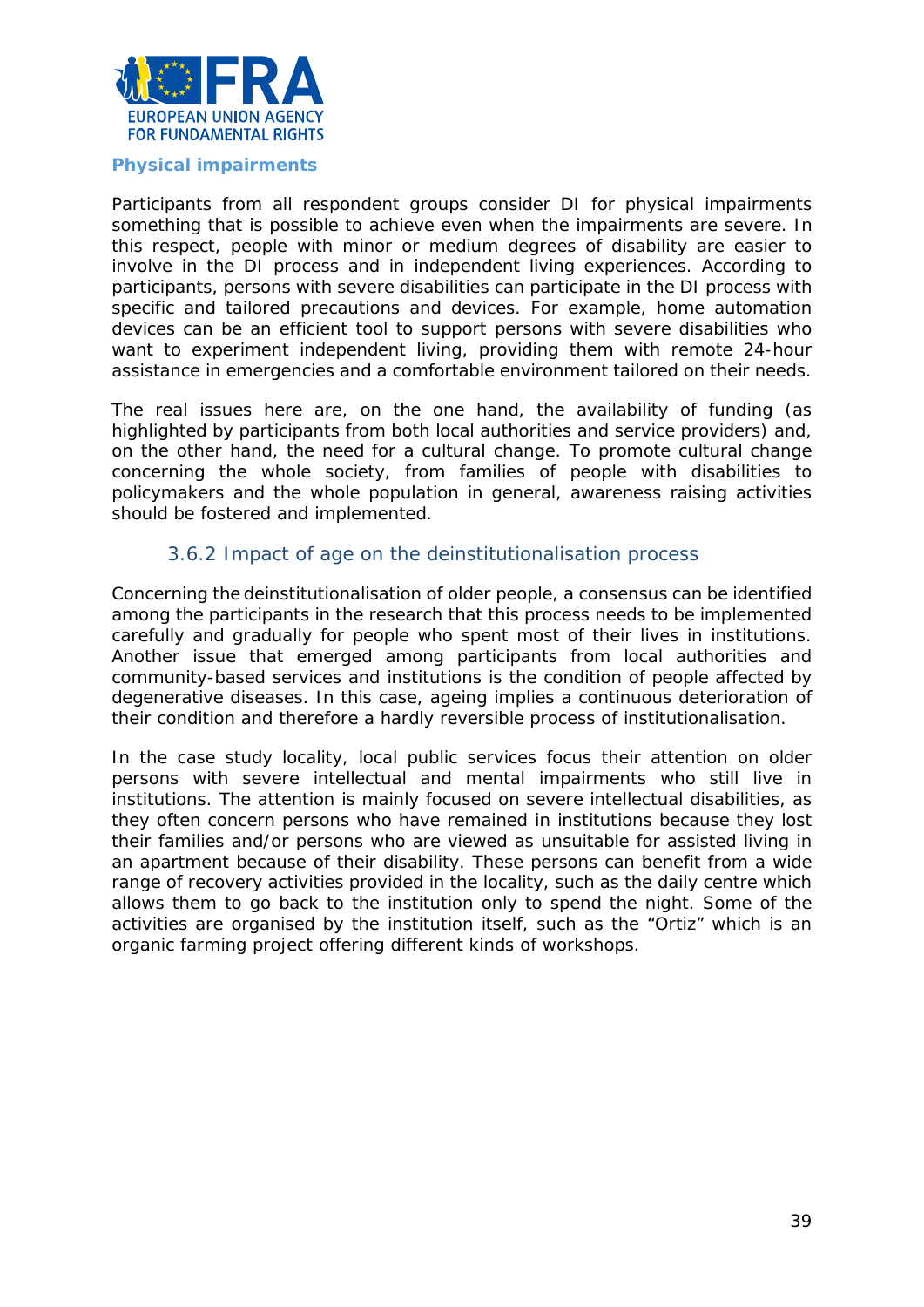

# <span id="page-39-0"></span>4. MEASURES TO ACHIEVE SUCCESSFUL DEINSTITUTIONAL ISATION

#### <span id="page-39-1"></span>4.1. Commitment to deinstitutionalisation

All participants agreed that public authorities at the national, regional and local levels are primarily responsible for promoting and implementing DI, as they design and implement policies. However, among associations, NGOs, social cooperatives, people with disabilities and their families, and professionals there is a widespread expectation of greater involvement of other stakeholders to help achieve positive results. Where existing institutions play a positive role in DI, as in the case study locality, where the large institution cooperates with local authorities, local social cooperatives and families of people with disabilities to implement individualised DI paths, networking is commonly acknowledged by participants as pivotal to the process as well as to the elaboration and implementation of a DI culture.

Participants also suggest the need to increase awareness raising campaigns and networking activities where the DI process is implemented. One national level stakeholder declares:

*"We need many, many promotion and awareness and campaigns. […] We also need to organise public demonstrations […] and use the media to be on the front lines […] to make people understand […] that good practices exist. These simply need to be [brought to the awareness] of public officials that can then apply them."* (National official)

Awareness raising is needed because a cultural change towards the perception of people with disabilities as capable of autonomy is far from being achieved in full in Italy. Great progress has been made since the 1970s when school integration for children with disabilities was first established and the DI process for neuropsychiatric patients was implemented. These measures kicked off an irreversible cultural change so that now large institutions which only provide residential care without implementing any kind of project or activity aimed at fostering autonomy and social inclusion no longer enjoy a generalised consensus among professionals (social and medical professionals) and policymakers.

However, there is still resistance to the effective social inclusion of people with disabilities in the population, especially among the older generations who have not experienced any personal contacts during their schooling with people with disabilities. As a result, stigma – especially concerning labour market integration – is still an issue. Employers are sceptical about employing people with disabilities. This is the reason why the promotion of social inclusion is pivotal in this field. It can be achieved by fostering not only school inclusion but also labour market inclusion and all the other activities and projects that might ease the contact and the inclusion of people with disabilities into the local community.

Participants agree that more effort should be put into labour market integration strategies as labour is the first and most important step towards full social inclusion. Effective integration, especially in the labour market, still remains an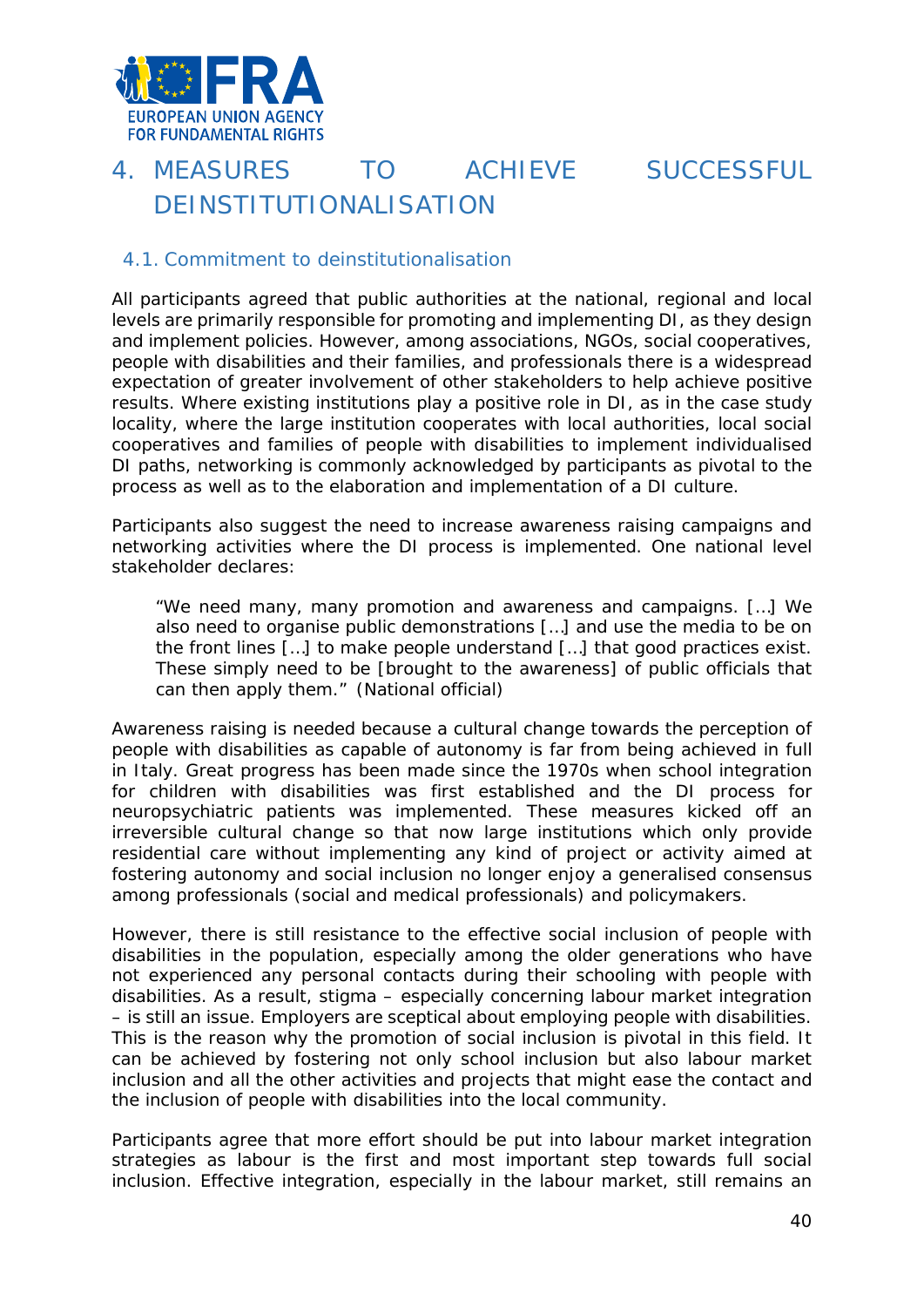

issue because existing tools have either been scaled down (the preference assigned to social cooperatives of people with disabilities in calls for tender was recently eliminated) or do not offer proper incentives to local employers to hire people with disabilities or disincentives for not hiring them (firms prefer to pay the fine rather than employ people with disabilities). Labour market integration is an important step on the path to autonomy and these difficulties may hinder the DI process at the individual level. Promoting labour market integration requires a cultural change to overcome stigma about the capacities of people with disabilities, especially people with intellectual disabilities.

Another crucial strategic measure concerns specific training for the professionals active in the implementation of the DI process. According to employees of both institutional and community-based services, professional training should promote the paradigm shift towards autonomy that DI implies. This view is also shared by policymakers at the national and regional levels. Professionals who are not used to the DI paradigm should get used to it to guarantee better assistance for people with disabilities undergoing the DI process.

Funding is another very important issue. Most of the funding for the "disability" area allotted at national level is destined for institutions. The overall amount of resources for the DI process should be increased and distributed according to criteria rewarding institutions that are actually committed to DI, participants suggest. There are institutions effectively committed to DI, such as in the case study locality, where the largest existing institution is actively involved in DI. Other organisations in the case study locality manage institutions but show resistance to the DI process and therefore did not develop any kind of project or activity in this respect:

*"There are five facilities and four organisations; out of these organisations, two contributed to the creation of DI processes, implementing assistance paths ranging from intense assistance minimal assistance, such as the apartment with mere supervision."* (Employee of an institutional service)

There is consensus across respondent groups on the need to allocate more funding to community-based services at the national, regional and local levels and to discourage the development of new institutions. Considering the general fiscal difficulties in Italy, interesting experiences of joint funding between the public, private and third sectors can be taken into account. Social cooperatives have developed 'self-managed economies': they are developing an autonomous project design approach, using not only social bodies' calls for tender but also proposing innovative projects to local authorities, partially financed by social private stakeholders, by the services and by families. This approach seems to be very successful and might represent a potential solution to the enduring lack of funds.

#### <span id="page-40-0"></span>4.2. Availability of guidance to support the deinstitutionalisation process

The role of the Observatory is crucial in respect to the DI process. It is very active in providing guidance at national level on DI and independent living to the authorities involved in the process at the national, regional and local levels, as the National Plan and Guidelines for Independent Living projects approved in 2017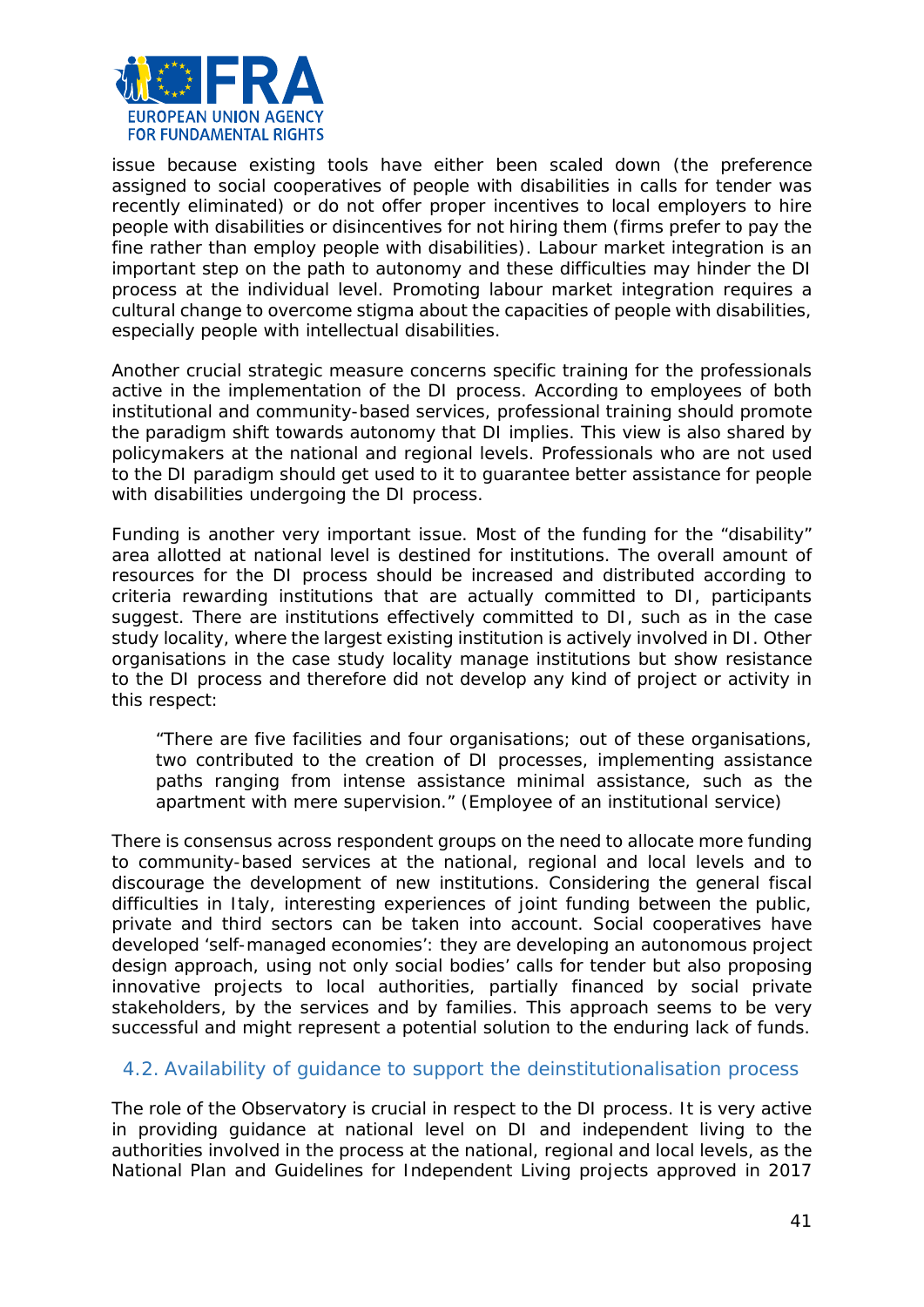

show. To better achieve this aim, the Observatory also promotes the exchange of good practices at the national level in the area of DI.

The more informal contacts favoured by associations in the field and the direct exchange of information among professionals, associations and other stakeholders also provide a good support. According to service providers, a lot can be done through local presence and proposing activities directly involving persons with disabilities. As a proper culture of DI is not widespread among service providers, training and re-training should be promoted at the national and local levels to provide them with the tools to actively implement the DI process and support it at individual levels.

*"It cannot be taken for granted that all staff share the concept of deinstitutionalising the person [who is going through the process]. On the contrary, in my experience, they tend not to let that person become too autonomous."* (Employee of a community-based service)

#### <span id="page-41-0"></span>4.3. Active cooperation between the people involved in the deinstitutionalisation process

According to employees of institutional and community-based services, a change in the distribution of competences among the different level of governance, and more coordination among the private and public stakeholders involved in the DI process is needed to effectively implement DI in Italy.

The complex distribution of responsibility for structuring the offer of communitybased services and promoting effective DI between national, regional and local levels and across different departments is an important obstacle that hinders the homogeneous progress of the DI process across Italy. Participants felt that it should be reformed to create a clearer distribution of competences.

These reasons are why the former and the latest National Plan lack enforcement, participants suggested. These documents are designed according to the law transposing the CRPD into national legislation and so promote the implementation of the principle of DI, the more recent one with a more courageous attitude than the previous one. However, they are not always properly put into practice, due to governance issues: local authorities, regions and central government have different roles and responsibilities and the process cannot easily be governed from the central level (see chapter 1).It is not by chance that the most interesting and advanced examples of DI are in localities characterised by effective and integrated governance of social and healthcare policies. Participants suggest an important and practical step would be to operationalise DI in minimum standards of the healthcare system, as happens for most of the social and healthcare services ruled by Italian legislation.

The majority of national-level participants directly referred to the complexity of the Italian governance system for social and health policies as hindering the implementation of policies related to DI. More specifically, as regards the national health system, competence is shared by the national government and the regions and coordination takes place by means of LEAs, which are the minimum standards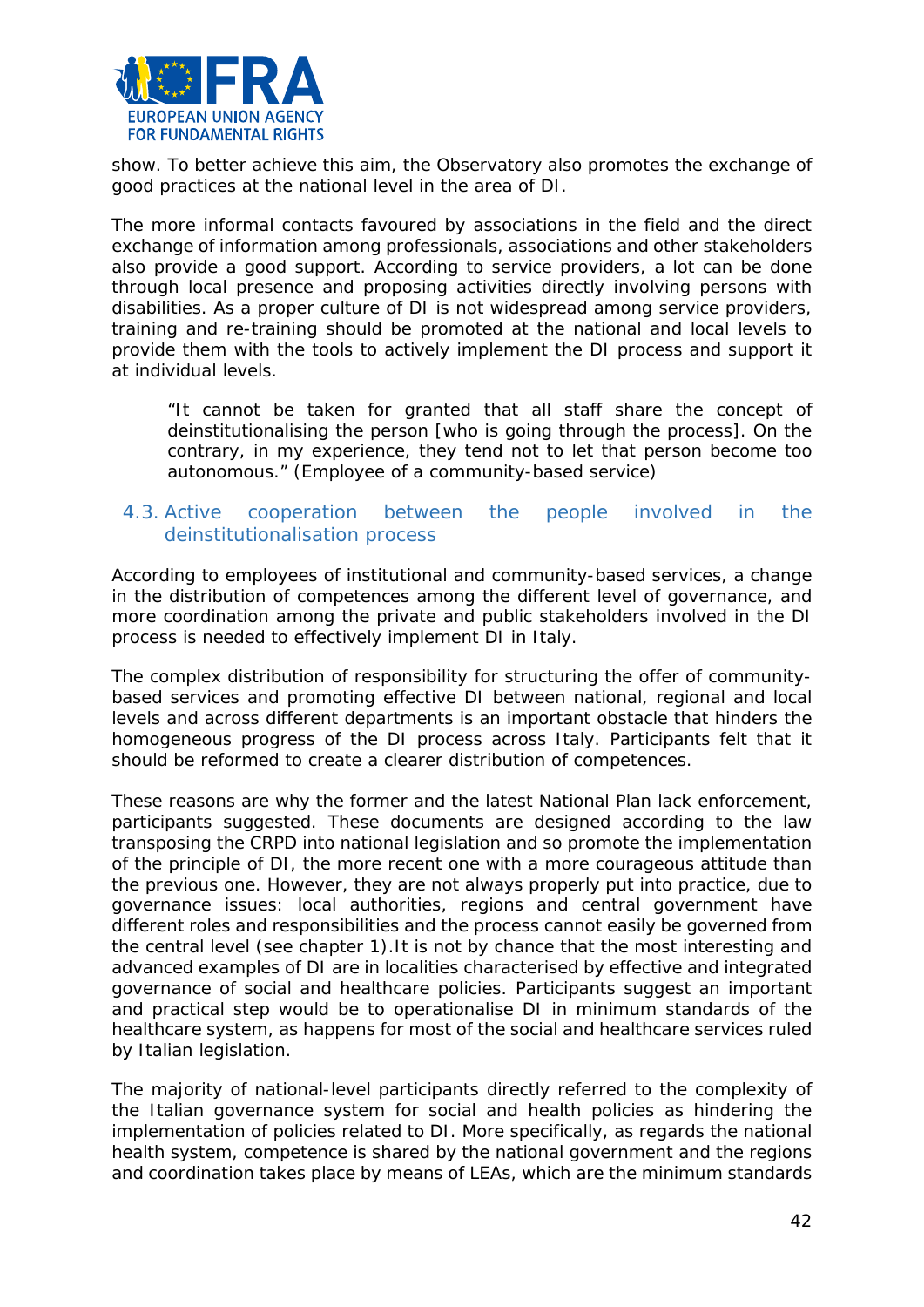

expected to be uniformly implemented by regions. Social assistance is completely up to regions, even if the state has the right to define the LEPs. Both the LEA and the LEP work as a tool to reduce differences across regions in services and provisions, with the LEA being more effective.

National-level stakeholders agree that a possible way to ensure the implementation of DI and proper development of community-based services would be the implementation of LEAs. This seems to be a viable solution to make the process more homogeneous across the country, even if it implies that the process would result in stronger control for health authorities with the risk of reducing the flexibility of the system and the autonomy of local authorities.

Another effective action to favour the implementation of the DI process would be the direct involvement of people with disabilities and their families in the design of individual processes of DI. But family involvement requires that information and active support are provided to them. In this respect, professionals and educators are key actors, as they can provide assistance in the DI process and make persons with disabilities feel involved in this transition.

Local networking is also one of the main drivers of the DI process. It allows better implementation of a multidimensional approach and contributes to overcoming the local community's resistance and social stigma. Local networking is facilitated by active citizenship and participation. Good practices such as the creation of local agreements with the participation of the different stakeholders in the field, should be promoted.

#### **PERSONAL STORY: WHAT HAS DEINSTITUTIONALISATION MEANT FOR ME?**

#### **Romeo**

My name is Romeo, I'm 56 years old and my story begins many years ago, at the moment I was born. I was the son of a single mother who left me with my grandparents because she wasn't able to take care of me. I spent my early childhood with my family – my grandparents and three young and single uncles – in the countryside in Tuscany.

I went to school up to secondary school after I had failed four times in primary school. A difficult period began. I started drinking, did occasional jobs, started working as a *pizzaiolo*. I continued this activity for a long time. It is a confused period, made of drinking, messy days and I often slept in the street because I was too drunk. At home, relationships got tense: my uncle drank too and sometimes beat me.

"I thought I was another person and sometimes when I drank I slept out during the night. It was a life that could not continue for a long time [...] in that period I didn't work much. I started working when I was 20."

During this period, I got in contact with a 'lady of the province', who maybe was a social assistant who pointed me to the local *Mental Health Centre (*CSM) where I met Dr. Romano who sent me to the family shelter created by the institution.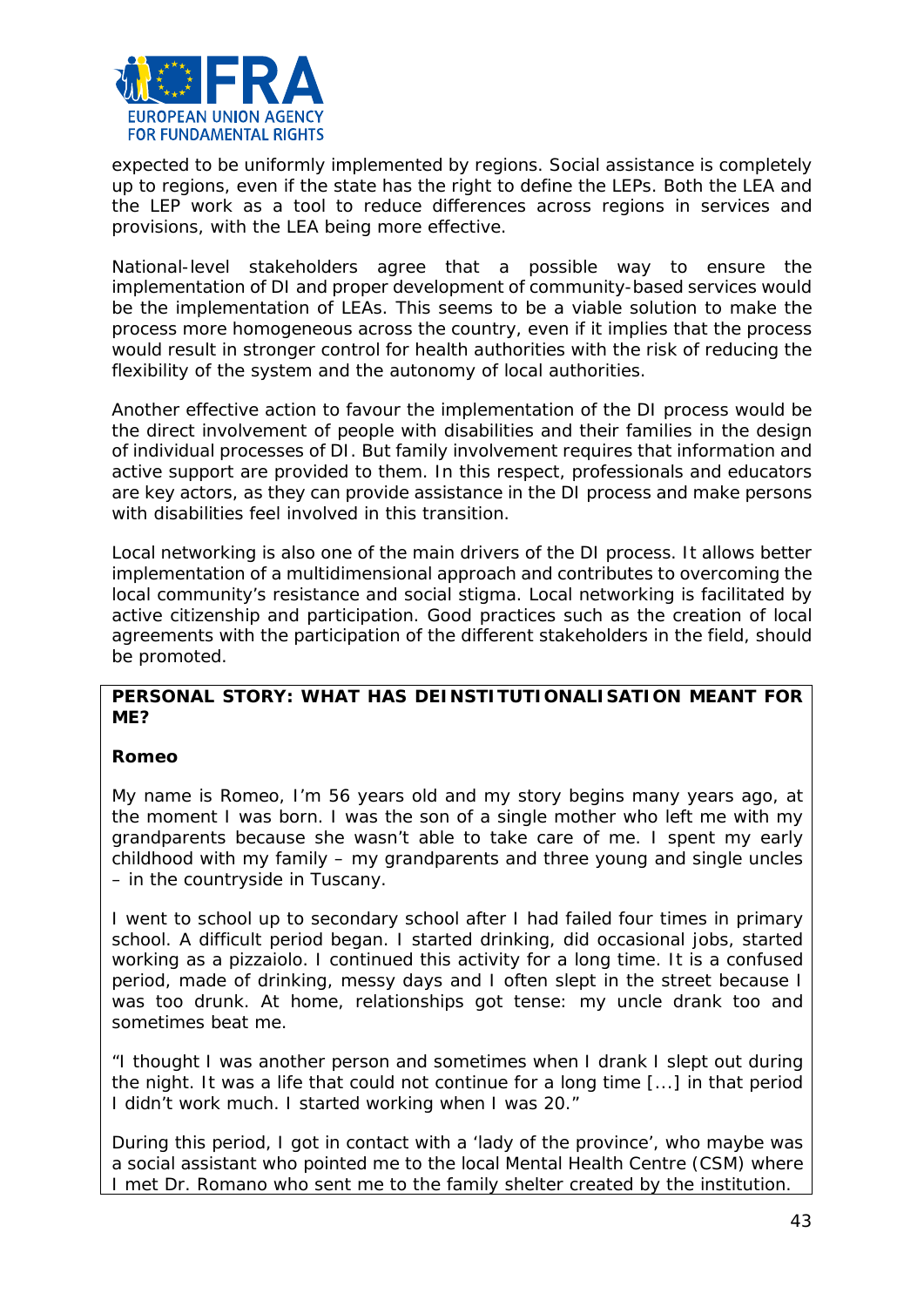

I kept on working, so during the day I was out of the centre. I felt at ease in a tidy environment made of rules and scheduled times, which was reassuring for me. My problem with alcohol continued though.

I owe a lot to the institution because [...] it helped me also giving up drinking. I used to drink, yes, I used to drink."

When I turned 25, I achieved the secondary school certificate, attending evening classes. When the family shelter was closed because of administrative problems, I was moved to the institution. I consider it to be a positive experience too. The institution had some more rules, a more rigid time organisation compared to the family shelter.

I lived in the institution from 1990 to 2003. My addiction problems continued even during the institution period; my health worsened too. I succeeded in giving up drinking when I was 34. On 15 May 1995 I gave up drinking forever. In July of the same year, I met my present partner in the institution. I applied for social housing and I received a flat where I gradually moved. Moving to an apartment was a big change for me. I bought the furniture with my partner and together we decorated the flat.

I had a life ... having a house feels like I won the lottery.

My routine has changed: I invite friends over or I'm invited by them. I decide my life routine together with my partner: "the house is a completely different thing".

My current condition is independent living. I live with my partner, we take care of each other, and I'm satisfied and happy because I succeeded in changing my life. I don't live in a protected apartment with an assistant: the responsibility is entirely on me and my partner, including expenses and everything else. I was hired by the social cooperative linked to the institution and I'm working again as a pizza delivery man. I'm only assisted in money management: some money is directly credited to my bank account and some is given to me weekly in cash by the administrative office of the institution so I can meet my daily expenses. I'm supported by the institution's psychiatrist.

Now I'm waiting for social benefits so I can do what I like, such as looking for mushrooms or going for a drive in my car.

Thanks to the family shelter and the institution, I started a regular life.

#### <span id="page-43-0"></span>4.4. Promoting a change of attitudes of families of persons with disabilities involved in DI

Effective psychological support should be provided to families of individuals undertaking the DI process. This is because, although much has been done to promote a new culture concerning disability, participants note that families are afraid of autonomy and this might become a reason for them to oppose their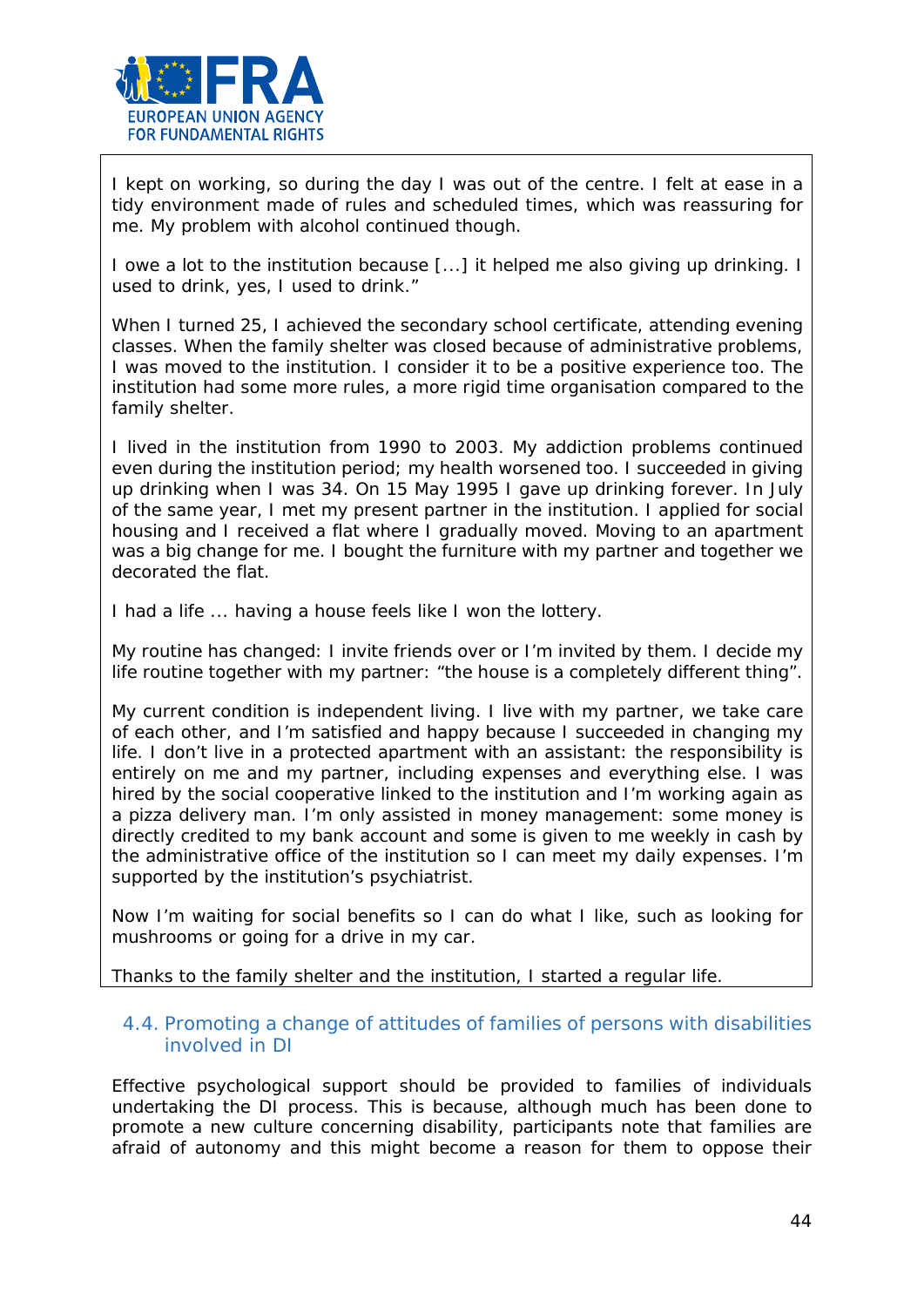

relatives' path to autonomy. As one family member of a person with disabilities involved in the transition process stated:

*"Looking back, I remember the great fear: I have to say sometimes I went to check whether everything was alright: Did you iron the clothes? Did you switch off the iron? […] Make sure you don't answer the door to anybody"*  (Family member of a person with disabilities)

Discouragement and negative attitudes of families towards DI are still very present. They are often scared by the concept of DI as they think that people with disabilities need protection.

Participants also pointed out that a new positive attitude is emerging among younger families of children with disabilities. They are contributing to the transformation of the cultural approach to disability which is a crucial element of the DI process. This is giving a positive new impulse to the DI process that should be further encouraged by a positive response from policymakers and service providers, participants believe.

More awareness-raising activities should be implemented targeting policymakers (politicians and officials) at the local, regional and national levels, participants believe. The role of these actors is considered pivotal by all participants as they can encourage DI – as the Tuscany Region did by developing guidelines for projects for independent living, for example – or discourage it. Raising their awareness might entail the promotion of more effective organisational tools which are crucial to implementing the DI process.

#### <span id="page-44-0"></span>4.5. Practical organisation of the deinstitutionalisation process

The crucial step to take for the implementation of DI is the clear definition of the governance model for DI within the existing governance structure of services and provisions, participants believe. More integration between the Social and Health systems would allow everyone to access all the services more easily, because thanks to an individually tailored project a person can be supported throughout the whole process. At the same time, more clarity is needed on how funding is allocated, and how much recipients are expected to contribute towards the costs of services and assistance. The effective monitoring and evaluation of DI is not in place. The complexity of the governance system requires that the monitoring/evaluation system be developed at each level of governance.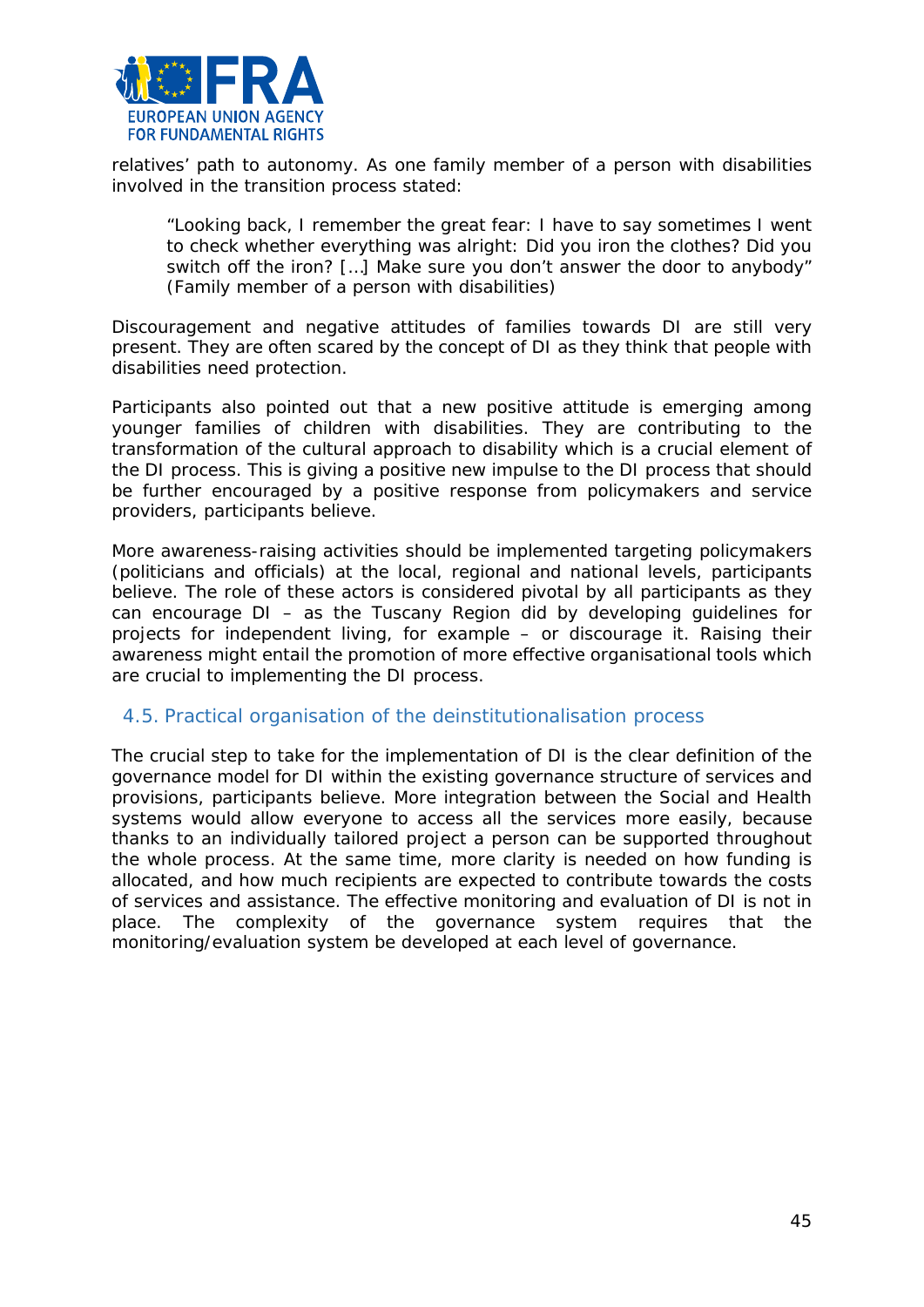

# <span id="page-45-0"></span>ANNEX: RESEARCH METHODOLOGY

The fieldwork employed several common qualitative research methods to capture the views of a variety of different stakeholders. These included participatory research methodologies enabling full participation of persons with disabilities:

- Preparatory **semi-structured interviews** with selected national stakeholders to gather contextual information about the status of the national deinstitutionalisation process and to identify key themes to be explored in later interviews.
- **Focus group discussions** to explore differences and commonalities in the experiences and perceptions of groups of participants with similar roles in the deinstitutionalisation process.
- **Face-to-face semi-structured interviews** with individuals involved in the deinstitutionalisation process in the case study locality to gather their views about what works and what does not work regarding policies and practices.
- **Narrative interviews** giving persons with disabilities the opportunity to share their experience of the deinstitutionalisation process and how it affects their lives.

Much more information on the design and methods of the fieldwork research is available in the main report ['From institutions to community living for persons with](http://fra.europa.eu/en/publication/2018/independent-living-reality)  [disabilities: perspectives from the ground'](http://fra.europa.eu/en/publication/2018/independent-living-reality).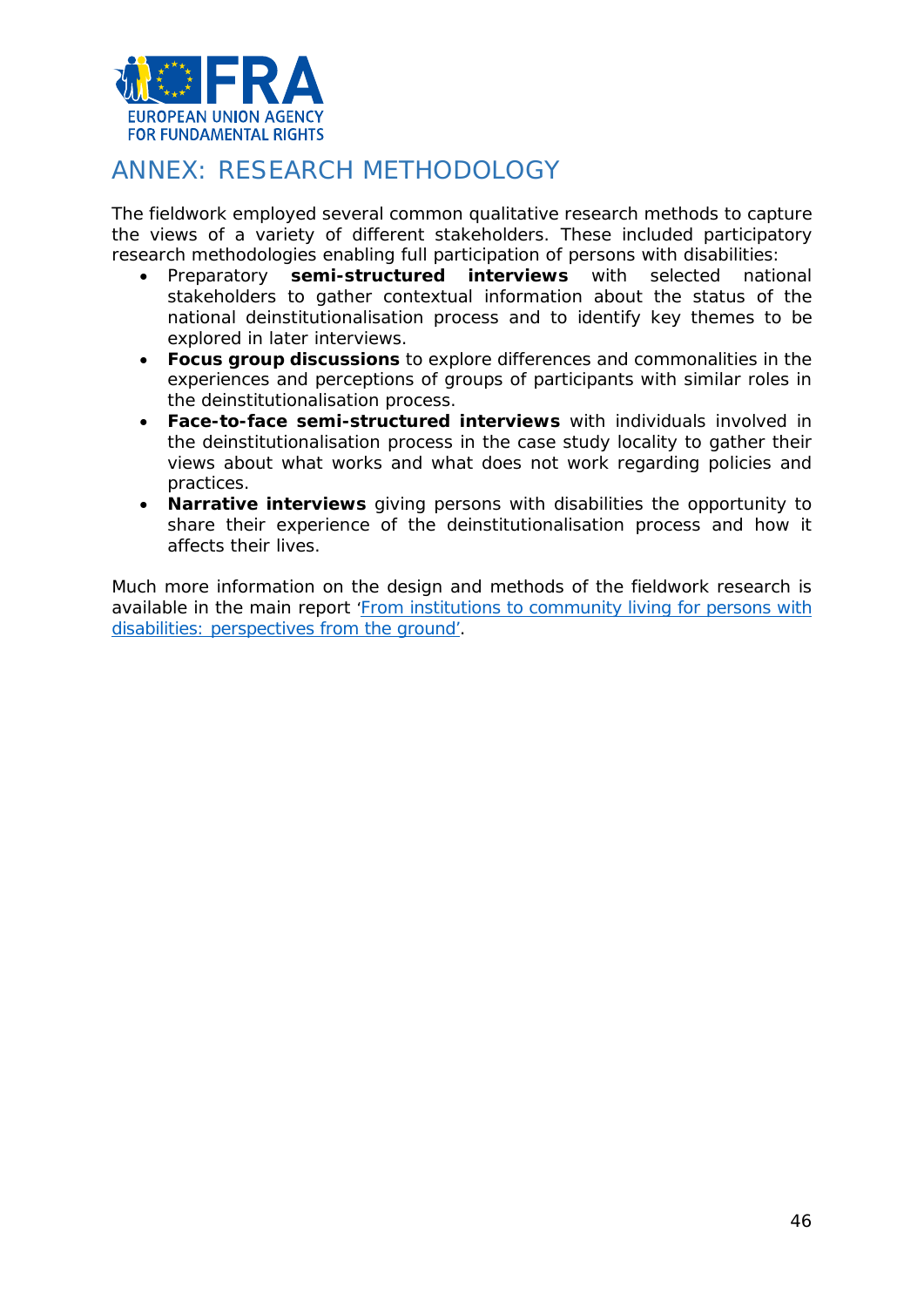

#### **Figure 1: Research methods and target groups**



*Source: FRA, 2018*

#### Inclusion of persons with disabilities

Participatory research principles guided the development of the research design. Particular attention focused on ensuring that persons with disabilities are active participants at all stages of the research.

In preparation for the research, FRA held an international expert meeting with representatives of disabled persons organisations (DPOs) and experts with experience of conducting research with persons with disabilities. This was complemented by a similar process at the national level, where researchers in the fieldwork countries conducted consultations and interviews with national DPOs and experts.

FRA ensured the preparation of easy-read research materials and reasonable accommodation in all activities part of the research.

The names of persons with disabilities telling their personal stories of deinstitutionalisation are pseudonyms.